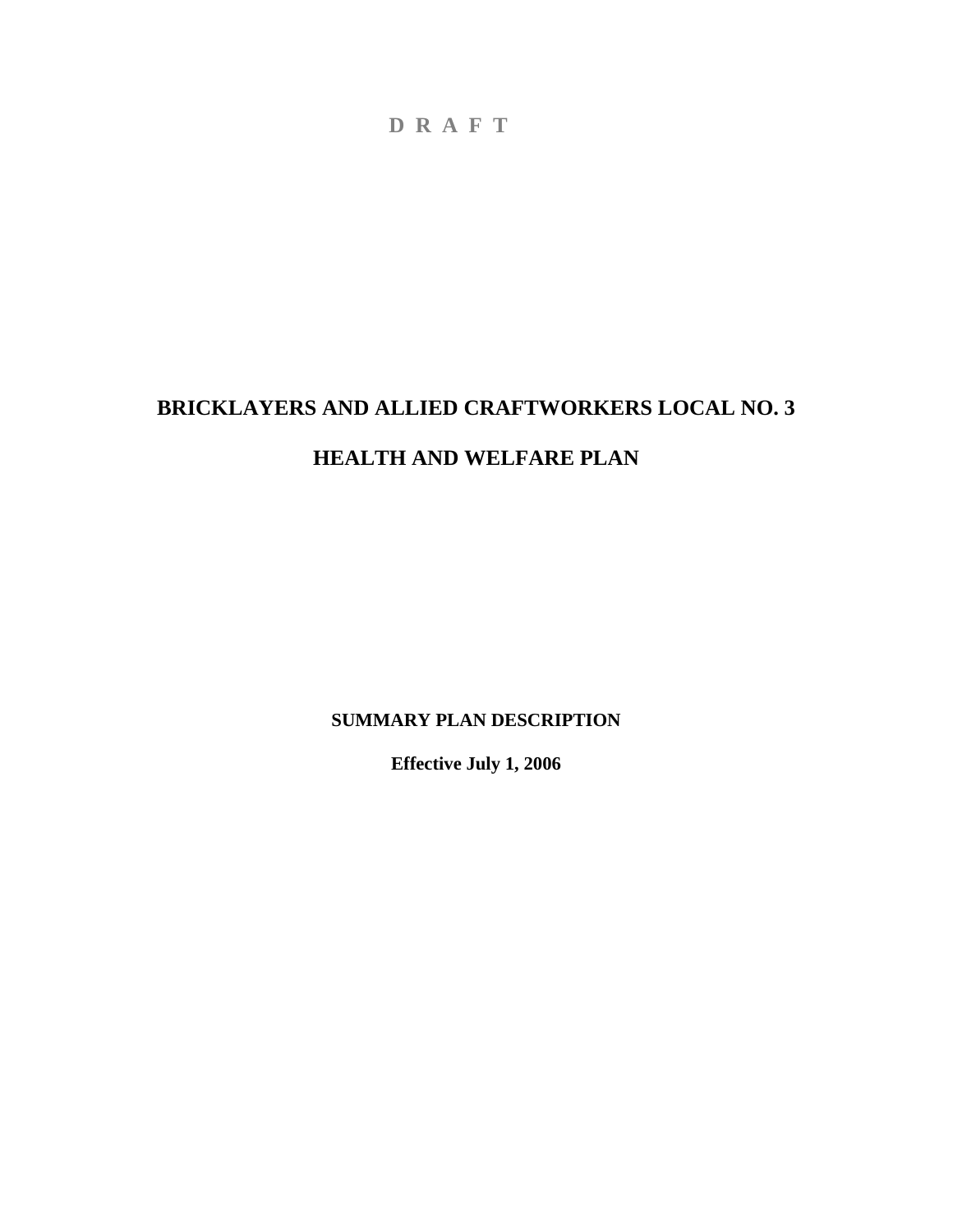### DRAFT

### **TABLE OF CONTENTS**

|                                                                                | Page |
|--------------------------------------------------------------------------------|------|
|                                                                                |      |
|                                                                                |      |
|                                                                                |      |
|                                                                                |      |
|                                                                                |      |
|                                                                                |      |
|                                                                                |      |
|                                                                                |      |
|                                                                                |      |
|                                                                                |      |
|                                                                                |      |
|                                                                                |      |
|                                                                                |      |
|                                                                                |      |
|                                                                                |      |
|                                                                                |      |
|                                                                                |      |
|                                                                                |      |
|                                                                                |      |
|                                                                                |      |
|                                                                                |      |
|                                                                                |      |
|                                                                                |      |
|                                                                                |      |
|                                                                                |      |
|                                                                                |      |
| CONTINUATION OF HEALTH COVERAGE UNDER FEDERAL LAW (COBRA PROVISIONS) 37        |      |
|                                                                                |      |
|                                                                                |      |
|                                                                                |      |
|                                                                                |      |
|                                                                                |      |
|                                                                                |      |
|                                                                                |      |
|                                                                                |      |
|                                                                                |      |
|                                                                                |      |
|                                                                                |      |
|                                                                                |      |
|                                                                                |      |
|                                                                                |      |
|                                                                                |      |
|                                                                                |      |
|                                                                                |      |
| HEALTH INSURANCE PORTABILITY AND ACCOUNTABILITY ACT OF 1996 (HIPAA)51          |      |
|                                                                                |      |
| LIMITATIONS ON POWERS OF INDIVIDUALS TO INTERPRET THE PROVISIONS OF THE PLAN51 |      |
|                                                                                |      |
|                                                                                |      |
|                                                                                |      |
|                                                                                |      |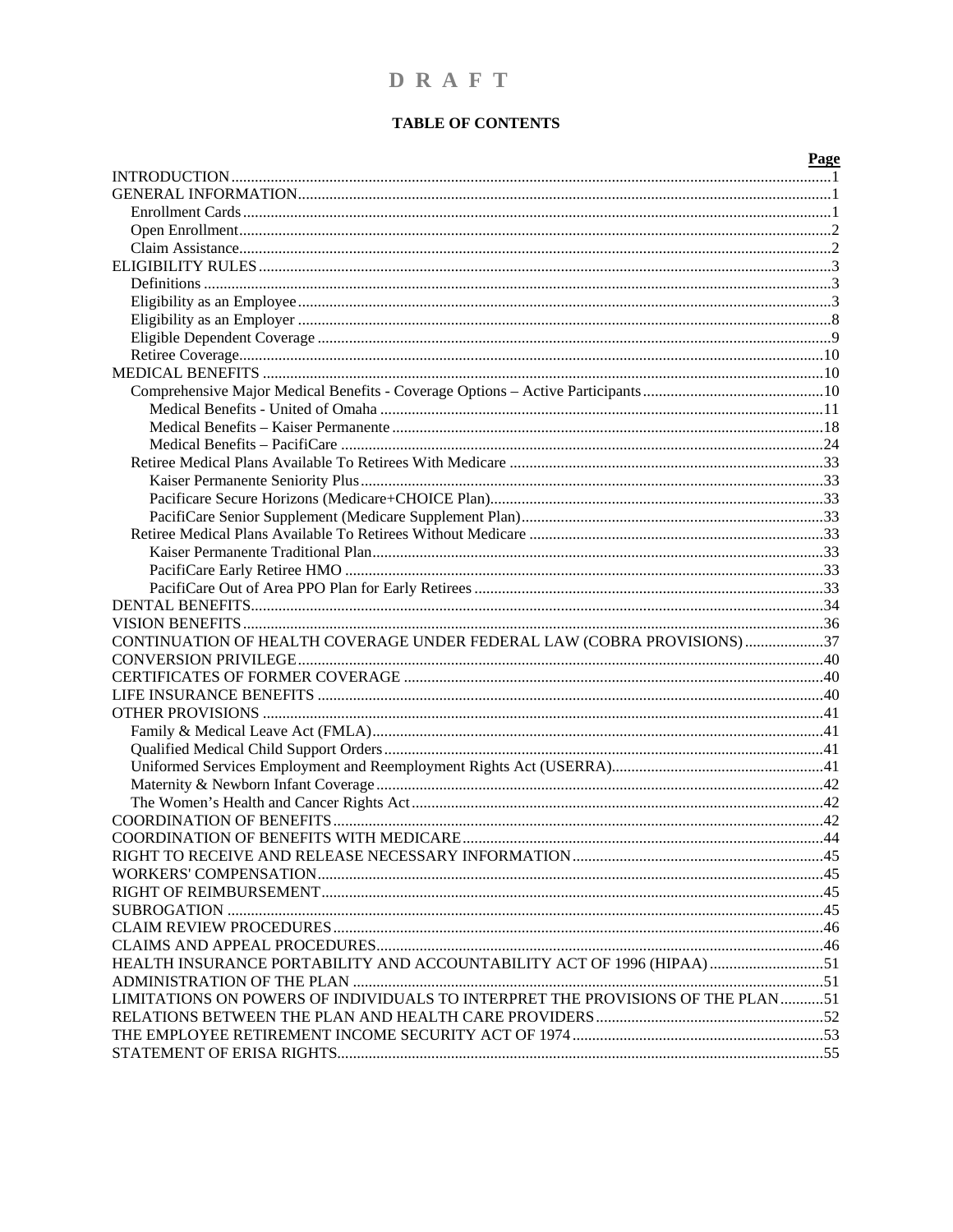### **INTRODUCTION**

<span id="page-2-0"></span>This booklet describes your benefits under the Bricklayers and Allied Craftworkers Local No. 3 Health and Welfare Plan.

The Plan is maintained for the exclusive benefit of employees and administered by a Board of Trustees, which is made up of 6 union and 6 management representatives. The Plan's actions must be approved by a majority of both the union and management trustees.

The Plan does not provide guaranteed rights. While the Trustees intend to continue the Plan, they can change or terminate rules and benefits at any time.

Your employers work under a collective bargaining agreement with Bricklayers and Allied Craftworkers Union Local No. 3, and make contributions to the Plan on your behalf. If all these contributions are discontinued, the Plan will be unable to provide the benefits after the fund's assets are exhausted.

The Plan currently offers you the option of an insured medical program from United of Omaha or one of two HMOs: PacifiCare HMO or Kaiser Permanente. Benefits from the United of Omaha plan are insured on an indemnity, pay as you go basis and benefits provided by each of the HMO options are provided on a pre-paid basis. You can find the group policy number and address for each of these HMOs and United of Omaha at the end of this booklet.

Medical benefits are described in the brochures provided by the medical program in which you are enrolled. These brochures also provide the appeals process in the event you are dissatisfied with the medical benefits you receive. The appeals process described in this booklet tells you how to appeal actions of the administration office or the Board of Trustees.

This Plan does not replace coverage by Workers' Compensation insurance.

You should keep this booklet with the brochures provided by the medical program in which you are enrolled.

#### **GENERAL INFORMATION**

### **Enrollment Cards**

When you first become eligible, you MUST complete an enrollment card for one of the medical plan options offered under the Plan: United of Omaha, PacifiCare HMO or Kaiser.

You will not be able to obtain medical care from any of the HMOs until you have completed an enrollment card. If you do not make a choice within 45 days of first becoming eligible, you will automatically be enrolled in the United of Omaha option. If you become automatically enrolled in United of Omaha, it is still important for you to complete an enrollment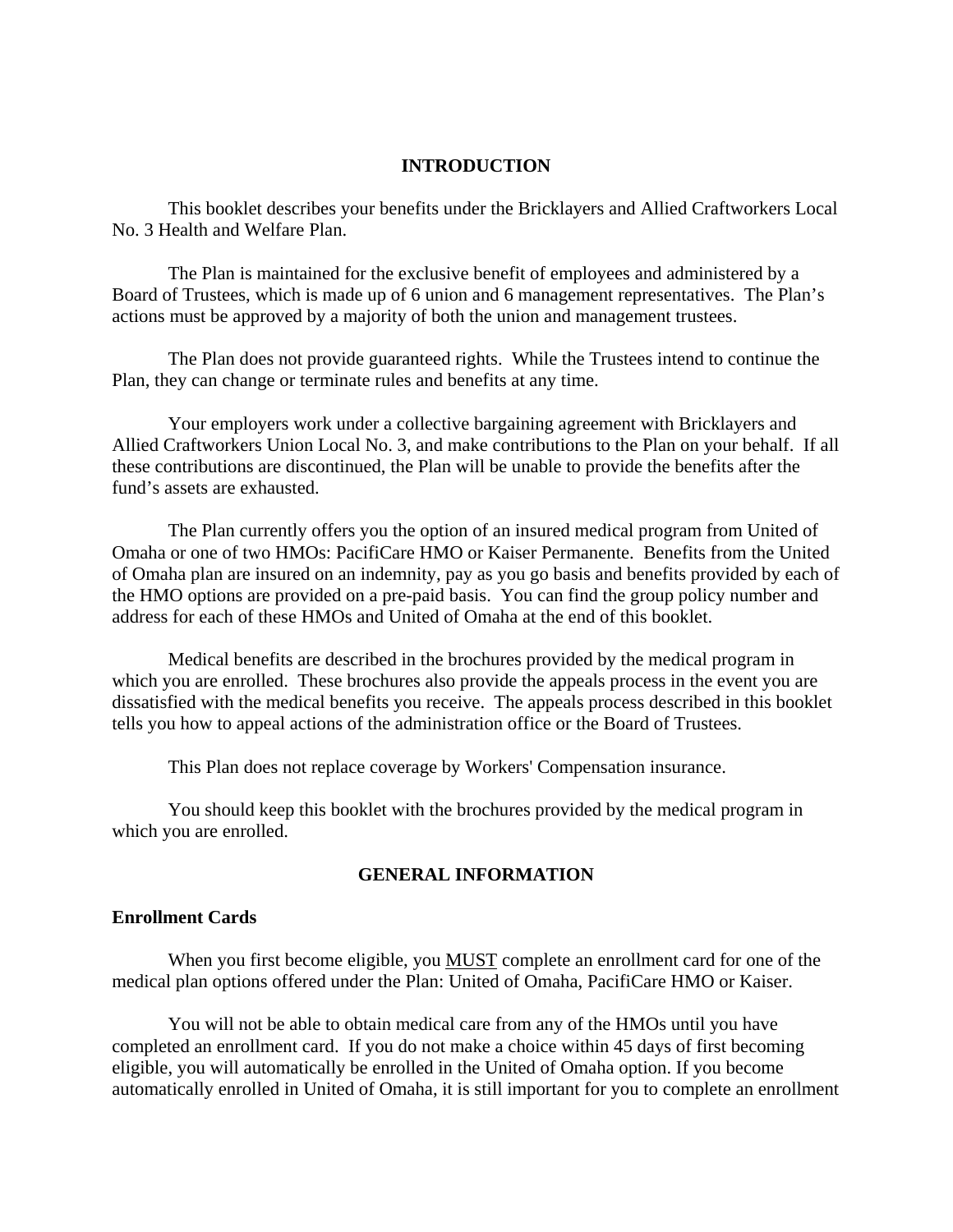<span id="page-3-0"></span>card. If you have Eligible Dependents, their coverage could be jeopardized if you have not reported them on an enrollment card.

 The United of Omaha option allows you to obtain services from any doctor or hospital, but your out of pocket costs are higher if you use a provider outside the Blue Cross Prudent Buyer PPO Network.

When you start working, it is a good idea to tell the Administration Office your current address. This will ensure that you receive the information about your benefit options. The Administration Office's mailing address is:

> B. A. C. Local No. 3 Health & Welfare Trust Fund c/o Allied Administrators P.O. Box 2500 San Francisco, CA 94126

### **Open Enrollment**

At least once each year, the Board of Trustees will provide you with the opportunity to change your medical coverage.

You will receive information about this "open enrollment" period at the address the Administration Office has on file for you.

If you change your coverage during an open enrollment period, your new coverage will be effective for services provided in the following month.

#### **Claim Assistance**

If you are enrolled in the United of Omaha medical plan and need help filing your claim or an explanation of how your claim was paid, contact the Administration Office at:

> Allied Administrators 633 Battery St., Second Floor San Francisco, CA 94111 Phone: (415) 986-6276

The above office can also assist you with your dental claims.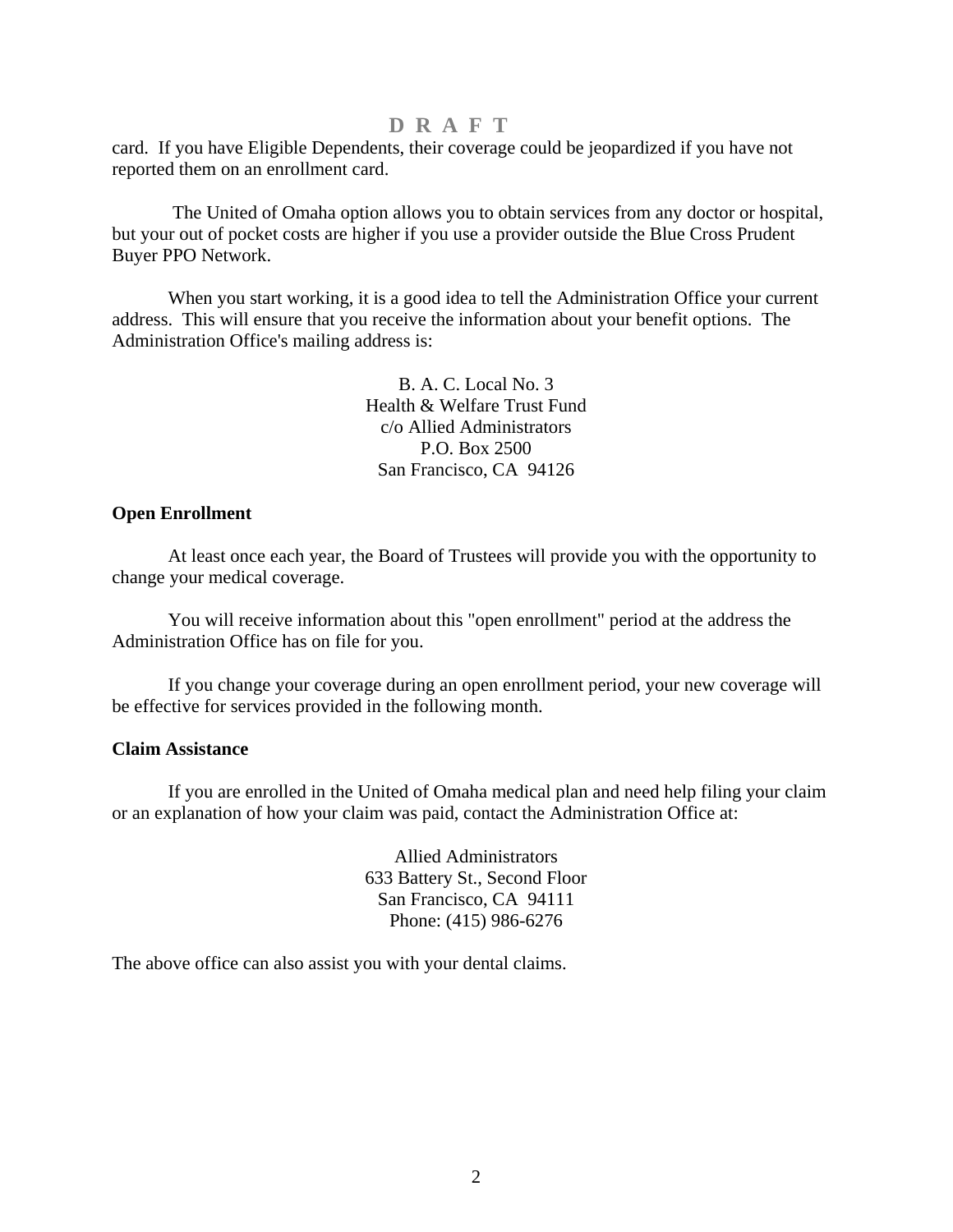### **D R A F T ELIGIBILITY RULES**

### <span id="page-4-0"></span>**Definitions**

(1) **Participant** is someone who meets the eligibility requirements for coverage under the terms of the Plan. You are no longer a Participant if your coverage terminates or you lose eligibility.

(2) **Union** is the Bricklayers and Allied Craftworkers Union Local No. 3 (California).

(3) **Employer** is an individual owner, partnership or corporation that employs employees represented by Bricklayers and Allied Craftworkers Union Local No. 3 (the "Union") under a Collective Bargaining Agreement.

(4) **Collective Bargaining Agreement** is an agreement between an Employer and the Union concerning the terms of employment.

(5) **Covered Employment** is work of the type covered by a Collective Bargaining Agreement.

(6) **Pensioner** is any person who has retired and is receiving pension benefits from any pension plan administered and established under any trust to which the Union appoints trustees.

(7) **Non-Signatory Employer** is an employer who is not signed to a collective bargaining agreement.

### **Eligibility as an Employee**

#### A. Eligibility Qualifications For You And Your Eligible Dependents

You become eligible for benefits when you:

(1) complete an enrollment card; and

(2) complete 330 hours of covered work under a Collective Bargaining Agreement for an Employer who makes contributions to the Plan on your behalf.

Your eligibility starts on the first day of the second month following the month in which you have completed 330 hours during the previous six-month period (provided your employer has made required contributions).

For example, if you start working for a contributing Employer on January  $1<sup>st</sup>$ , and you complete 330 hours of work on March  $31<sup>st</sup>$ , you are eligible to participate as of May  $1<sup>st</sup>$ .

You must work a minimum of one hundred ten (110) hours per month to maintain eligibility. Any hours over 110 hours that you work during a month are accumulated in a reserve account.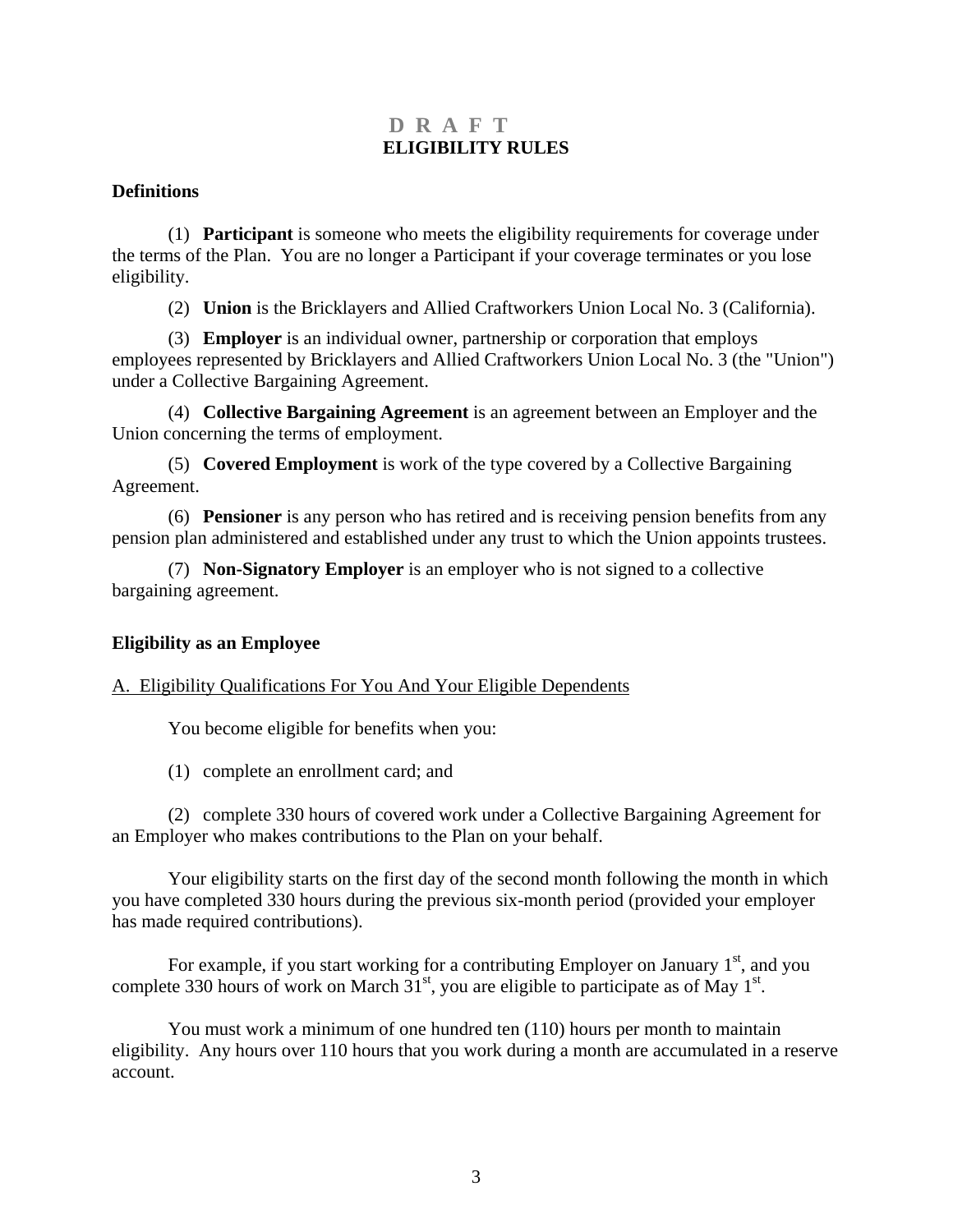### B. Reserve Account

(1) The Plan keeps track of the number of hours you work each month.

After you work more than 110 hours in a month, additional hours go into your reserve account. You can have up to 550 hours in your reserve account. During periods when you cannot work, including labor disputes, you can use these hours to maintain eligibility for benefits.

Except as provided in subsection (2) below, if you use up all of your hours in your reserve account, you and your Eligible Dependents will no longer be eligible for benefits and you will have to reestablish your eligibility. If you die as a Plan Participant, your reserve account will continue to provide benefits to your Eligible Dependents until the account is run out.

(2) You may be able to accumulate up to an additional 330 hours of eligibility, if your employer is delinquent in paying contributions on you during the 90 days before your reserve account runs out. If you think you are eligible for this extended eligibility, contact the Administration Office for more information.

### C. Loss of Eligibility for Cause

(1) You and your Eligible Dependents lose eligibility if you:

 (a) accept employment for work in covered employment for a Non-Signatory Employer; or

(b) go into business for yourself in the type of work covered by the Union's Collective Bargaining Agreements without being signed to such an agreement; or

(c) become a partner of or a corporate officer of any Non-Signatory Employer who engages in work that is Covered Employment; or

(d) accept employment in a trade or occupation other than that within the craft jurisdiction of the Union's collective bargaining agreements.

 You lose coverage and the hours in your reserve account the first day of the month after one of the above events occur. If you enter into another trade because you become disabled and are unable to work in Covered Employment, you will not lose your reserve account upon approval by the Trustees and proof of your disability.

(2) If you are working for a delinquent employer and the Union asks you to stop working, you must do so or your eligibility (and your Eligible Dependents') will end. Your reserve account hours also will be canceled.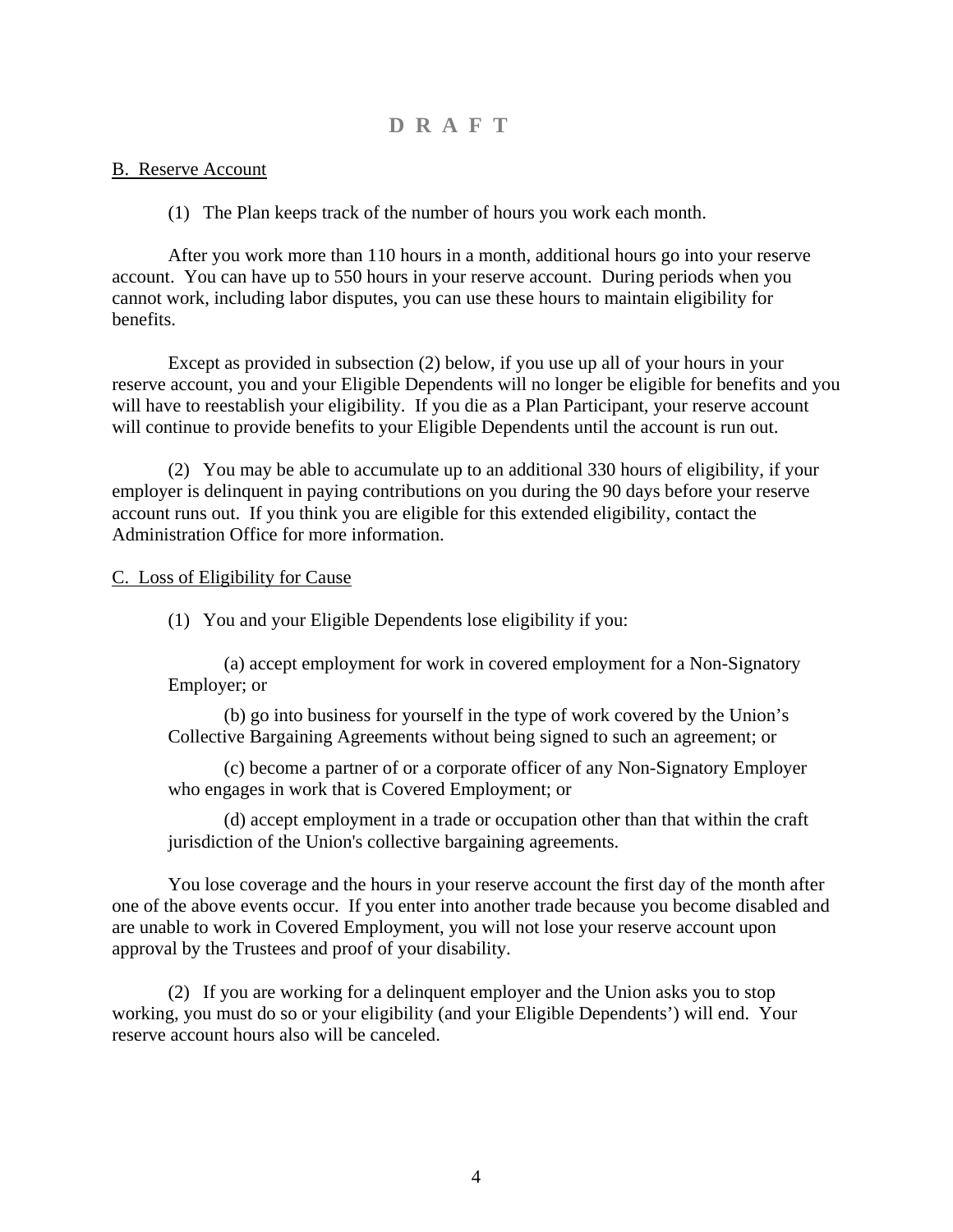(3) If the Union asks you to work for a Non-Signatory Employer as part of the Union's organizing activities and makes contributions on your behalf to the Trust, you will not lose any hours in your reserve account because of that employment.

(4) If your coverage ends for cause or because you did not elect continuation coverage, you will again be eligible for participation the month when you complete 660 hours of work under the terms of a collective bargaining agreement that requires contributions to the Trust. The work must be performed within a subsequent 12-month period.

#### D. Failure to Maintain Eligibility

Your coverage under the Plan terminates at the end of the month in which your reserve account falls below the 110 hour minimum, or if you enter into military service (other than a temporary tour of duty not exceeding 30 days). You may be eligible for continuation coverage (COBRA), as described in Section IX of this booklet.

### E. Reinstatement of Eligibility

You can reinstate eligibility as of the second calendar month following the month in which you work at least 110 hours, if you do so within six calendar months following the end of your coverage.

If your coverage is not reinstated within the above-mentioned 6-month period, you must complete the initial eligibility qualification rules in order to become covered under the Plan again.

EXCEPTION: If you have been covered under the Plan's disability coverage provisions and you return to work before that coverage expires, your regular Plan coverage is reinstated when the combination of hours you work and your reserve bank totals 110 hours. You will not have to meet the initial eligibility requirements.

### F. Coverage During a Period of Disability

There is a special provision under the Plan for disability coverage. If you are a Participant and you become disabled, you can receive up to 6 months of coverage without withdrawing any hours from your reserve account.

 The actual number of months of this special disability coverage is equal to the period for which you were continuously covered as a result of hours worked immediately prior to the disability, up to six months.

If you exhaust your eligibility for disability coverage and remain Disabled, your reserve account hours can be used to continue your coverage.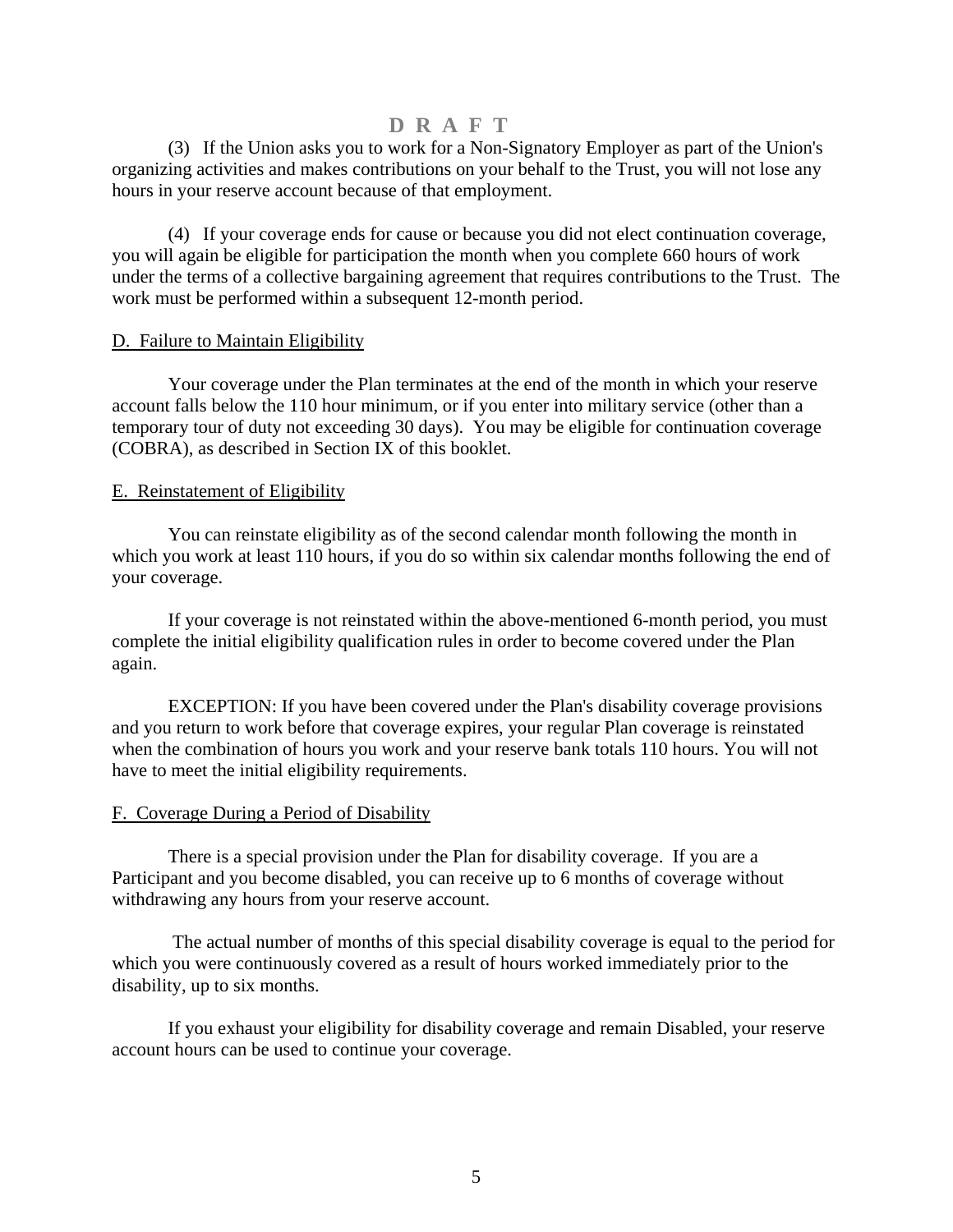Once your reserve account falls below the minimum number of hours to maintain coverage, or 110, you may apply for continuation coverage (COBRA) as provided under Section IX of this booklet.

Only the Board of Trustees can make the determination as to whether you are disabled and, therefore, eligible for a disability benefit under the Plan. To be "Disabled," you must suffer from a disability that prevents you from working in any job and you must meet one of the following requirements:

(1) Be receiving State Disability Insurance ("SDI") benefits; or

(2) Be receiving temporary disability indemnity benefits or have been awarded "Qualified Injured Worker" status, under California Workers' Compensation Laws; or

(3) Have a disability that would qualify you for SDI benefits but you are not receiving them because, as of the date you became disabled, you hadn't earned enough credits under that program to qualify. You must provide proof to the Administration Office of both your qualifying disability and the reason for your lack of SDI credits. Contact the Administration Office for more information on the type of proof you need to submit.

 Disability coverage is not available to retirees; if you become disabled after you retire, you must begin making the required contribution for retiree coverage.

### G. When Employee Coverage Ends

Your coverage ends on the earliest of the following dates:

 (1) the last day of the month in which your reserve account falls below 110 hours after deduction of 110 hours for the current month;

(2) the date the Plan terminates;

(3) the date you terminate your membership in one of the classes eligible for coverage;

(4) the date the insurance policy or contract that provides your coverage under the Plan terminates. In this case, the Trustees may, but are not required to, find alternate coverage with another insurance company or health provider;

 (5) the date the class of persons you belong to is no longer covered under the insurance policy or contract that provides your coverage under the Plan;

 (6) the date you terminate your continuation coverage, if any, for any reason listed in Section IX;

 (7) the date you fail to make timely premium payments that you may owe for Plan coverage;

 (8) the date you become eligible for medical benefits under any other group insurance plan between a local union of the International Union of Bricklayers and Allied Craftsmen other than Local 3. However, your reserve account hours will not be canceled for a period of one year from the date of your last employment under the terms of a Collective Bargaining Agreement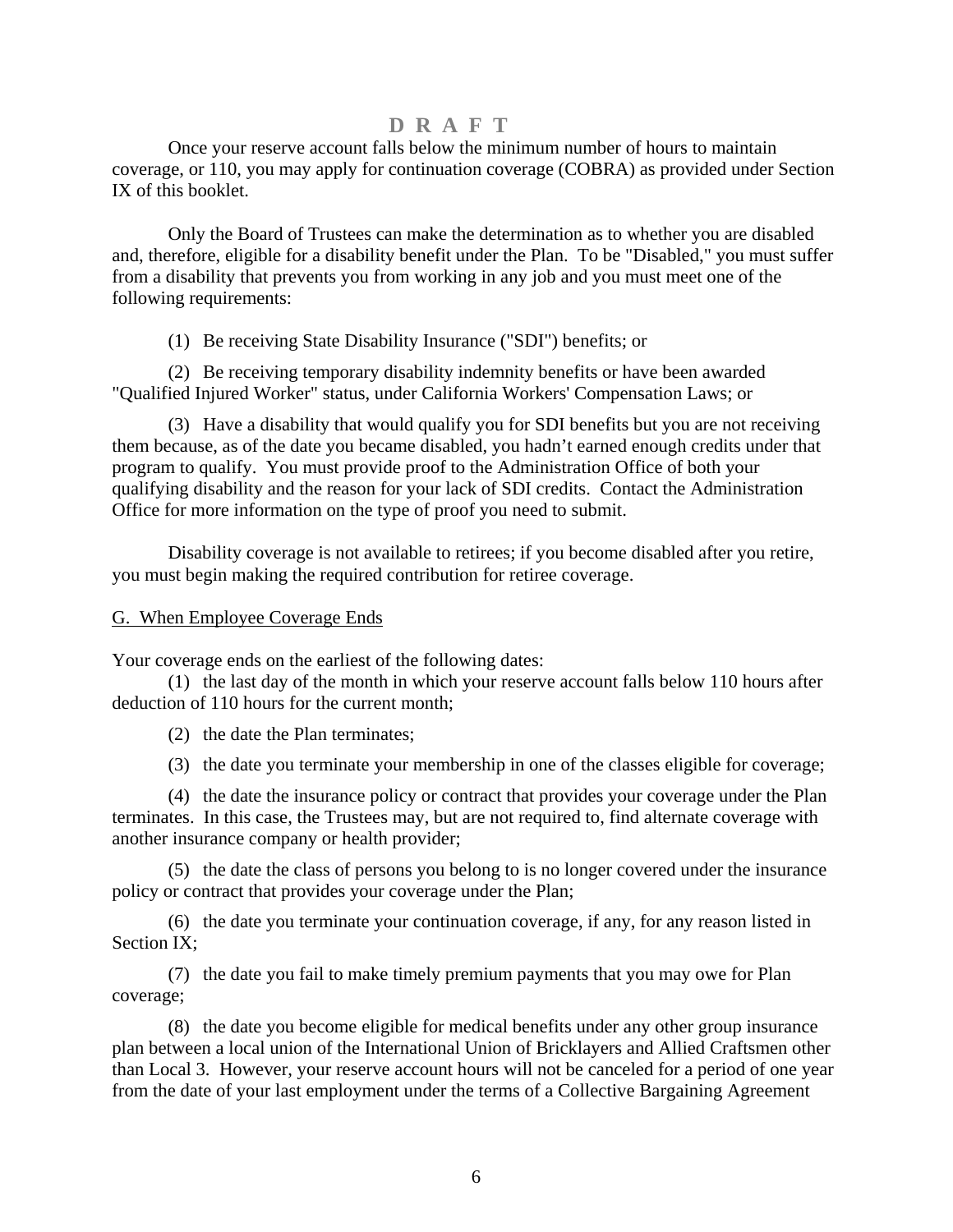requiring contributions to this Trust. If you return within this period and notify the Administrator that you are no longer covered by any other group plan as described above, your coverage will begin on the first of the month following the month in which you give notice to the Administrative Office of the Trust until your reserve account hours are exhausted;

- (9) the date you are terminated for cause, as provided in Section  $(C)$ ;
- (10) the date of your death; or

 (11) the date you enter full-time active duty in the Armed Forces. Under the Uniformed Services Employment and Reemployment Rights Act (USERRA), your reserve account is automatically preserved until your return to covered employment after termination of your military service. You may purchase coverage for your Eligible Dependents for up to 24 months. This continuation rule is similar to COBRA. However, you may elect to waive your rights under USERRA. In that case, your reserve account may be applied to provide coverage for your Eligible Dependents. The months of coverage applied would no longer be available to provide coverage for you upon your return to covered employment.

### H. Delinquent Contributions from Employers

### **Delinquent Contributions Paid Within 12 Months of the Period the Delinquent Hours Were Worked**

- (i) If the calendar month during which the delinquent contribution is received is within twelve months of the period you worked the delinquent hours **and y**ou were covered by the Plan for at least one month in the six calendar months prior to the work month for which the delinquent contribution is received, then you will receive reimbursement for any COBRA payment you made for the delinquent month. The reimbursement rate shall be the lesser of (1) the amount of the COBRA payment you made or (2) 110 times the hourly contribution rate for work performed during the delinquent month (and any remaining hours worked in the delinquent month in excess of 110 will be added to your reserve account and available for prospective coverage). If you did not make a COBRA payment for the delinquent month, the delinquent payment will be added to your reserve account up to the reserve account maximum of 550 hours.
- (ii) If the calendar month during which the delinquent contribution is received is within twelve months of the period you worked the delinquent hours **and** you were not covered by the Plan for at least one month in the six calendar months prior to the work month for which the delinquent contribution is received and you have since established eligibility, the delinquent contributions will be added to your reserve account. If you have not established eligibility, the delinquent contributions will be counted toward initial eligibility.

### **Delinquent Contributions Paid More Than 12 Months After the Calendar Month the Delinquent Hours Were Worked**

(i) If your employer pays delinquent contributions more than twelve months after the period you worked the delinquent hours **and** your employer reports that you worked at least 110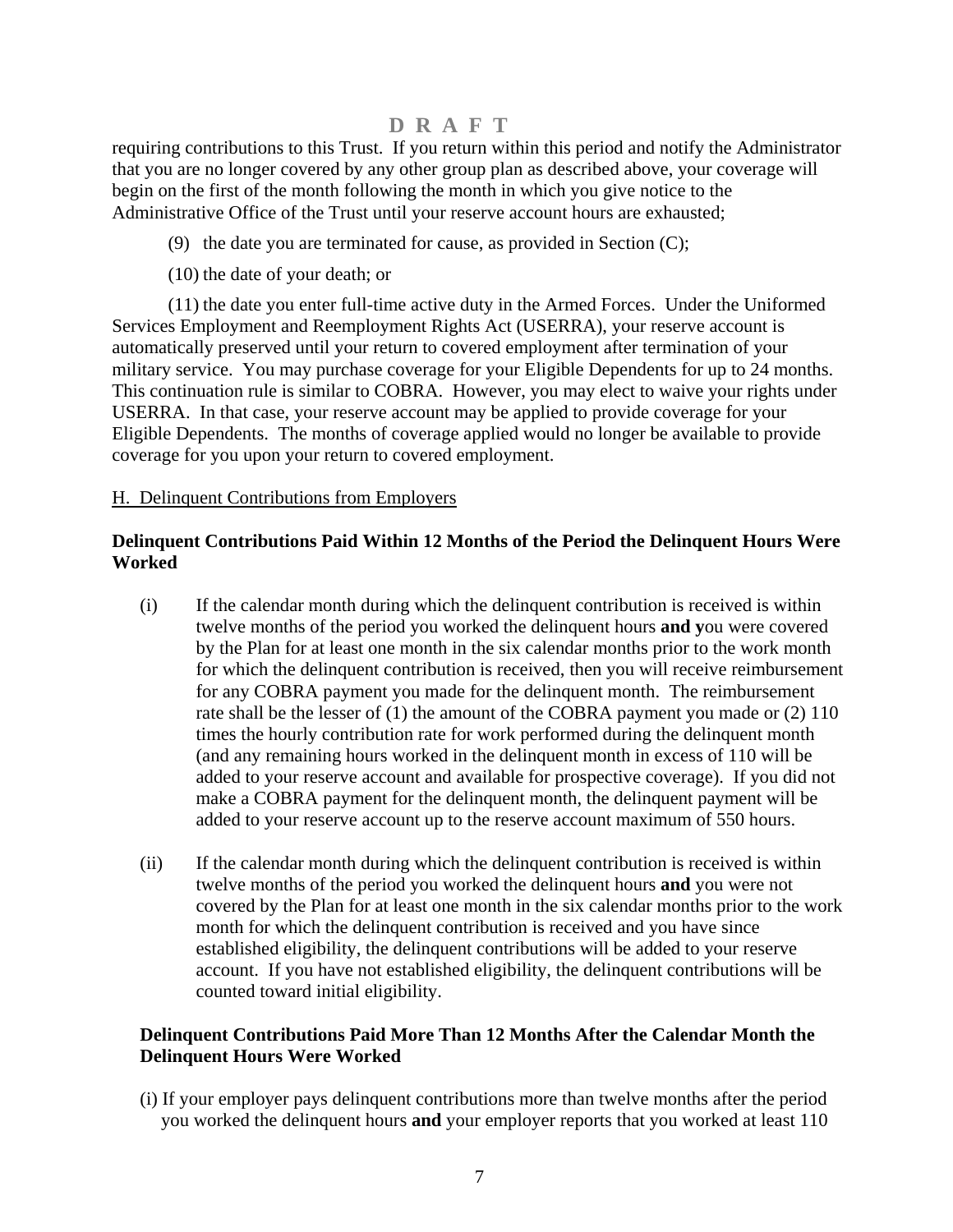<span id="page-9-0"></span>hours in covered employment in the 6 calendar months before the receipt of the delinquent contribution, then you will receive reimbursement for any COBRA payment you made for the delinquent month. The reimbursement rate shall be the lesser of (1) the amount of the COBRA payment you made or (2) 110 times the hourly contribution rate for work performed during the delinquent month (and any remaining hours worked in the delinquent month in excess of 110 will be added to your reserve account and available for prospective coverage). If you did not make a COBRA payment for the delinquent month, the delinquent payment will be added to your reserve account up to the reserve account maximum of 550 hours.

(ii) If your employer pays delinquent contributions more than twelve months after the period you worked the delinquent hours **and** you have not been reported by any employer as having worked in covered employment for at least a total of 110 hours in the 6 calendar months prior to the receipt of the delinquent contribution, then you will not receive credit for the delinquent contribution. However, if the Trust receives 110 hours of contributions for work you perform within the 9 calendar months following the month in which delinquent contribution is received, you may apply to the Trustees to have the delinquent contribution credited to your reserve account up to a maximum of 550 hours. The Trustees have the discretion to approve or deny your application.

### **Eligibility as an Employer**

Effective as of November 22, 2005, the Plan is closed to new non-bargaining unit participants, and any existing non-bargaining unit Participants are restricted from changing coverage to the United of Omaha plan. All non-bargaining unit Participants in the United Of Omaha plan as of July 1, 2006 are required to switch coverage to either Kaiser Permanente or PacifiCare, HMO, unless you are currently covered by Plan and live in an area in which neither of the Trust's HMO's are available. Please contact the Administration Office for more information about the eligibility rules for non-bargaining unit employees prior to November 22, 2005.

### **Eligibility as an Officer/Shareholder**

 If you are a Participant who becomes an officer or shareholder of an Employer, you may continue to participate in the Plan, provided:

- (1) the Board of Trustees approves your continued participation;
- (2) you are working with the tools of the trade;
- (3) your Employer is incorporated and employs at least one bargaining unit employee who has no ownership interest in the Employer and is participating in the Plan under the terms of a Collective Bargaining Agreement or in a plan that benefits workers in the masonry trade under the terms of a Collective Bargaining Agreement;
- (4) your Employer signs a participation agreement; and
- (5) your participation meets the requirements under applicable law.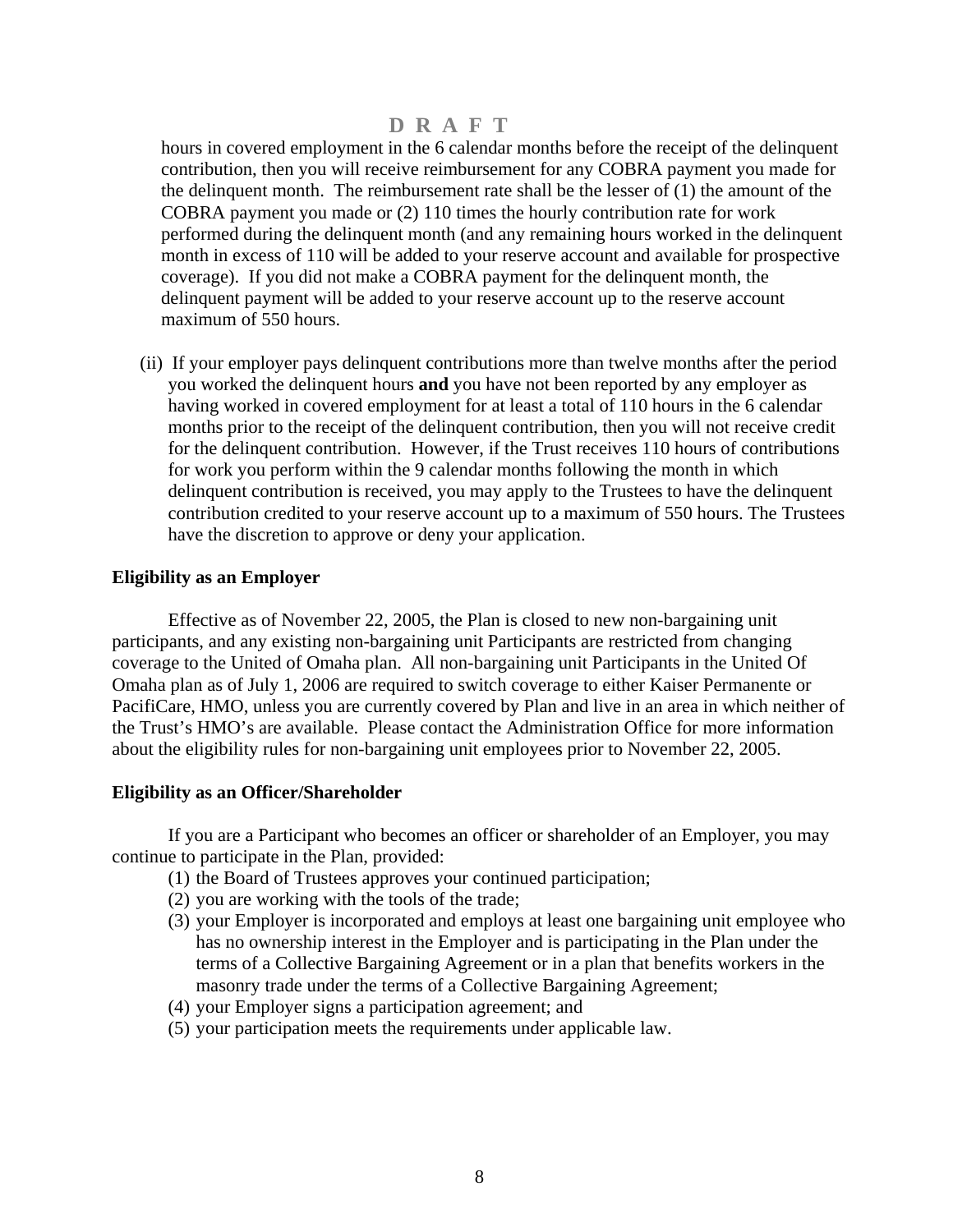#### <span id="page-10-0"></span>**Eligible Dependent Coverage**

**Whenever you acquire a new Eligible Dependent, through marriage, birth or adoption, you need to advise the Administration Office and properly enroll them in your medical plan within 31 days of the marriage, birth or adoption. Failure to do this may mean a lapse in your Eligible Dependent's coverage.**

Your Eligible Dependent's coverage becomes effective on the same date as your coverage and ends on the same date your coverage ends or when he/she is no longer an Eligible Dependents. However, if you should die while covered under this Plan, your Eligible Dependents will continue to be covered at no charge until the expiration of the coverage available under your reserve account. Thereafter, they may be eligible for Continuation Coverage under the COBRA provisions of the Plan.

"Eligible Dependent" means:

- (a) your lawful spouse; and
- (b) each unmarried child under the age of 19.

If your unmarried child is dependent on you for support and maintenance and is attending school or college as a full-time student, he/she will continue to be considered an Eligible Dependent to (i) the date he/she is no longer a full-time student or (ii) his or her 24th birthday, whichever is earlier. A full-time student is a student enrolled for a minimum of 12 units per semester or quarter at an accredited educational institution.

The term "spouse" means your husband or wife as recognized under California law. Your marriage must not have ended in a valid divorce decree or annulment.

The term "child" means:

(1) your direct offspring; or

(2) a stepchild who lives with you in a parent-child relationship and who qualifies as a dependent on your tax return;

(3) a minor placed with you for the purpose of legal adoption. Such child shall be covered from the date he/she is placed in your physical custody or the date you have assumed a legal obligation to provide the child's support, if earlier. Coverage will end on the date this child is no longer in your custody or the date you no longer anticipate adopting the child;

(4) a foster child or other child for whom you have assumed legal guardianship and who lives with you in a parent-child relationship and who qualifies as a dependent on your tax return.

Your spouse or child who is a full-time member of any country's armed forces may not be an "Eligible Dependent".

The child of an Eligible Dependent shall not be eligible for any benefits provided by this Plan, except as provided above.

If a person has dual coverage under the Plan (i) both as an Employee and an Eligible Dependent, or (ii) as the Eligible Dependent of two Employees, the total amount of benefits payable under the Plan will not exceed the scheduled amount for each benefit provided.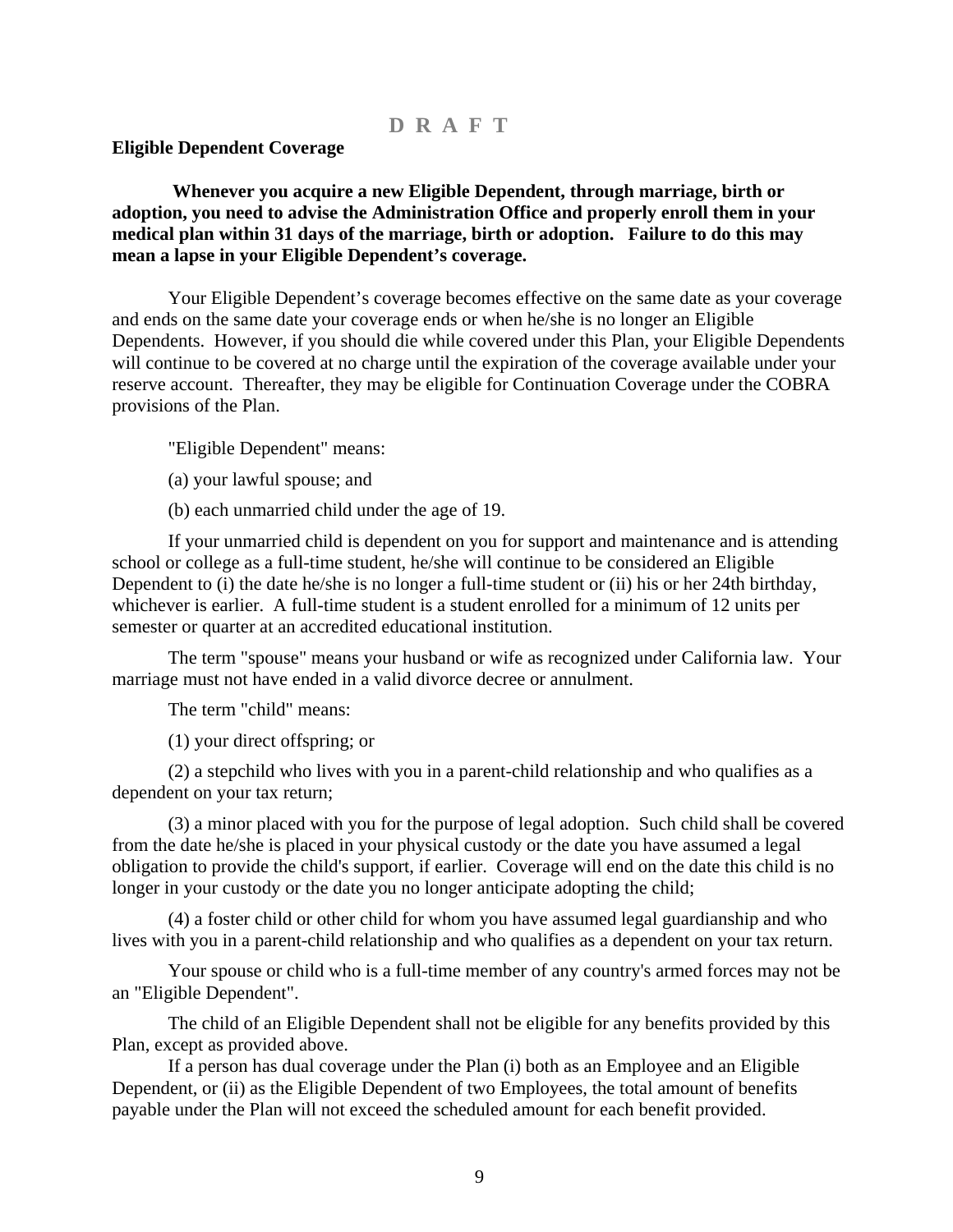### <span id="page-11-0"></span>**Retiree Coverage**

You will be eligible for retiree coverage if you were an active Participant as an Employee for five of the eight years immediately preceding your retirement, and you are receiving a pension from a pension plan administered and established under any trust to which the Union appoints trustees.

Retiree coverage options include Kaiser and PacifiCare HMO only. You must elect retiree coverage for you and your Eligible Dependents when you retire. If you get married after you begin retiree coverage, you can add your spouse by giving notice within 30 days of your marriage. Premium payments are due to the Trust Fund no later than the  $20<sup>th</sup>$  of the month prior to the month of coverage. If you or your surviving spouse fails to make premium payments in a timely manner, coverage will be terminated.

Benefits paid to a Pensioner and his/her spouse are secondary to Medicare Part A and Part B, even if you are not enrolled in Medicare when first eligible to do so. To avoid loss of benefits, all Pensioners and Eligible Dependent spouses should enroll in both Part A and Part B of Medicare.

Regardless of whether the Pensioner enrolls in Medicare and regardless of the nature of the facility rendering service, the maximum benefits provided by the Plan to Pensioners eligible for Medicare, because of age, disability, or kidney failure, are the level of benefits that would be paid to a Medicare contracted hospital or the amount the Plan would have paid for other medical services if Medicare had paid primary benefits.

#### **MEDICAL BENEFITS**

#### **Comprehensive Major Medical Benefits - Coverage Options – Active Participants**

The Plan currently provides persons who are eligible for benefits as an Employee and their Eligible Dependents the option of an insured medical plan (PPO) underwritten by United of Omaha or one of two HMOs: PacifiCare HMO or Kaiser Permanente. Effective as of November 22,

2005, the Plan is closed to new non-bargaining unit participants, and any existing non-bargaining unit Participants are restricted from changing coverage to the United of Omaha plan.

All non-bargaining unit Participants in the United of Omaha plan as of July 1, 2006 are required to switch coverage to either Kaiser Permanente or PacifiCare. Please contact the Administration Office for more information about the coverage options for non-bargaining unit employees prior to November 22, 2005.

The benefits currently available under each of the three options are summarized below. Booklets and brochures have been prepared by each plan carrier and are available from the Administration Office describing each of these three options in greater detail. The summaries of each option provided below are subject to change. For an updated and complete statement of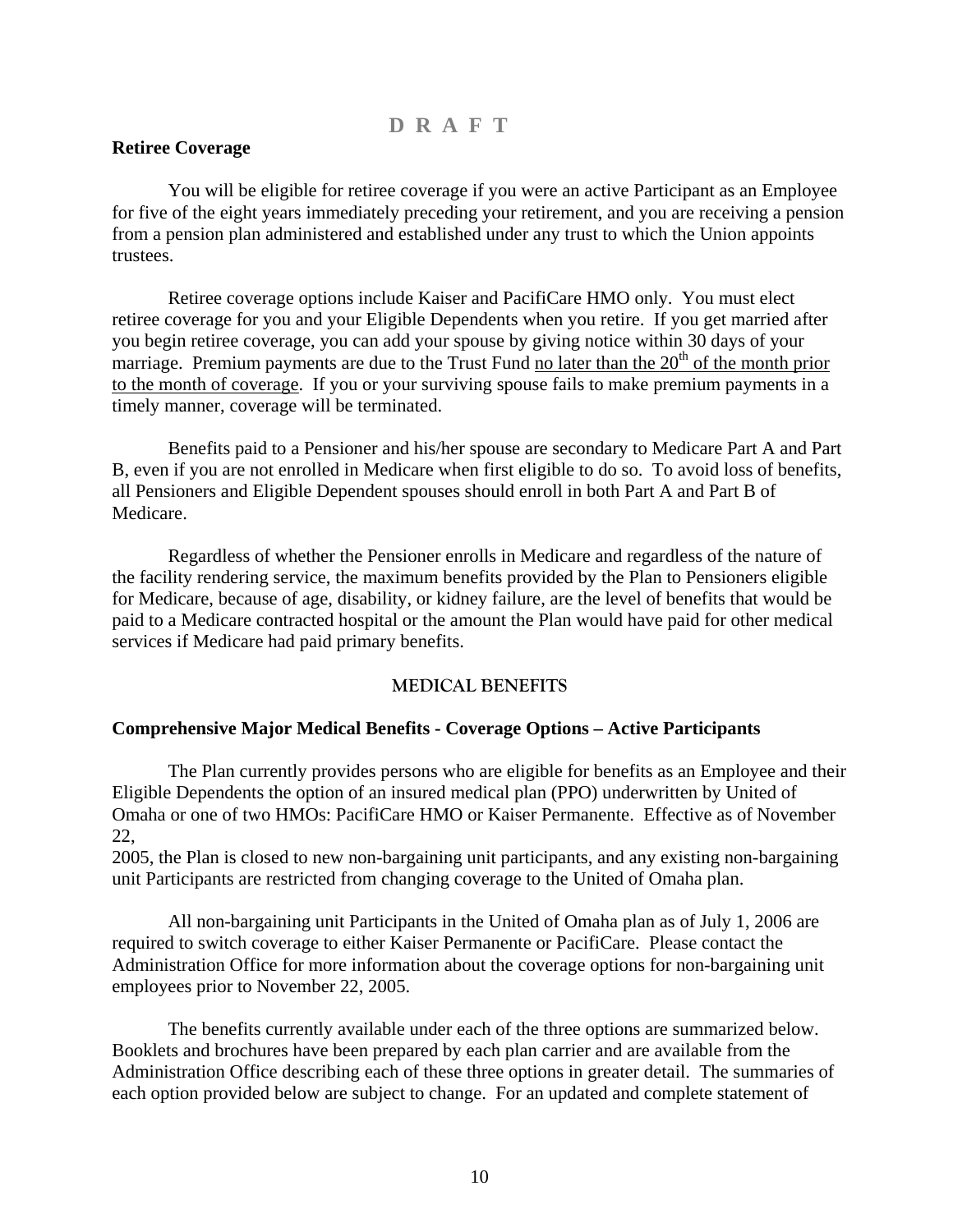<span id="page-12-0"></span>benefits and rules for the option you have selected or are considering, please refer to the current booklet or brochure prepared by that medical plan carrier.

### Medical Benefits - United of Omaha

 The benefits described in this section are insured by United of Omaha. If you participate in the United of Omaha program, you and your Eligible Dependents may choose any physician, hospital or other health care provider. If you use the services of a preferred provider, health insurance benefits may cost you less, as shown in the schedule of benefits chart below. Preferred providers (PPO) include primary care physicians, specialists, hospitals and other health care facilities.

 Blue Cross Prudent Buyer of California is the PPO-provider for the United of Omaha plan. You may contact the Administration Office for a list of primary care physicians, specialists, hospitals and other health care facilities who participate in the Blue Cross Prudent Buyer network. You may also get that information by visiting the Blue Cross website at www.bluecrossca.com.

 You may also visit providers who are not on the preferred list (known as non-PPO providers), but your out-of-pocket costs will be greater with non-PPO providers.

### **Summary Of Benefits United Of Omaha**

 The following is a summary of benefits, deductibles, coinsurance schedules and limits for covered services under the insured plan with United of Omaha. You are responsible for a certain percentage of expenses incurred for covered services, known as the coinsurance, depending on the service and providers selected.

| <b>CATEGORY</b>                                                                                                                                                    | <b>SERVICE</b>                              | <b>COINSURANCE</b><br>(Amount You are Responsible for)                                                                                                                                                                                                                                                                                                                      |
|--------------------------------------------------------------------------------------------------------------------------------------------------------------------|---------------------------------------------|-----------------------------------------------------------------------------------------------------------------------------------------------------------------------------------------------------------------------------------------------------------------------------------------------------------------------------------------------------------------------------|
| <b>DEDUCTIBLE</b>                                                                                                                                                  | PPO providers<br>(Blue Cross Prudent Buyer) | \$100 per person per calendar year<br>\$300 per family per calendar year                                                                                                                                                                                                                                                                                                    |
|                                                                                                                                                                    | Non-PPO providers                           | \$200 per person per calendar year<br>\$600 per family per calendar year                                                                                                                                                                                                                                                                                                    |
| Common Accident Deductible: If two or more insured persons in a family are injured in the same<br>accident, only one deductible will be applied for that accident. |                                             |                                                                                                                                                                                                                                                                                                                                                                             |
| STOP-LOSS<br><b>LIMIT</b>                                                                                                                                          | PPO providers<br>(Blue Cross Prudent Buyer) | After the out-of-pocket expense by one<br>insured person reaches \$600 in a calendar<br>year, the Plan will pay 100% of covered<br>expenses for the remainder of that year.<br>For a family, the stop-loss limit is \$1,800<br>of out-of-pocket expense in a calendar<br>year, after which the Plan will pay 100%<br>of covered expenses for the remainder of<br>that year. |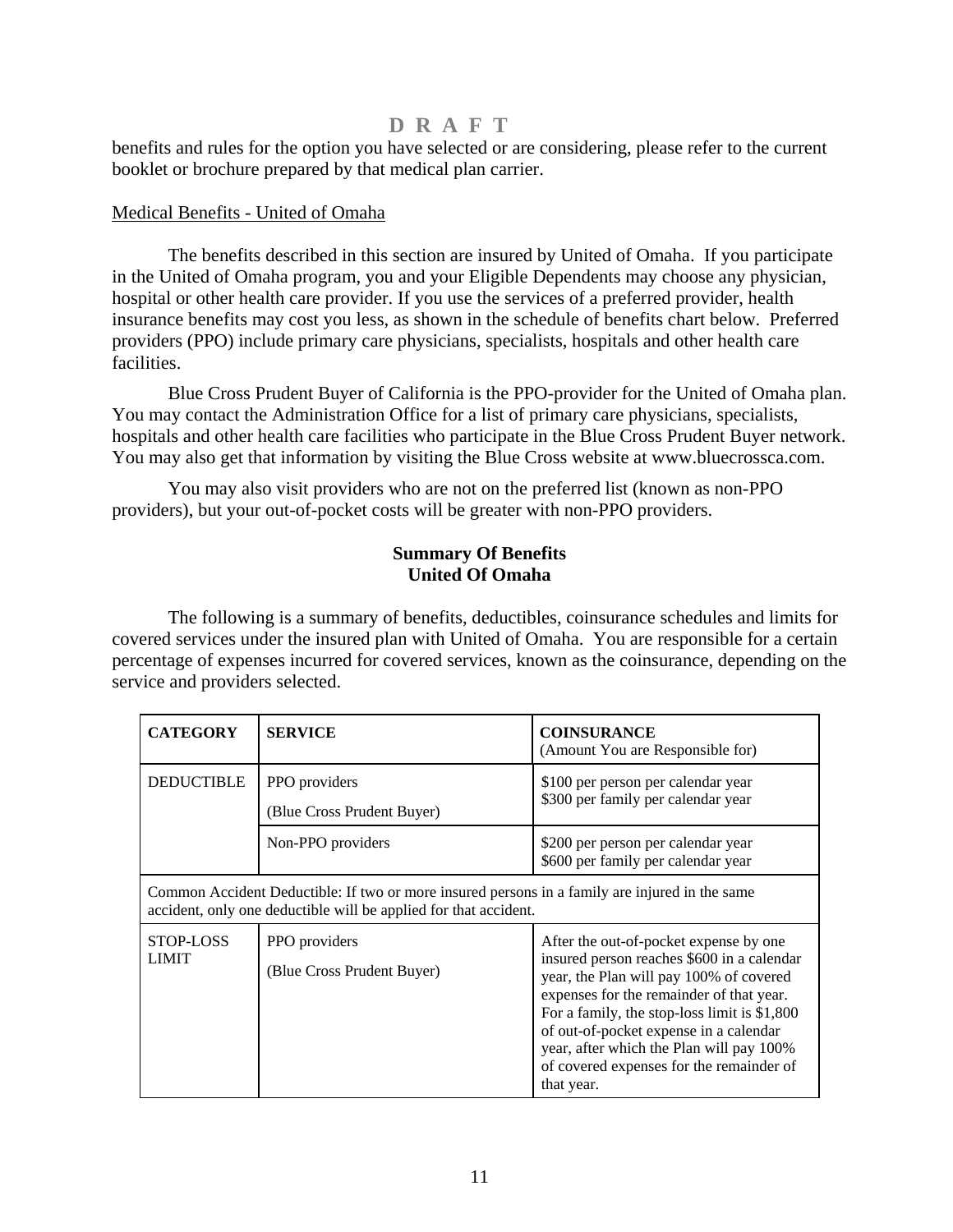CATEGORY SERVICE COINSURANCE (Amount You are Responsible for) STOP-LOSS LIMIT Non-PPO providers After the out-of-pocket expense by one insured person reaches \$1,700 in a calendar year, the Plan will pay 100% of covered expenses for the remainder of that year. For a family, the stop-loss limit is \$5,100 of out-of-pocket expense in a calendar year, after which the Plan will pay 100% of covered expenses for the remainder of that year. Alcohol and Drug Abuse \$30,000 per lifetime \$10,000 per calendar year Inpatient Hospice Care  $\left| \frac{10,000}{2} \right|$  \$10,000 per insured person lifetime MAXIMUM **BENEFITS** All Injuries and Sicknesses  $\left| \frac{1,000,000}{1,000,000} \right|$  per insured person lifetime Hospital room and board, up to the semiprivate room charge. 10% PPO providers; 30% non-PPO providers Hospital services and supplies 10% PPO providers; 30% non-PPO providers Hospital outpatient services in connection with: (a) a surgical operation; or (b) emergency treatment within 48 hours after an accident. 10% PPO providers; 30% non-PPO providers **COVERED** HOSPITAL SERVICES Preadmission tests no charge no charge Inpatient physician's services 10% PPO providers; 30% non-PPO providers Anesthesia services 10% PPO providers; 30% non-PPO providers COVERED SURGICAL **SERVICES** Second surgical opinion 10% PPO providers; 30% non-PPO providers **OTHER** COVERED SERVICES Hospital outpatient services 10% PPO providers; 30% non-PPO providers Outpatient physician services 10% PPO providers; 30% non-PPO providers Services of a licensed physiotherapist 10% PPO providers; 30% non-PPO providers

**D R A F T**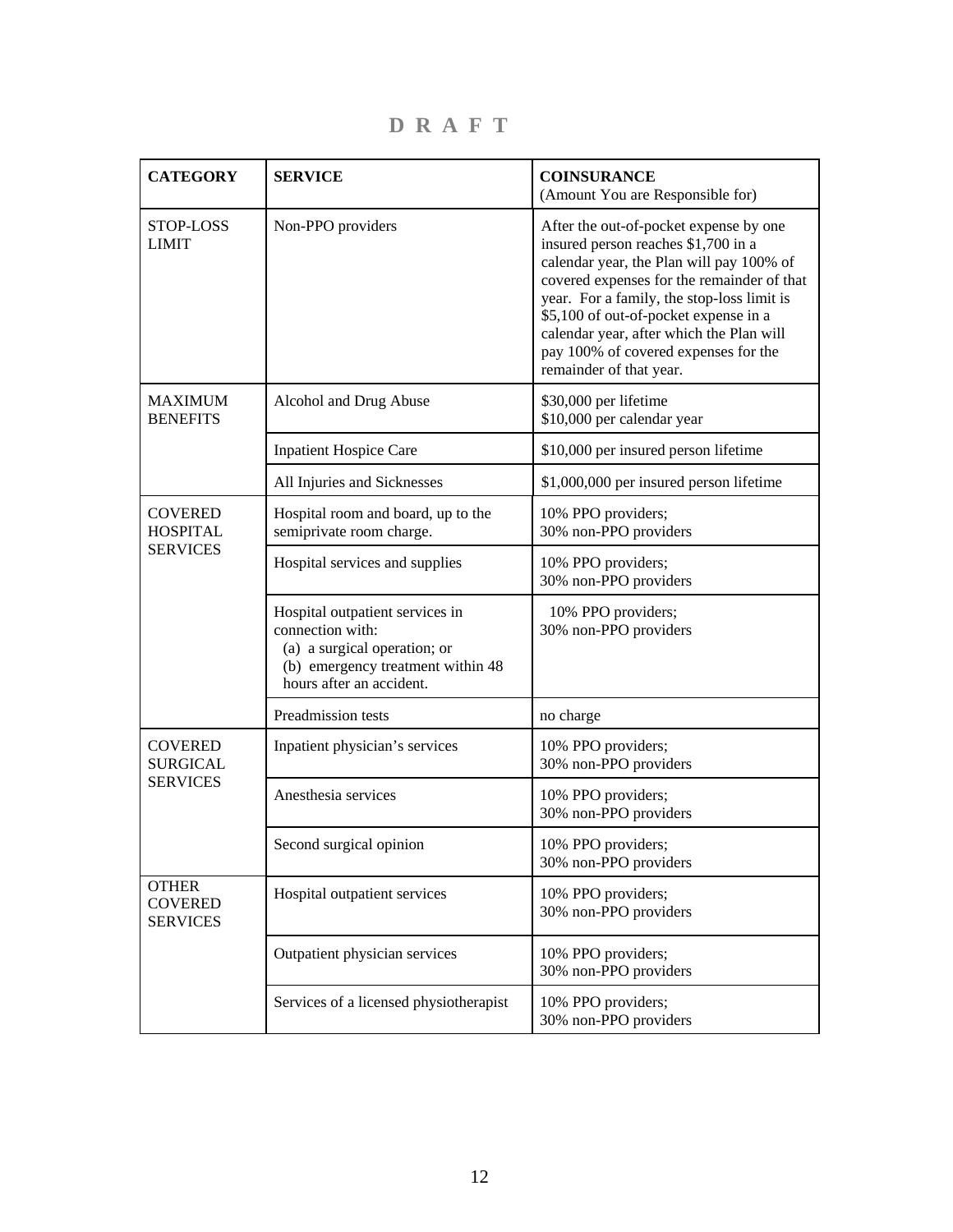**CATEGORY** SERVICE CATEGORY **SERVICE** (Amount You are Responsible for) Cost and fitting of external breast prostheses after a mastectomy 10% PPO providers; 30% non-PPO providers Ambulance services 10% PPO providers; 30% non-PPO providers **OTHER COVERED** SERVICES Diagnostic x-ray and laboratory services 10% PPO providers; 30% non-PPO providers Oxygen and the rental of equipment for its administration 10% PPO providers; 30% non-PPO providers Blood or blood plasma and its administration 10% PPO providers; 30% non-PPO providers Casts, splints, braces, trusses and crutches 10% PPO providers; 30% non-PPO providers Rental (up to the purchase price) of a hospital bed for patient care and wheelchair 10% PPO providers; 30% non-PPO providers Radium, radioactive isotopes and X-ray therapy 10% PPO providers; 30% non-PPO providers Artificial limbs and eyes to replace natural limbs and eyes lost while the insured person is covered under this provision, initial placement of contact lenses required because of cataract surgery 10% PPO providers; 30% non-PPO providers Initial lens implant required because of cataract surgery 10% PPO providers; 30% non-PPO providers **OTHER** COVERED SERVICES Dental services by a physician or dentist for treatment of a dental injury to sound natural teeth 10% PPO providers; 30% non-PPO providers SKILLED NURSING FACILITY Maximum of 60 days each period of confinement 10% PPO providers; 30% non-PPO providers **HOME** PRIVATE DUTY NURSING **SERVICES**  Maximum charge: \$22.50 for each hour of home private duty nursing services. Maximum number of hours: 1,000 hours for each insured person per calendar year 10% PPO providers; 30% non-PPO providers

**D R A F T**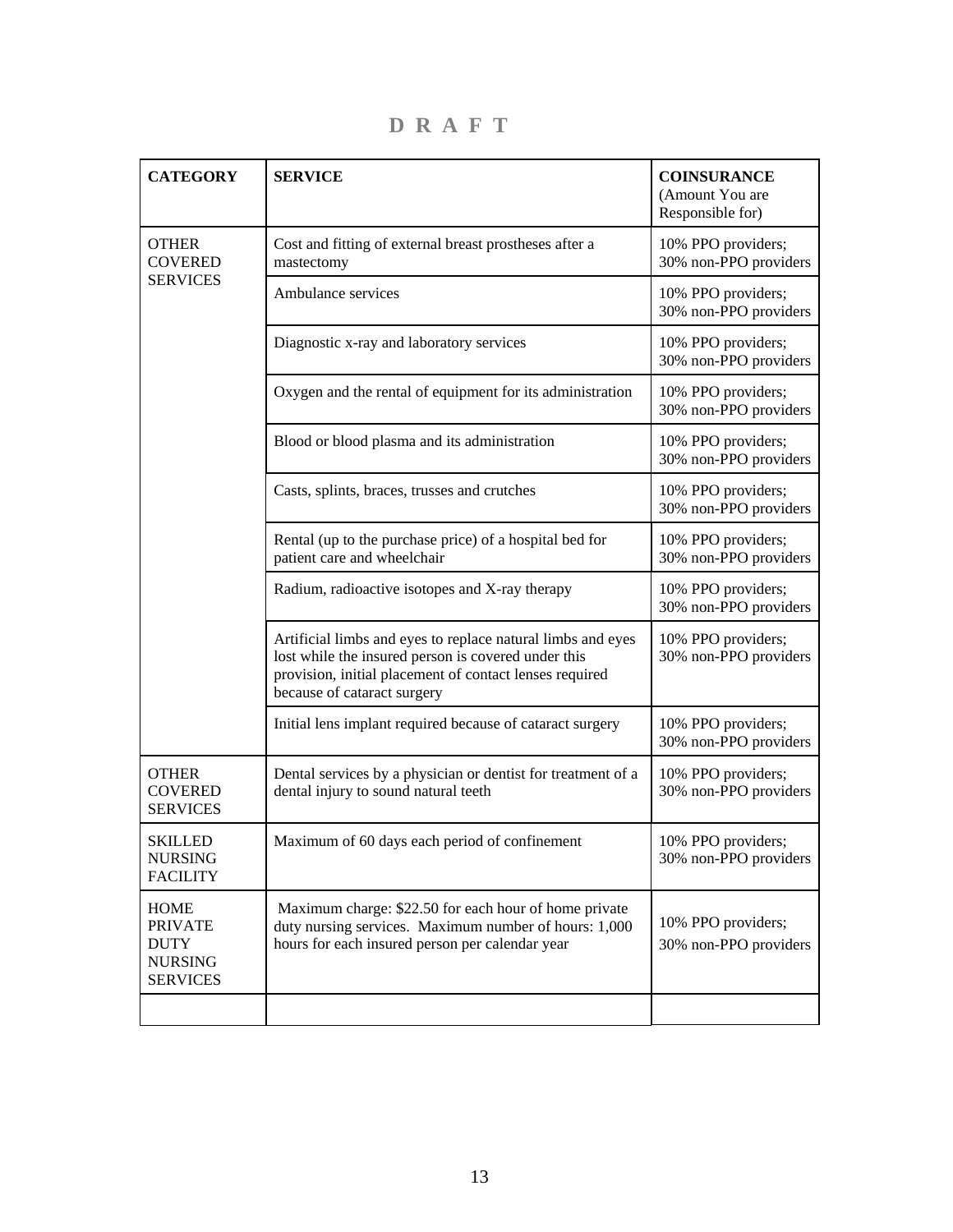**D R A F T** 

| <b>CATEGORY</b>                                                        | <b>SERVICE</b>                                                                                                                                                                                                                                                                                    | <b>COINSURANCE</b><br>(Amount You are<br>Responsible for)                           |
|------------------------------------------------------------------------|---------------------------------------------------------------------------------------------------------------------------------------------------------------------------------------------------------------------------------------------------------------------------------------------------|-------------------------------------------------------------------------------------|
| <b>HOME</b><br><b>HEALTH CARE</b><br><b>AND HOSPICE</b><br><b>CARE</b> | Home Health Care: 100 visits for each insured person each<br>Maximum charge: \$60 per each call.<br>calendar year.                                                                                                                                                                                | 10% PPO providers;<br>30% non-PPO providers                                         |
| <b>SERVICES</b>                                                        | Counseling and Bereavement<br>Maximum Counseling Charge: \$500 per family<br>Maximum Bereavement Counseling Charge: \$250 per<br>family                                                                                                                                                           | 10% PPO providers;<br>30% non-PPO providers                                         |
|                                                                        | <b>Inpatient Hospice Care</b><br>Maximum of 185 days per person per lifetime                                                                                                                                                                                                                      | 10% PPO providers;<br>30% non-PPO providers                                         |
| <b>MENTAL AND</b><br><b>NERVOUS</b>                                    | Inpatient hospital services - maximum of 30 days per<br>calendar year                                                                                                                                                                                                                             | 10% PPO providers;<br>30% non-PPO providers                                         |
| <b>DISORDERS</b>                                                       | All other covered inpatient services                                                                                                                                                                                                                                                              | 10% PPO providers<br>30% non-PPO providers                                          |
|                                                                        | Outpatient services - maximum plan will pay per physician<br>visit is \$35, maximum of 50 visits per calendar year                                                                                                                                                                                | 50% all providers                                                                   |
| <b>ALCOHOL</b><br><b>AND DRUG</b>                                      | Inpatient hospital or treatment center services                                                                                                                                                                                                                                                   | 10% PPO providers;<br>30% non-PPO providers                                         |
| <b>ABUSE</b>                                                           | All other covered inpatient services                                                                                                                                                                                                                                                              | 30% all providers                                                                   |
|                                                                        | Outpatient services - maximum plan will pay per<br>outpatient treatment visit is \$25, maximum of 50 visits per<br>calendar year                                                                                                                                                                  | 50% all providers                                                                   |
| <b>SPINAL</b><br><b>TREATMENT</b><br>$(NON-$<br>SURGICAL)              | Maximum spinal treatment benefit:<br>one visit each day; \$1,000 maximum payable per calendar<br>year                                                                                                                                                                                             | Member may be<br>responsible for any<br>charges in excess of<br>the plan allowance. |
| <b>BODY ORGAN</b><br>TRANSPLANT                                        | Recipient benefit and follow-up Limited to the following<br>organs: kidney, heart, heart/lung combination, liver,<br>pancreas, bone marrow and cornea.                                                                                                                                            | 10% PPO providers;<br>30% non-PPO providers                                         |
|                                                                        | Maximum donor benefit: \$5,000 for all donors each period<br>of hospitalization in connection with transplant surgery                                                                                                                                                                             | 10% PPO providers;<br>30% non-PPO providers                                         |
| <b>PREVENTIVE</b><br><b>HEALTH CARE</b>                                | For Dependent Children under the age of 19 years:<br>Benefits limited to 19 periodic physical examinations at<br>approximately each of the following age intervals: birth, 2<br>months, 4 months, 6 months, 9 months, 12 months, 15<br>months, 18 months, 24 months, 3 years, 4 years, 5 years, 6 | 10% PPO providers<br>30% non-PPO providers                                          |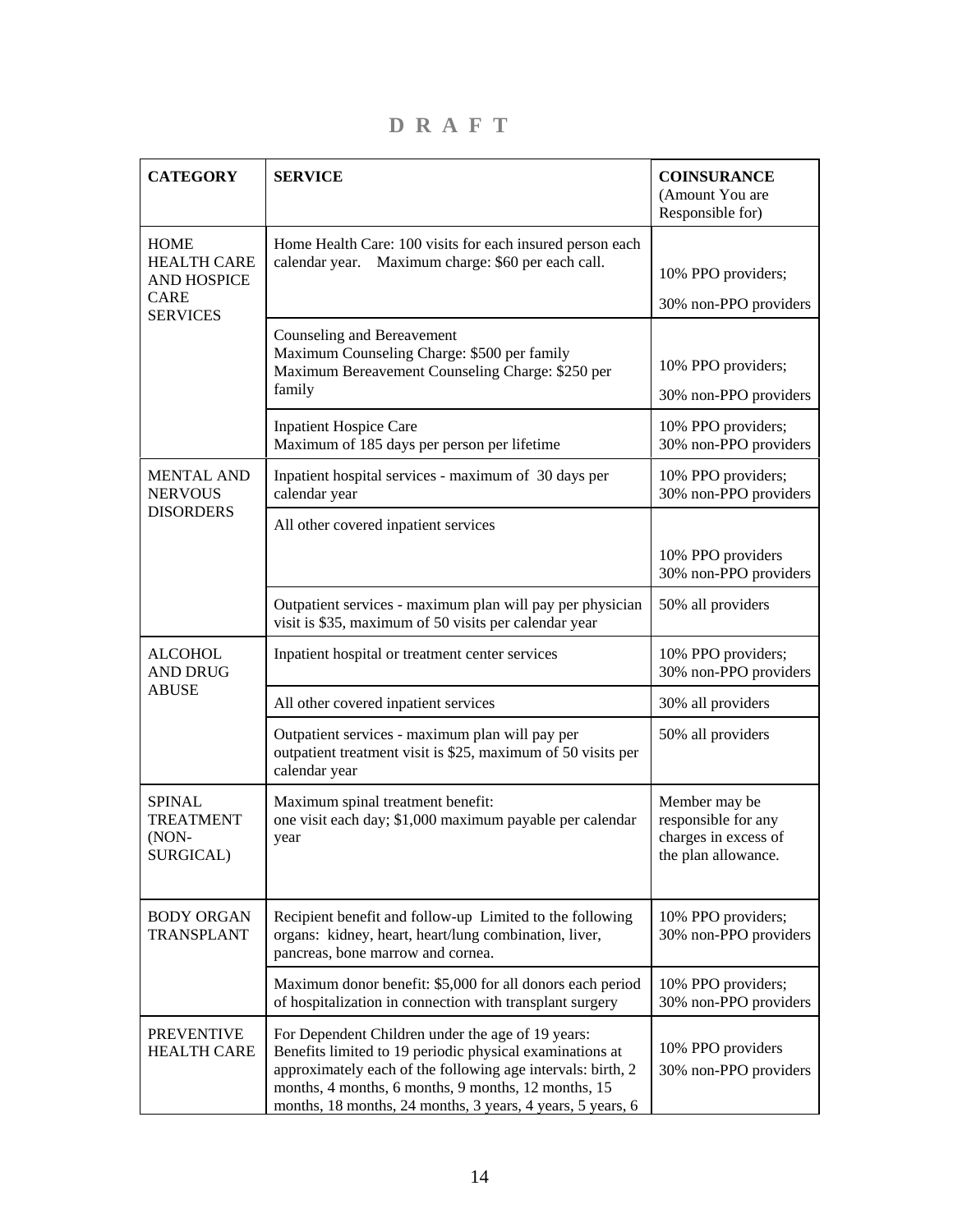**D R A F T** 

| years, 8 years, 10 years, 12 years, 14 years, 16 years and<br>18 years.<br>Maximum medical payment: \$75 per each exam.<br>Maximum Laboratory payment: \$50 per examination<br>Maximum Inoculation payment: \$75 for all preventive |  |
|-------------------------------------------------------------------------------------------------------------------------------------------------------------------------------------------------------------------------------------|--|
| inoculations with each periodic physical examination up to<br>30 months of age; \$75 each calendar year thereafter up to<br>age 19.                                                                                                 |  |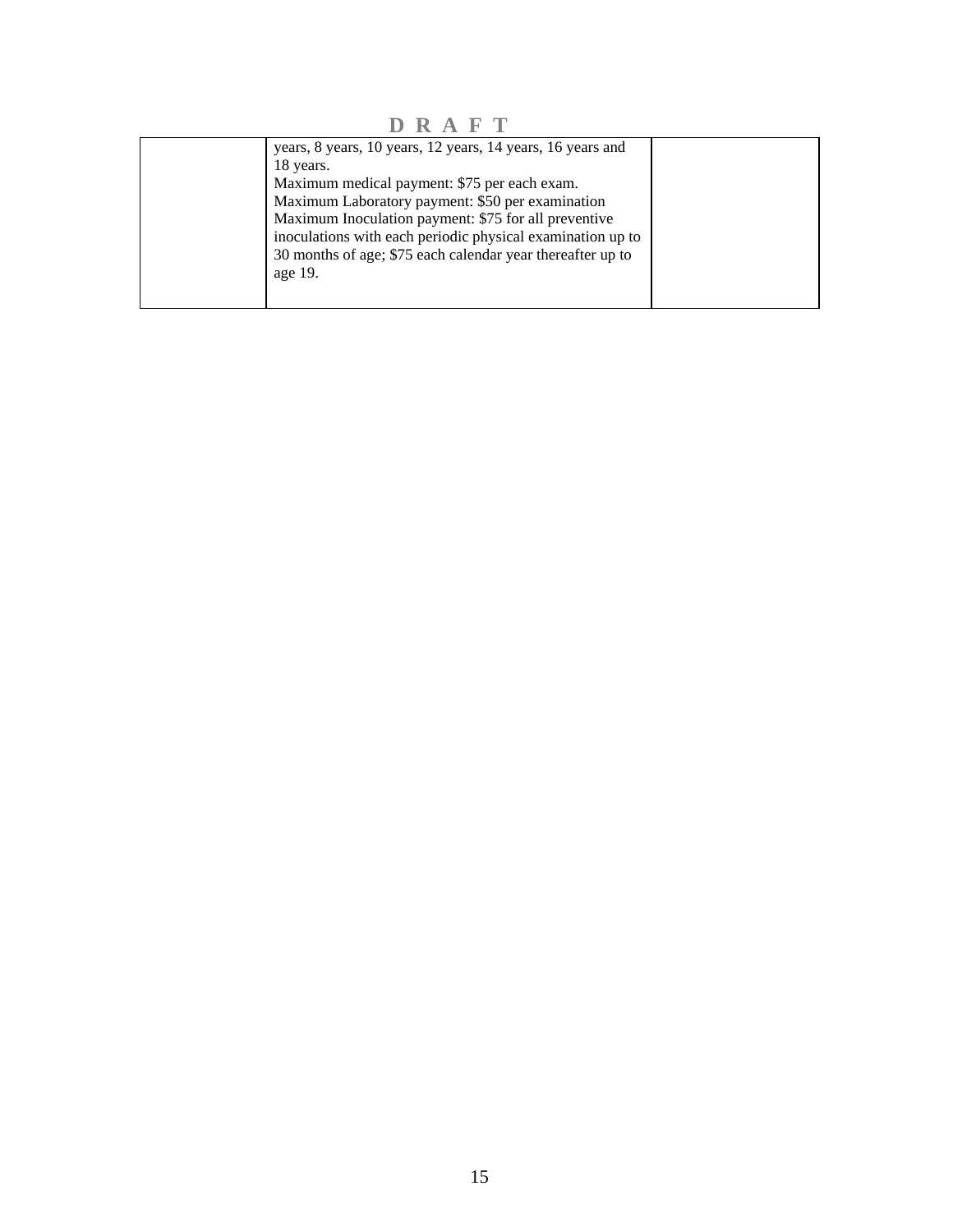**D R A F T** 

| <b>CATEGORY</b>                                      | <b>SERVICE</b>                                                                                                                                                                                                                                                                                                                                                                                                                            | <b>COINSURANCE</b><br>(Amount You are<br>Responsible for) |
|------------------------------------------------------|-------------------------------------------------------------------------------------------------------------------------------------------------------------------------------------------------------------------------------------------------------------------------------------------------------------------------------------------------------------------------------------------------------------------------------------------|-----------------------------------------------------------|
| <b>PREVENTIVE</b><br><b>HEALTH CARE</b>              | For Insured Persons age 19 years and older:<br>One routine physical exam every two calendar years.<br>Maximum benefit paid: \$75.<br>Laboratory services in connection with a routine physical<br>exam will be paid at a maximum of \$50 per calendar year.<br>Member must use a PPO provider to receive this benefit                                                                                                                     | 10%. PPO providers;<br>30% non-PPO providers              |
|                                                      | Pap smear benefit - one per calendar year maximum                                                                                                                                                                                                                                                                                                                                                                                         | 10% PPO providers;<br>30% non-PPO providers               |
|                                                      | Mammography benefits, limited to the following:<br>one baseline mammogram for women age 35<br>(a)<br>through 39;<br>one mammogram every two years (or more<br>(b)<br>frequently based on the insured person's<br>physician's recommendation) for women age 40<br>through 49;<br>one mammogram each year for women age 50<br>(c)<br>and older.                                                                                             | 10% PPO providers;<br>30% non-PPO providers               |
| PRE-EXISTING<br><b>CONDITIONS</b>                    | Benefits payable are limited to \$500 for pre-existing conditions until the day after a<br>six consecutive month period has passed from the insured person's enrollment date.                                                                                                                                                                                                                                                             |                                                           |
| <b>PRESCRIPTION</b><br><b>DRUG</b><br><b>BENEFIT</b> | Generic drugs - retail                                                                                                                                                                                                                                                                                                                                                                                                                    | \$8 per prescription<br>copay up to a 30-day<br>supply    |
|                                                      | Generic drugs - mail order                                                                                                                                                                                                                                                                                                                                                                                                                | \$16 per prescription<br>copay up to a 90-day<br>supply   |
|                                                      | Brand name drugs - retail                                                                                                                                                                                                                                                                                                                                                                                                                 | \$12 per prescription<br>copay up to a 30-day<br>supply   |
|                                                      | Brand name drugs - mail order                                                                                                                                                                                                                                                                                                                                                                                                             | \$24 per prescription<br>copay up to a 90-day<br>supply   |
|                                                      | Prescriptions must be filled at pharmacies that accept the SAV-RX Card. Expense<br>incurred for prescription drugs will not be used to satisfy the stop-loss limit and will<br>not be paid at 100% once the stop-loss limit is reached. If your doctor has not<br>specified a name brand drug and you request the name brand, you must also pay the<br>difference between the cost of the available generic drug and the brand name drug. |                                                           |

NOTE: If you live in a geographic area that is outside the Blue Cross Prudent Buyer Networks service area, then your coinsurance will be 80% of covered charges.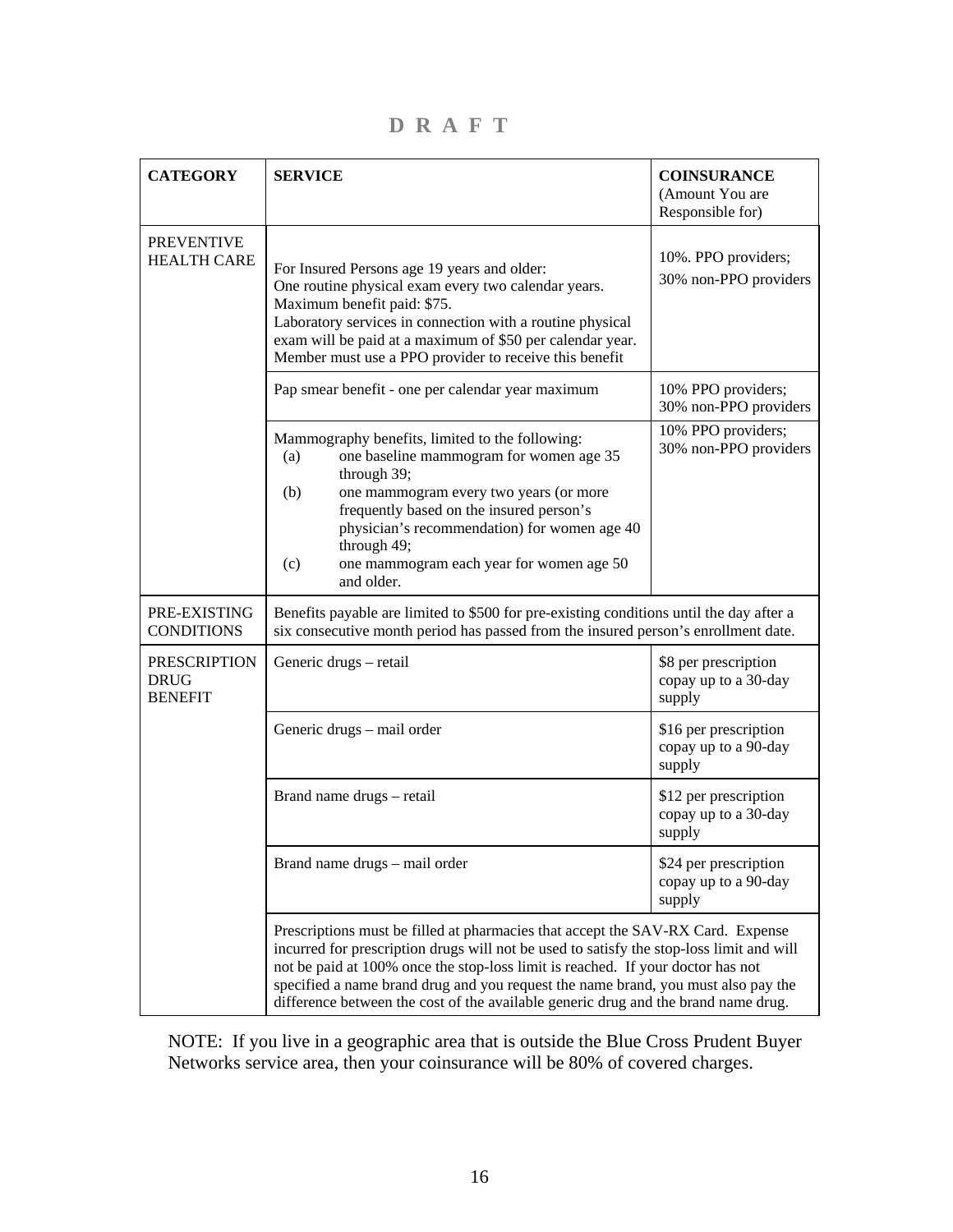EXCEPTION: If you are admitted to a Blue Cross Prudent Buyer contracted hospital and your primary surgeon is also contracted with the network, services of an anesthesiologist and/or assistant surgeon will be paid at the PPO rate regardless of whether the anesthesiologist and/or assistant surgeon is contracted with Blue Cross. If you receive covered services at the emergency room of a contracted hospital, services provided by a staff physician will be paid at the PPO rate even if the physician is not contracted with the Blue Cross Prudent Buyer network.

### How to File Claims

 Before benefits can be paid under this plan, United of Omaha must be given written proof of loss.

 Completed claim forms must be sent to the Plan Administrator, Allied Administrators, at P.O. Box 2500, San Francisco, CA 94126.

 *The personnel at Allied are also available to assist you with filing your claim or to explain how your claim was paid.* Further information can be found in the Claim Review Procedures section of this booklet.

 Your provider may also submit claims electronically through Allied's secure electronic data interchange (EDI) system. Allied's EDI number is 94177. That is all the information your provider would need to file claims electronically.

#### Pre-Authorization

 Any tests or treatments that will cost more than \$300 must be approved in advance by United of Omaha.

 A preauthorization form may be obtained from either the Plan Administrator or from United of Omaha. The form must be completed by you and your physician. It must be returned to the Plan Administrator or to United of Omaha before the tests or treatment begins.

 To review the testing or treatment plan, United of Omaha or the Plan Administrator may request clinical reports, charts and x-rays. They may also discuss the Plan with your provider. You and your physician will then receive written notice of the benefit amounts that will be payable.

 The chart is a brief summary of the benefits available at the time this booklet was prepared and is not a guarantee of benefits available. Please refer to United of Omaha's certificate of coverage to learn about what is covered (including exclusions and limitations) and additional benefits that are not included in this summary.

 If there is a discrepancy between this chart and United of Omaha's certificate of coverage, the benefits described in United of Omaha's documents will prevail.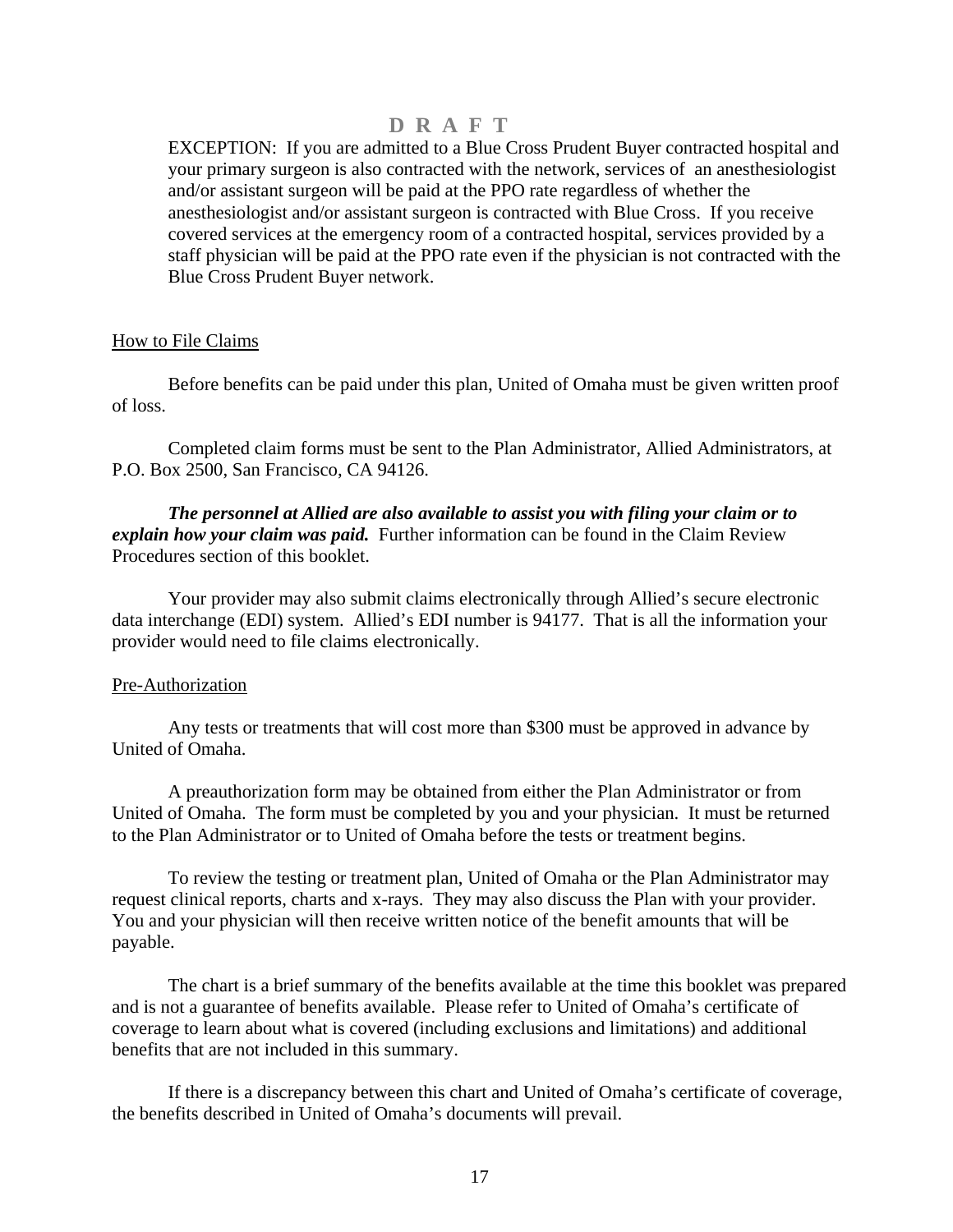### <span id="page-19-0"></span>Medical Benefits – Kaiser Permanente

 The Kaiser Permanente health care program is a prepaid group-practice HMO. Physicians and other providers are employed directly by Kaiser.

 As multi-specialty group practices, the medical groups take direct responsibility for organizing and providing the care their members receive.

 The Kaiser team of primary care physicians and specialists work together to integrate medical services in Kaiser's hospitals, medical offices, pharmacies, and laboratories.

 When necessary, Kaiser may contract with non-Kaiser Permanente providers for certain services.

 A Kaiser Health Plan physician must determine that the services and supplies are medically necessary to prevent, diagnose, or treat your medical condition. The services and supplies must be provided, prescribed, authorized, or directed by a Kaiser Health Plan physician.

 You must receive the services and supplies at a Kaiser Health Plan facility or skilled nursing facility inside the Kaiser Service Area, except where specifically noted to the contrary in Kaiser's Evidence of Coverage.

 You should choose a personal Plan Physician who will coordinate all health care needs, including hospital stays and referrals to specialists.

 A personal Plan Physician may be chosen from the following specialties: internal medicine, obstetrics/gynecology, family practice and pediatrics.

 For details on Kaiser's benefit and claims review and adjudication procedures, please refer to Kaiser Health Plan's Evidence of Coverage.

### **Summary Of Benefits Kaiser Permanente**

 The following is a summary of benefits and the co-payments for which you are responsible for certain services. Co-payments must be made to Kaiser at the time the service is received.

| <b>CATEGORY</b>      | <b>SERVICE</b>                                                | <b>COPAYMENT</b>   |
|----------------------|---------------------------------------------------------------|--------------------|
| <b>Hospital Care</b> | Room and board, including obstetrics                          | No charge          |
|                      | Physician, surgeon, and surgical services                     | No charge          |
|                      | Nursing care, anesthesia, imaging, lab tests, and medications | No charge          |
|                      | Outpatient surgery                                            | \$10 per procedure |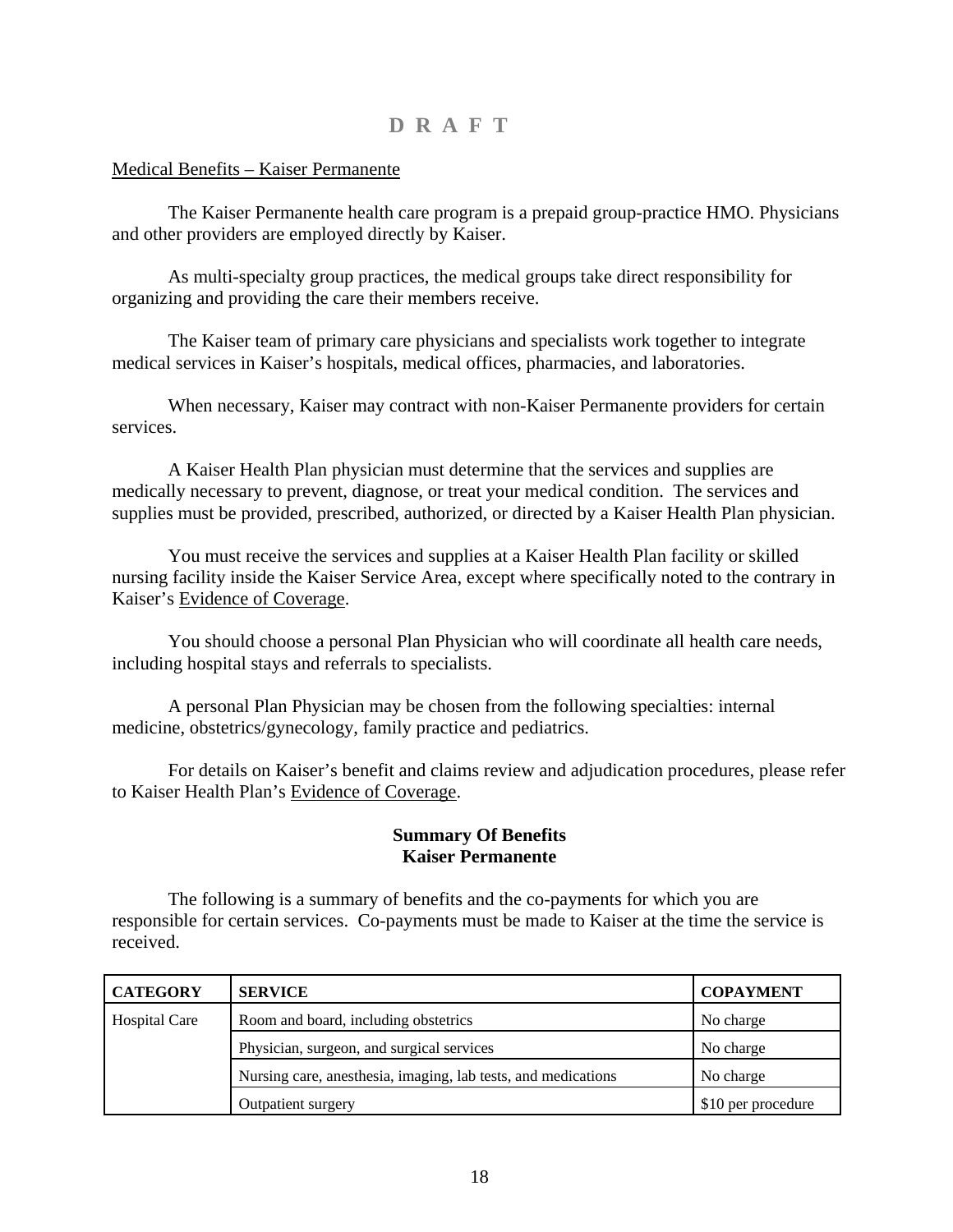| <b>Outpatient Care</b> | Primary care visits - includes routine and urgent care appointments | \$10 per visit     |
|------------------------|---------------------------------------------------------------------|--------------------|
|                        | Well-child preventive care visits (23 months or younger)            | \$10 per visit     |
|                        | Pediatric visits                                                    | \$10 per visit     |
|                        | Specialty care visits                                               | \$10 per visit     |
|                        | Outpatient surgery                                                  | \$10 per procedure |
|                        | Allergy testing and injection visits                                | \$3 per visit      |

**D R A F T** 

| <b>CATEGORY</b>              | <b>SERVICE</b>                                                                                                                                                                                    | <b>COPAYMENT</b>                                                                                                   |
|------------------------------|---------------------------------------------------------------------------------------------------------------------------------------------------------------------------------------------------|--------------------------------------------------------------------------------------------------------------------|
| Outpatient Care,             | Immunizations                                                                                                                                                                                     | No charge                                                                                                          |
| continued                    | Routine physical exams - one per calendar year                                                                                                                                                    | \$10 per visit                                                                                                     |
|                              | Gynecological visits                                                                                                                                                                              | \$10 per visit                                                                                                     |
|                              | Scheduled prenatal care and first postpartum visit                                                                                                                                                | \$10 per visit                                                                                                     |
|                              | Imaging and lab tests                                                                                                                                                                             | No charge                                                                                                          |
|                              | Eye exams to provide a prescription for eyeglasses                                                                                                                                                | \$10 per visit                                                                                                     |
|                              | Hearing exams                                                                                                                                                                                     | \$10 per visit                                                                                                     |
|                              | Physical, occupational, and speech therapy visits                                                                                                                                                 | \$10 per visit                                                                                                     |
|                              | Health education for specific conditions                                                                                                                                                          | \$10 per visit                                                                                                     |
| Emergency<br>Department      | Emergency Department visits - Kaiser facility<br>For coverage of emergency services out of the Kaiser network, please<br>see below.                                                               | \$35 per visit<br>(waived if admitted<br>to the hospital)                                                          |
| Prescription<br><b>Drugs</b> | Covered prescription drugs in accord with Kaiser's formulary when<br>obtained at Kaiser pharmacies. For more information, please see the<br>Special Note regarding Kaiser's drug formulary below. | \$5(up to a 30-day<br>supply or<br>manufacturer's<br>smallest package,<br>whichever is greater)                    |
|                              | In addition, the following are provided in accord with Kaiser's<br>formulary at Kaiser pharmacies:                                                                                                |                                                                                                                    |
|                              | Injectable and internally implanted, time-release contraceptives                                                                                                                                  | \$5 per 1-month<br>supply (not to<br>exceed \$200)                                                                 |
|                              | Oral contraceptives                                                                                                                                                                               | \$5 (up to a 1-month<br>supply)                                                                                    |
|                              | Contraceptive devices                                                                                                                                                                             | \$5 per item                                                                                                       |
|                              | Drugs related to the treatment of sexual dysfunction when prescribed<br>by a Kaiser Physician                                                                                                     | 50% of Member rate<br>(up to a 30-day<br>supply or<br>manufacturer's<br>smallest package,<br>whichever is greater) |
| Mental Health                | Inpatient psychiatric care (up to 45 days per calendar year)                                                                                                                                      | No charge                                                                                                          |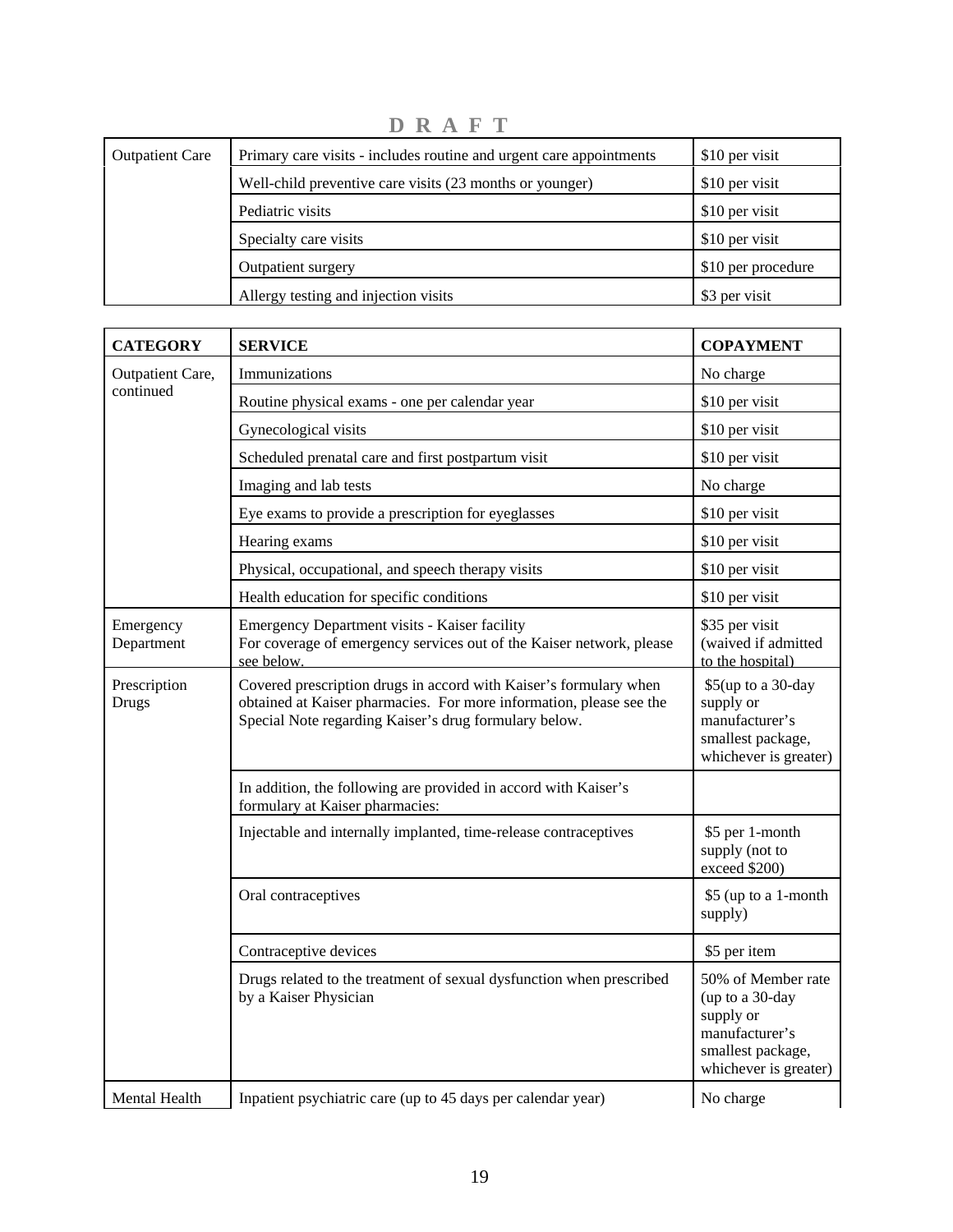**D R A F T** 

| Outpatient visits:                                                                                     |                                                                 |
|--------------------------------------------------------------------------------------------------------|-----------------------------------------------------------------|
| Up to a total of 20 individual and/or group therapy visits per calendar<br>year                        | \$20 per individual<br>visit<br>\$10 per group<br>therapy visit |
| Up to 20 additional group therapy visits that meet Medical Group<br>criteria in the same calendar year | \$10 per group<br>therapy visit                                 |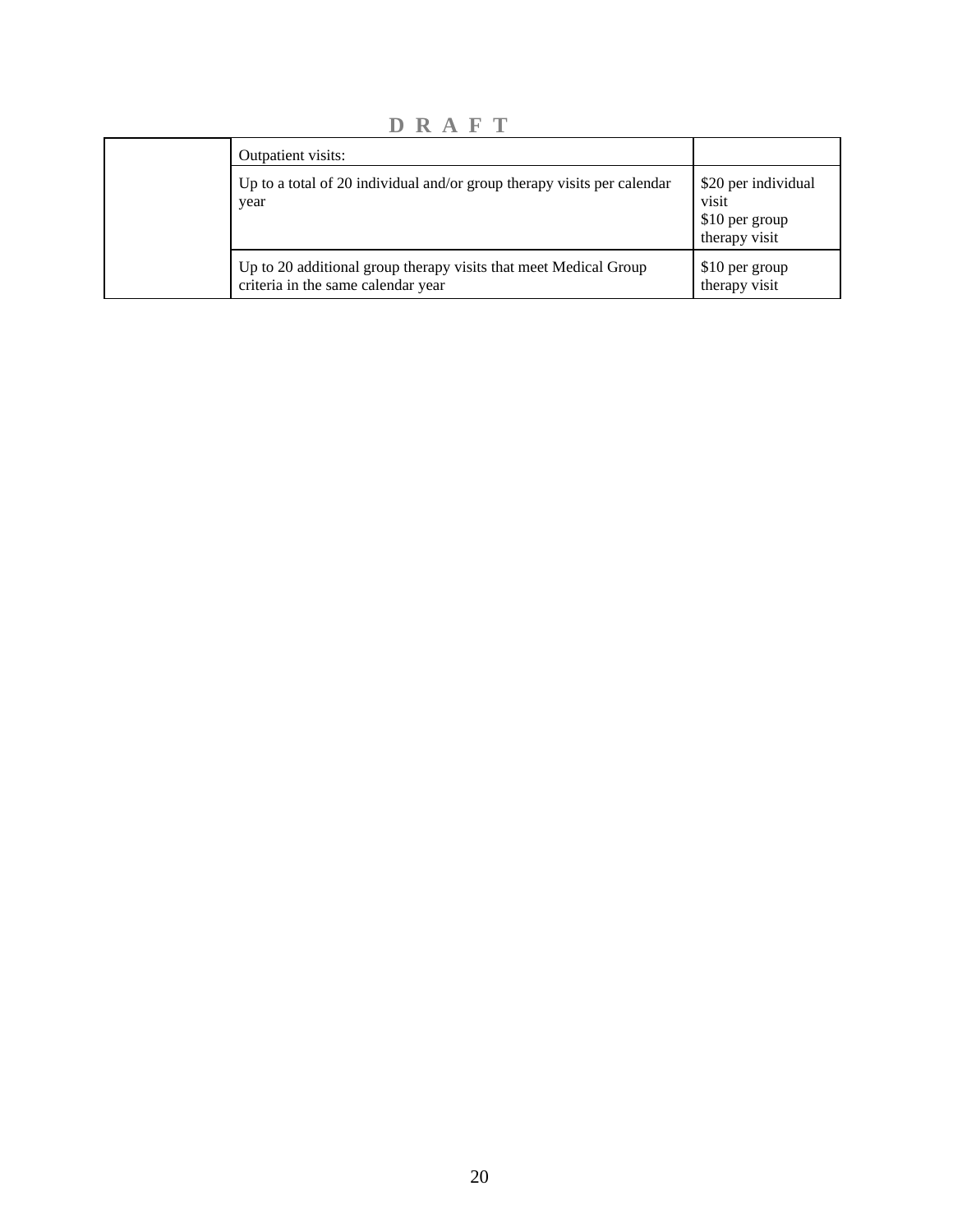| <b>CATEGORY</b>              | <b>SERVICE</b>                                                    | <b>COPAYMENT</b> |
|------------------------------|-------------------------------------------------------------------|------------------|
| Alcohol and                  | Inpatient detoxification                                          | No charge        |
| Drug<br>Dependency           | Outpatient individual therapy visits                              | \$10 per visit   |
|                              | Outpatient group therapy visits                                   | \$10 per visit   |
| Infertility                  | Office visits and outpatient surgery                              | \$10 per visit   |
| Services                     | Outpatient lab tests, imaging, and special procedures             | No charge        |
|                              | Hospital care                                                     | No charge        |
| Durable Medical<br>Equipment | Covered DME according to our formulary                            | No charge        |
| <b>Optical Coverage</b>      | Eyeglasses every 24 months (frames and lenses)                    | \$175 allowance* |
|                              | Cosmetic contact lenses every 24 months in lieu of eyeglasses     | \$175 allowance* |
|                              |                                                                   |                  |
| Additional                   | Home health care                                                  | No charge        |
| <b>Benefits</b>              | Hospice care                                                      | No charge        |
|                              | Ambulance service when medically necessary                        | No charge        |
|                              | Skilled nursing facility care (up to 100 days per benefit period) | No charge        |

**D R A F T** 

**\***An allowance is the total expense of an item that is covered. If the cost of the item selected exceeds the allowance, you will pay the difference.

| Annual Out-of-Pocket Maximum for Certain Services | \$1,500 per member per calendar year |
|---------------------------------------------------|--------------------------------------|
|                                                   | \$3,000 per family per calendar year |

The benefits described above are covered only if all the following conditions are met:

- (1) A Kaiser Physician determines that the services and supplies are medically necessary to prevent, diagnose, or treat your medical condition;
- (2) The services and supplies are provided, prescribed, authorized, or directed by a Kaiser Physician;
- (3) You receive the services and supplies at a Kaiser Hospital, Kaiser Medical Office, or skilled nursing facility inside the Kaiser Service Area, except where specifically noted to the contrary in your Evidence of Coverage.

#### Out-of-Kaiser-Plan Emergency Services

 "Out-of-Kaiser-Plan-Emergency Services" are medically necessary health benefits that you receive immediately from a non-Kaiser provider for a sudden, unforeseen injury or illness. Kaiser will reimburse these expenses if you file a claim and Kaiser determines that:

(1) the benefits would have been covered by Kaiser had they been authorized or prescribed by a Kaiser physician;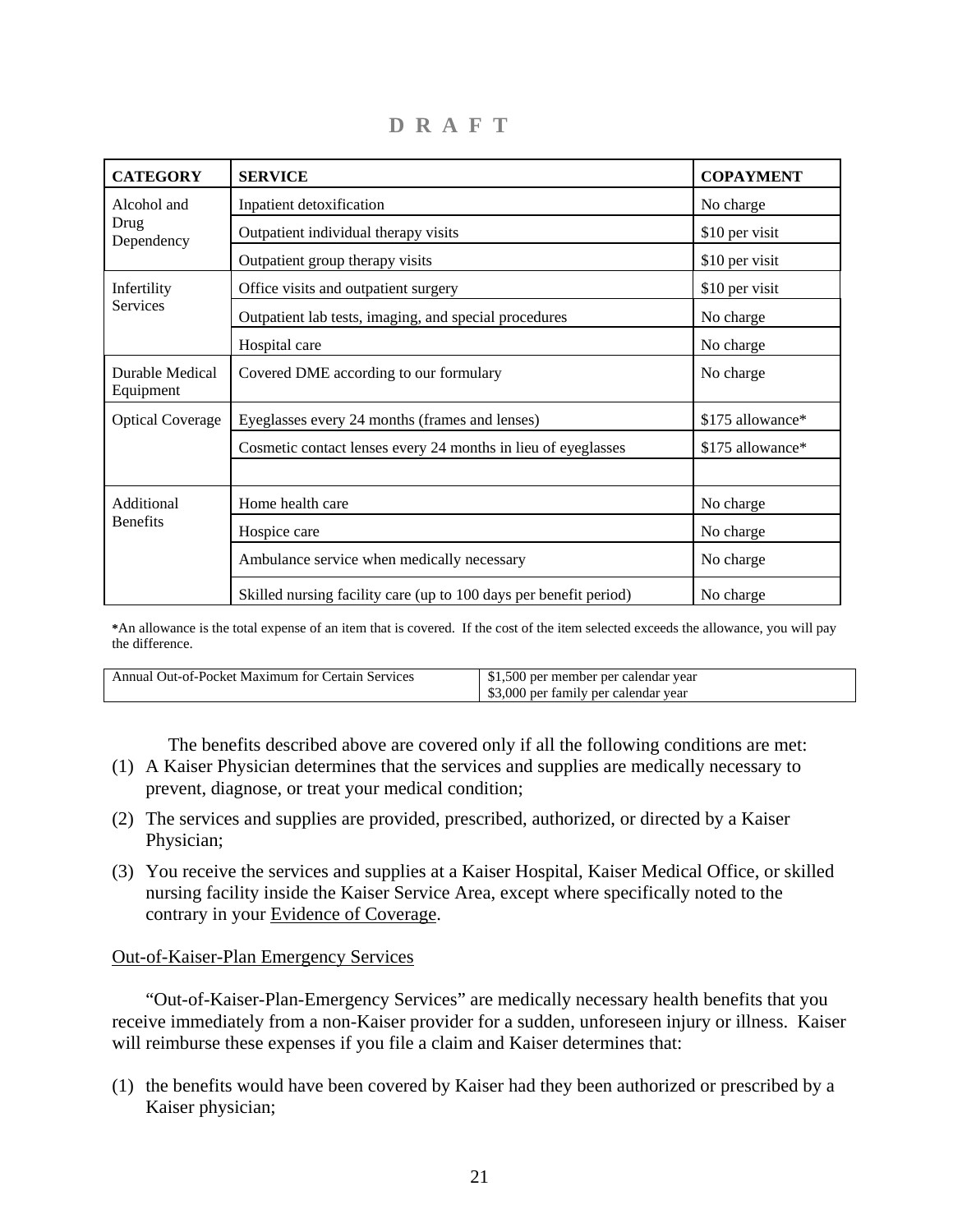- (2) the time required to reach a Kaiser hospital or Kaiser medical office would result in negative health consequences;
- (3) transfer to a Kaiser facility would pose serious risk to your health and would be unreasonable due to the nature of the condition and the distance involved. The decision to transfer the member to another facility is made at Kaiser's discretion with the attending physician's concurrence.

### How to File a Claim for Out-of-Kaiser-Plan Emergency Services

 If you receive Out-of-Kaiser-Plan Emergency Services, you must file a claim in order for Kaiser to pay for the services and supplies. To file a claim, you must:

- 1) Call Kaiser within 24 hours (or as soon as possible) after admittance to a non-Kaiser hospital. The number to call is printed on the Kaiser ID card. Kaiser will make arrangements for any necessary continued hospitalization, or for transferring the patient to an approved hospital, if necessary. If Kaiser is not notified of such hospitalization as soon as possible, the member risks becoming liable for payment for services and supplies received after transfer to a Kaiser facility would have been deemed possible.
- 2) Obtain an emergency claim form by calling Kaiser's Member Service Call Center at 1-800-464-4000. The claim form should be completed and mailed within 90 days or as soon as possible, but no later than 12 months after the event. All bills from the non-Kaiser providers should be attached.
- 3) Complete and return any forms that Kaiser sends to the member, including consents for the release of medical records, releases, assignments, and claims for any other benefits to which the member may be entitled.

### Special Note Regarding Kaiser's Drug Formulary

 The Kaiser drug formulary includes the list of drugs that have been approved by Kaiser's Pharmacy and Therapeutics Committee for Kaiser's members.

 For information about whether a particular drug is included in Kaiser's drug formulary, you may call the Member Service Call Center at 1-800-464-4000.

 This is only a brief summary of the benefits available at the time this booklet was prepared through the Kaiser Health Plan. This chart is not a complete or current description of benefits nor is a guarantee of benefits available.

 You should refer to the Evidence of Coverage to learn about what is covered under each benefit (including exclusions and limitations), additional benefits that are not included in this summary and any modifications of Kaiser's claims procedures and rules.

In the event that there is a discrepancy between this chart and Kaiser's Evidence of Coverage, the benefits described in Kaiser's documents will control.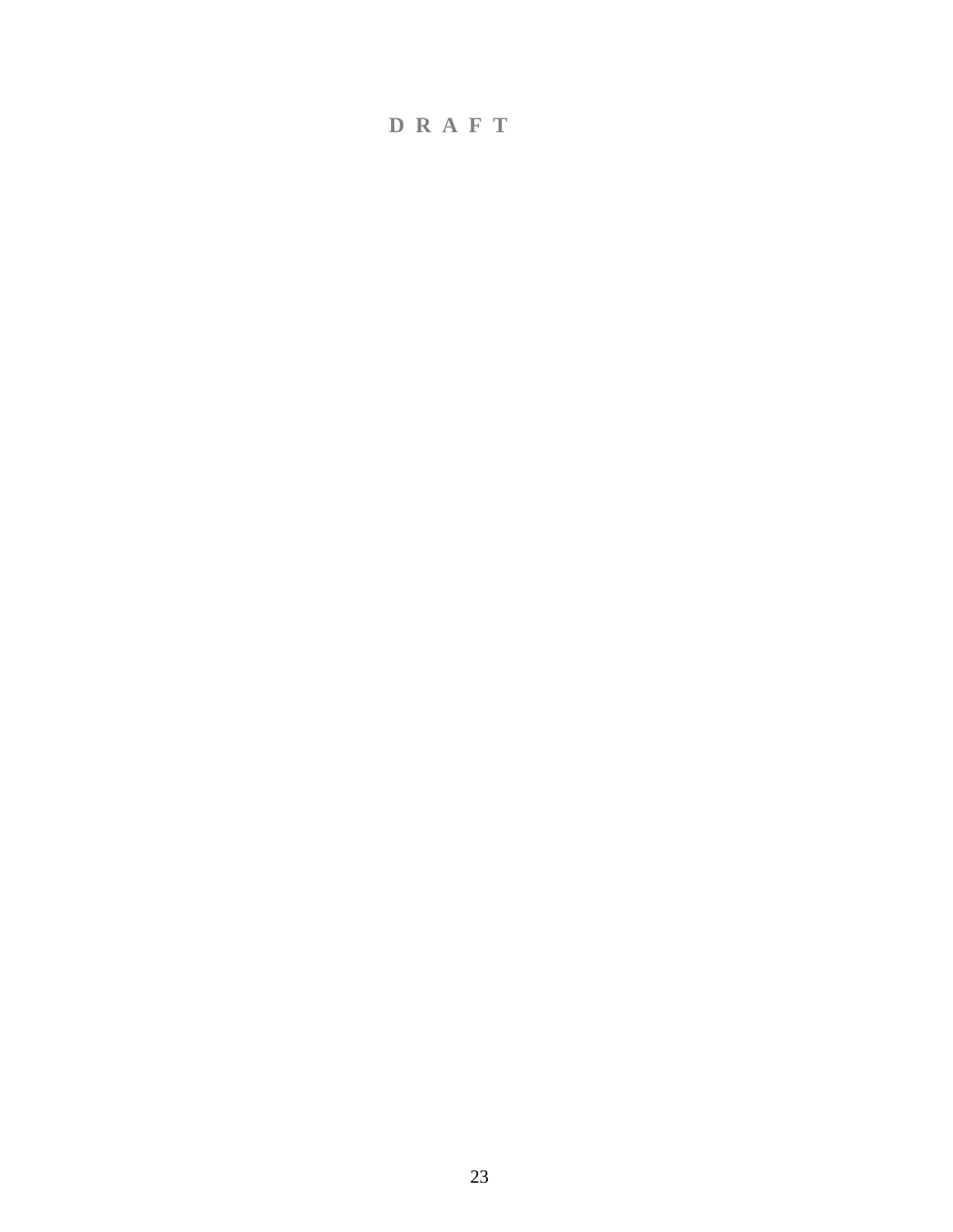### <span id="page-25-0"></span>Medical Benefits – PacifiCare

PacifiCare of California's HMO network includes physicians, medical groups, hospital, medical centers, and pharmacies. PacifiCare's HMO is a pre-paid health plan. Except in the case of a medically necessary emergency or an urgently needed service outside the PacifiCare service area, all care must be received from network providers and must be coordinated by your Primary Care Physician.

All members of PacifiCare are required to have a Primary Care Physician (PCP). If you do not select one when you enroll in the PacifiCare HMO, PacifiCare will select one for you. A Primary Care Physician can be from the following specialties: family practice, general practice, internal medicine, obstetrics/gynecology, or pediatrics. Nurse practitioners in family practice and/or pediatrics can also be Primary Care Providers.

All specialty care must be authorized by the member's PCP. If your PCP determines that you need to see a specialist, he or she will make an appropriate specialist referral. Your PCP will also determine the number of specialist's visits you require and will provide you with any other special instructions. You may receive a standing referral to a specialist if your PCP determines, in consultation with the specialty and the participating medical group's medical director or a PacifiCare Medical Director, that you need continuing care from a specialist. The standing referral will be made according to a treatment plan approved by your participating medical group or PacifiCare, in consultation with your PCP, the specialist, and you, if a treatment plan is considered necessary.

Your PCP will also arrange for medically necessary hospital or facility care, including transitional inpatient care or care provided in a subacute or Skilled Nursing Facility. If you have been referred to a specialist and the specialist determines you need hospitalization, your PCP and specialist will work together to coordinate your hospital stay.

The following benefit chart is a summary only. PacifiCare's Medical and Hospital group Subscriber Agreement must be consulted to determine the exact terms and conditions of coverage. A specimen copy of the contract will be furnished upon request and is available at the PacifiCare office and at the office of the Plan Administrator.

For details on PacifiCare's benefit and claims review and adjudication procedures, please refer to the Evidence of Coverage provided by PacifiCare.

### **Summary Of Benefits PacifiCare HMO**

 The following is a summary of benefits and of the co-payments for which a member is responsible for certain services. Co-payments must be made to the provider of the service at the time it is received. These services are covered as indicated when authorized through your primary Care Physician in your Participating Medical Group.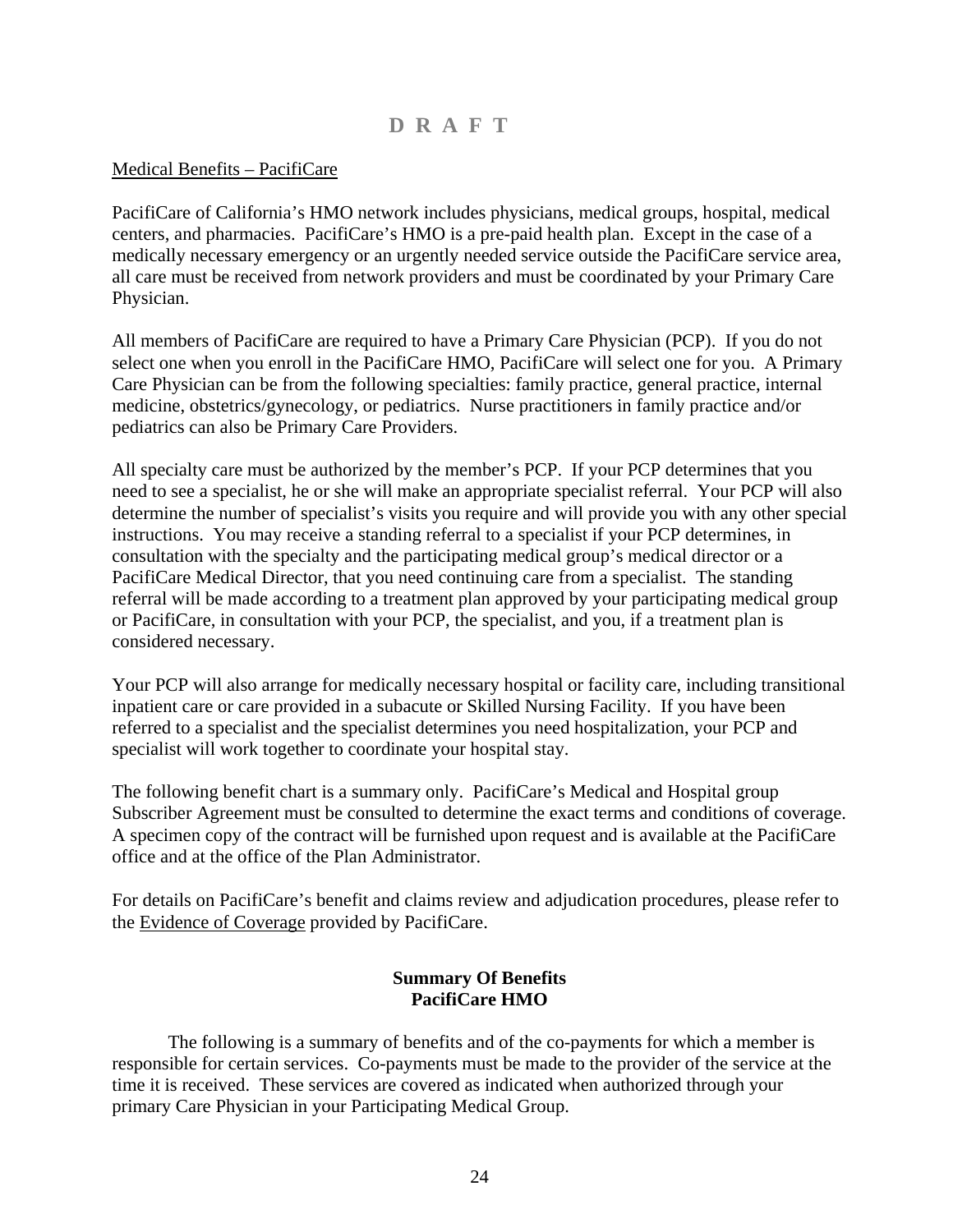| <b>General Features</b>                                                                                                                                                                                              | Copayment                                                  |
|----------------------------------------------------------------------------------------------------------------------------------------------------------------------------------------------------------------------|------------------------------------------------------------|
| Calendar Year Deductible                                                                                                                                                                                             | \$0.00                                                     |
| Maximum Benefit                                                                                                                                                                                                      | Unlimited                                                  |
| Annual Copayment Maximum <sup>a</sup><br>(Three individual maximums per family.)                                                                                                                                     | \$2,000/individual                                         |
| <b>Office Visits</b>                                                                                                                                                                                                 | \$20 each visit                                            |
| Hospitalization                                                                                                                                                                                                      | No charge                                                  |
| <b>Emergency Services</b>                                                                                                                                                                                            | \$50 - waived if admitted<br>as patient                    |
| <b>Urgently Needed Services</b><br>Medically necessary services required outside your service area. Please consult your<br>brochure for additional details.                                                          | \$50 - waived if admitted<br>as patient                    |
| Benefits Available While Hospitalized as an Inpatient                                                                                                                                                                | Copayment                                                  |
| Alcohol, drug, or other substance abuse or addiction<br>(Detoxification only)<br>Maximum annual benefit for detoxification is limited to \$25,000 per person per<br>calendar year, and \$35,000 per person lifetime. | No charge                                                  |
| Bone marrow transplants<br>(Donor searches limited to \$15,000 per procedure.)                                                                                                                                       | No charge                                                  |
| Cancer Clinical Trials <sup>b</sup>                                                                                                                                                                                  | Paid at negotiated rate                                    |
|                                                                                                                                                                                                                      | Balance, if any, is the<br>responsibility of the<br>Member |
| Hospice care<br>(Prognosis of life expectancy of one year or less)                                                                                                                                                   | No charge                                                  |
| Hospital benefits <sup>e</sup>                                                                                                                                                                                       | No charge                                                  |
| Mastectomy/breast reconstruction<br>(After mastectomy and complications from mastectomy)                                                                                                                             | No charge                                                  |
| <b>Maternity Care</b>                                                                                                                                                                                                | No charge                                                  |
| Newborn Care <sup>c</sup>                                                                                                                                                                                            | No charge                                                  |
| Physician Care                                                                                                                                                                                                       | No charge                                                  |

**D R A F T**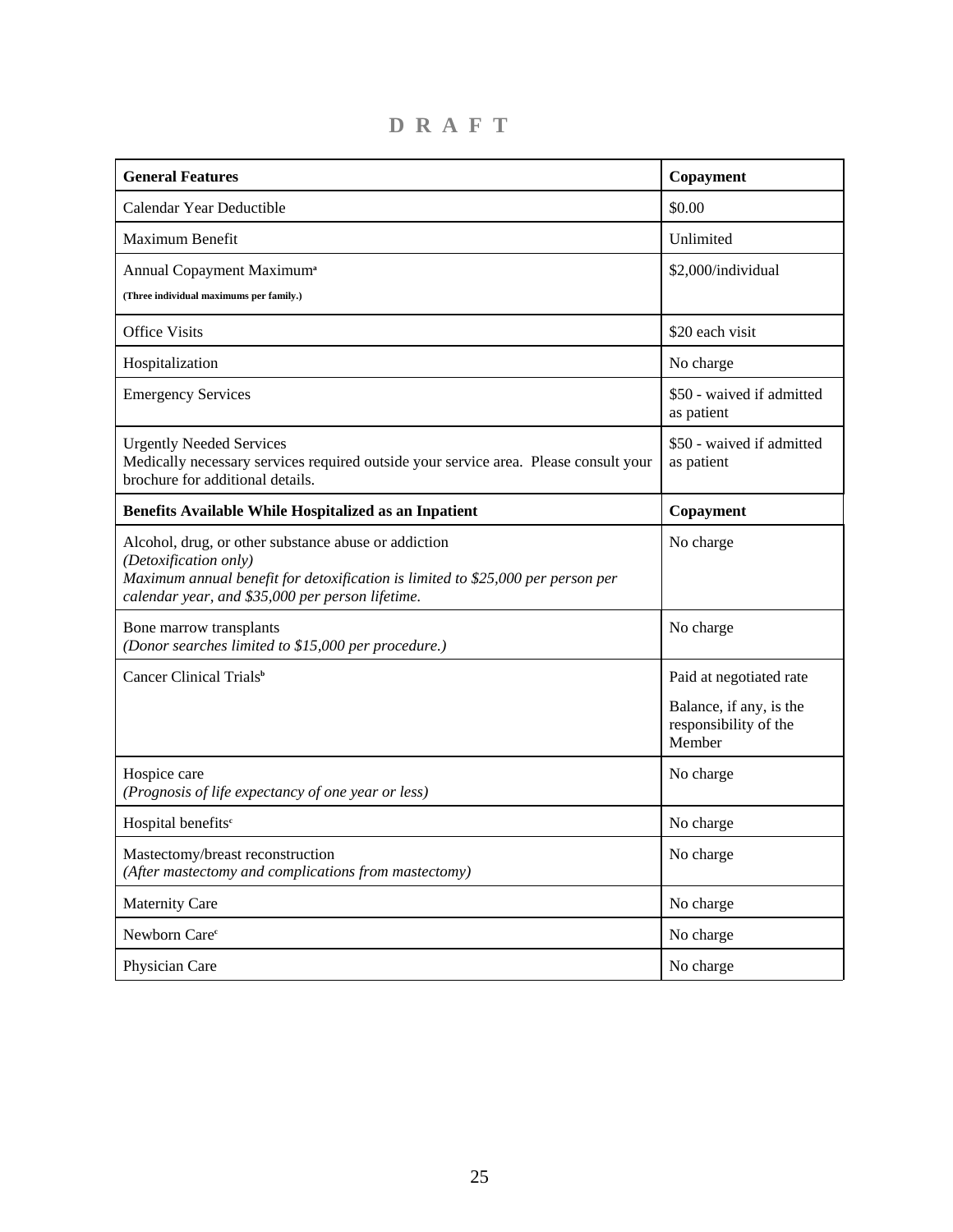| Benefits Available While Hospitalized as an Inpatient                                                                                                                                                                                                                                                                   | Copayment                                                                                                       |
|-------------------------------------------------------------------------------------------------------------------------------------------------------------------------------------------------------------------------------------------------------------------------------------------------------------------------|-----------------------------------------------------------------------------------------------------------------|
| <b>Reconstructive Surgery</b>                                                                                                                                                                                                                                                                                           | No charge                                                                                                       |
| <b>Rehabilitation Care</b>                                                                                                                                                                                                                                                                                              | No charge                                                                                                       |
| (Including physical, occupational and speech therapy)                                                                                                                                                                                                                                                                   |                                                                                                                 |
| <b>Mental Health Services</b>                                                                                                                                                                                                                                                                                           | No charge                                                                                                       |
| (As required by state law, coverage includes treatment for Severe Mental Illness<br>(SMI) of adults and the treatment of Serious Emotional Disturbance of Children<br>(SED). Please refer to your Supplement to the PacifiCare Combined Evidence of<br>Coverage and Disclosure Form for a description of this coverage) |                                                                                                                 |
| <b>Skilled Nursing Care</b><br>(Up to 100 consecutive calendar days from the first treatment per disability)                                                                                                                                                                                                            | No charge                                                                                                       |
| <b>Voluntary Termination of Pregnancy</b><br>(Medical/medication and surgical)<br>- 1st trimester<br>- 2nd trimester (12-20 weeks)<br>- after 20 weeks                                                                                                                                                                  | \$125 copayment<br>\$125 copayment<br>Not covered unless<br>mother's life in jeopardy<br>or fetus is not viable |
| <b>Benefits Available on an Outpatient Basis</b>                                                                                                                                                                                                                                                                        | Copayment                                                                                                       |
| Alcohol, Drug or Other Substance Abuse Detoxification                                                                                                                                                                                                                                                                   | No charge                                                                                                       |
| Allergy testing/treatment<br>(Serum is covered)                                                                                                                                                                                                                                                                         | \$20 Office visit<br>copayment                                                                                  |
| Ambulance                                                                                                                                                                                                                                                                                                               | No charge                                                                                                       |
| Cancer Clinical Trials <sup>c</sup>                                                                                                                                                                                                                                                                                     | Paid at negotiated rate<br>Balance, if any, is the<br>responsibility of the<br>Member                           |
| Cochlear implants                                                                                                                                                                                                                                                                                                       | No charge                                                                                                       |
| (Additional Copayment for outpatient surgery or inpatient hospital benefits and<br>outpatient rehabilitation therapy may apply)                                                                                                                                                                                         |                                                                                                                 |
| Dental Treatment Anesthesia                                                                                                                                                                                                                                                                                             | \$20 Office visit                                                                                               |
| (Additional Copayment for outpatient surgery or inpatient hospital benefits may<br>apply)                                                                                                                                                                                                                               | copayment                                                                                                       |
| Dialysis                                                                                                                                                                                                                                                                                                                | \$20 Copayment per                                                                                              |
| (Physician office visit Copayment may apply)                                                                                                                                                                                                                                                                            | treatment                                                                                                       |
| Durable medical equipment                                                                                                                                                                                                                                                                                               | No charge                                                                                                       |
| (\$5,000 annual benefit maximum per calendar year)                                                                                                                                                                                                                                                                      |                                                                                                                 |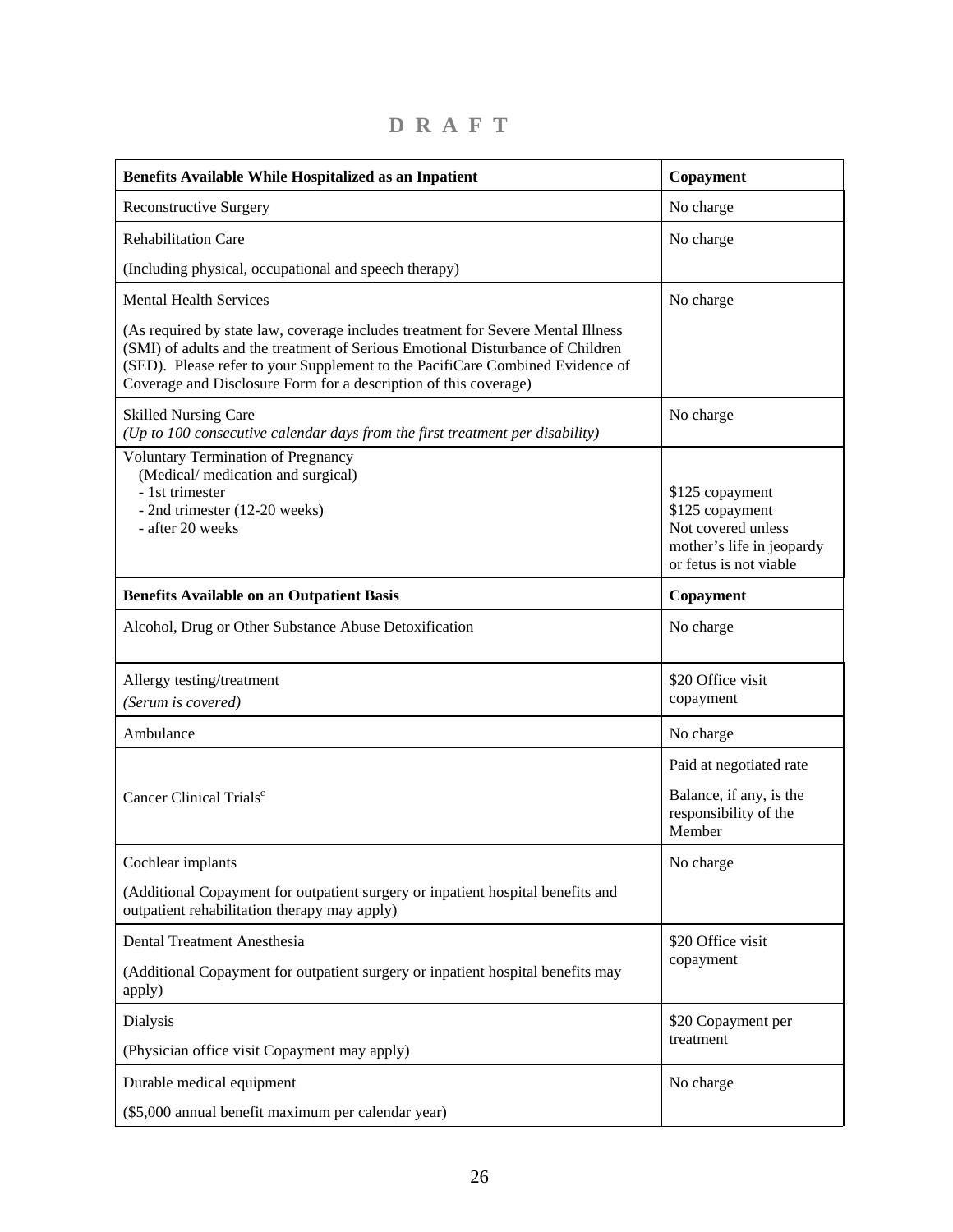| <b>Benefits Available on an Outpatient Basis</b>                                                                                                                                                                                                                                                                                                                                        | Copayment                                                                 |
|-----------------------------------------------------------------------------------------------------------------------------------------------------------------------------------------------------------------------------------------------------------------------------------------------------------------------------------------------------------------------------------------|---------------------------------------------------------------------------|
| Family Planning/Voluntary Termination of Pregnancy                                                                                                                                                                                                                                                                                                                                      |                                                                           |
| - vasectomy                                                                                                                                                                                                                                                                                                                                                                             | \$50 copayment                                                            |
| - tubal ligation (additional Copayment for inpatient hospital benefits may apply if<br>performed on an inpatient basis)                                                                                                                                                                                                                                                                 | \$100 copayment                                                           |
| - insertion/removal of intra-uterine device (IUD)                                                                                                                                                                                                                                                                                                                                       | \$20 Office Visit                                                         |
| - intra-uterine device (IUD)                                                                                                                                                                                                                                                                                                                                                            | Copayment                                                                 |
| - removal of Norplant                                                                                                                                                                                                                                                                                                                                                                   | \$50 copayment                                                            |
| - Depo-Provera injection                                                                                                                                                                                                                                                                                                                                                                | \$20 Office Visit                                                         |
| - Depo-Provera medication                                                                                                                                                                                                                                                                                                                                                               | Copayment                                                                 |
| - voluntary interruption of pregnancy                                                                                                                                                                                                                                                                                                                                                   | \$20 Office Visit                                                         |
| 1st trimester                                                                                                                                                                                                                                                                                                                                                                           | Copayment                                                                 |
| 2nd trimester (12-20 weeks)                                                                                                                                                                                                                                                                                                                                                             | \$35 Copayment                                                            |
| After 20 weeks                                                                                                                                                                                                                                                                                                                                                                          | \$125 copayment                                                           |
|                                                                                                                                                                                                                                                                                                                                                                                         | \$125 copayment                                                           |
|                                                                                                                                                                                                                                                                                                                                                                                         | not covered unless<br>mother's life in jeopardy<br>or fetus is not viable |
| <b>Health Education services</b>                                                                                                                                                                                                                                                                                                                                                        | No charge                                                                 |
| Hearing screening                                                                                                                                                                                                                                                                                                                                                                       | \$20 office visit copayment                                               |
| Home Health Care Visits                                                                                                                                                                                                                                                                                                                                                                 | No charge                                                                 |
| (Up to 100 visits per calendar year)                                                                                                                                                                                                                                                                                                                                                    |                                                                           |
| Hospice Care                                                                                                                                                                                                                                                                                                                                                                            | No charge                                                                 |
| (Prognosis of life expectancy of one year or less)                                                                                                                                                                                                                                                                                                                                      |                                                                           |
| Immunizations                                                                                                                                                                                                                                                                                                                                                                           | \$20 Office Visit                                                         |
| (for children under 2 years of age, refer to Well-Baby Care)                                                                                                                                                                                                                                                                                                                            | Copayment                                                                 |
| Infertility services                                                                                                                                                                                                                                                                                                                                                                    | Not covered                                                               |
| <b>Infusion Therapy</b>                                                                                                                                                                                                                                                                                                                                                                 | No Charge                                                                 |
| (Infusion Therapy is a separate Copayment in addition to a home health care or an<br>office visit Compayment. Copayment applies per 30 days or treatment plan,<br>whichever is shorter).                                                                                                                                                                                                |                                                                           |
| Injectable Drugs (Outpatient Injectable Medications and Self Injectable Medications)                                                                                                                                                                                                                                                                                                    | \$50 Copayment per visit <sup>d</sup>                                     |
| (Copayment no applicable to allergy serum, immunizations, birth control, Infertility<br>and insulin. The Self-Injectable medications Copayment applies per 30 days or<br>treatment plan, whichever is shorter. Please see the PacifiCare Combined Evidence<br>of Coverage and Disclosure Form for more information on these benefits, if any.<br>Office visit Copayment may also apply) |                                                                           |
| <b>Laboratory Services</b>                                                                                                                                                                                                                                                                                                                                                              | No charge                                                                 |
| (When available through or authorized by your Participating Medical Group)                                                                                                                                                                                                                                                                                                              |                                                                           |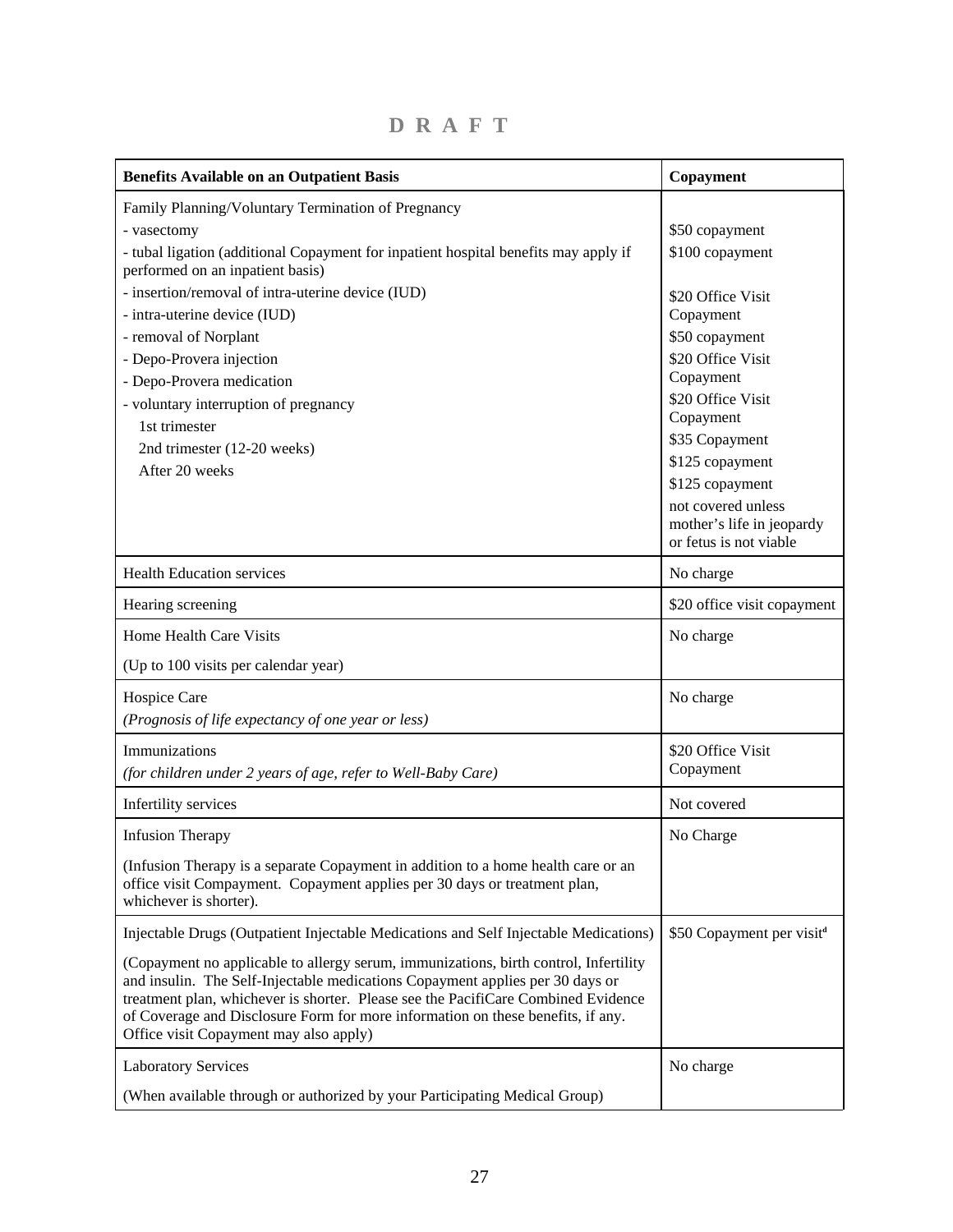**D R A F T** 

| <b>Benefits Available on an Outpatient Basis</b>                                                                                                                                                                                                                                                                                                                                          | Copayment                                                                       |
|-------------------------------------------------------------------------------------------------------------------------------------------------------------------------------------------------------------------------------------------------------------------------------------------------------------------------------------------------------------------------------------------|---------------------------------------------------------------------------------|
| Maternity Care, Tests and Procedures                                                                                                                                                                                                                                                                                                                                                      | No charge                                                                       |
| <b>Mental Health Services</b>                                                                                                                                                                                                                                                                                                                                                             | \$20 Office Visit<br>Copayment                                                  |
| (As required by state law, coverage includes treatment for Severe Mental Illness<br>(SMI) of adults and the treatment of Serious Emotional Disturbance of Children<br>(SED). Please refer to your Supplement to the PacifiCare Combined Evidence of<br>Coverage and Disclosure Form for a description of this coverage)                                                                   |                                                                                 |
| Oral surgery services                                                                                                                                                                                                                                                                                                                                                                     | No charge                                                                       |
| Outpatient Medical Rehabilitation Therapy at a Participating Free-Standing or<br><b>Outpatient Facility</b>                                                                                                                                                                                                                                                                               | \$20 Office Visit<br>Copayment                                                  |
| (Including physical, occupational and speech therapy)                                                                                                                                                                                                                                                                                                                                     |                                                                                 |
| Outpatient Surgery at a Participating Free-Standing or Outpatient Surgery Facility                                                                                                                                                                                                                                                                                                        | No charge                                                                       |
| Periodic Health Evaluations<br>Physician, laboratory, radiology and related services as recommended by the<br>American Academy of Pediatrics (AAP) and U.S. Preventive Services Task Force<br>and authorized through your Primary Care Physician in your Participating Medical<br>Group to determine your health status. For children under two years of age, refer to<br>Well-Baby Care. | \$20 Office Visit<br>Copayment                                                  |
| Prescription Drug Benefit                                                                                                                                                                                                                                                                                                                                                                 | Generic Formulary - \$5                                                         |
| Participating Pharmacy only - 100% after Copayment                                                                                                                                                                                                                                                                                                                                        | Brand Name Formulary -<br>\$15                                                  |
|                                                                                                                                                                                                                                                                                                                                                                                           | Non-Formulary - \$30                                                            |
|                                                                                                                                                                                                                                                                                                                                                                                           | Mail Order 90-day Supply<br>$-100\%$ after 2<br>Copayments per 90 day<br>supply |
| Physician Care<br>(For children under two years of age, refer to Well-Baby Care.)                                                                                                                                                                                                                                                                                                         | \$20 Office Visit<br>Copayment                                                  |
| Prosthetics and Corrective Appliance                                                                                                                                                                                                                                                                                                                                                      | No charge                                                                       |
| Radiation Therapy                                                                                                                                                                                                                                                                                                                                                                         |                                                                                 |
| Standard:<br>(Photon beam radiation therapy)                                                                                                                                                                                                                                                                                                                                              | No charge                                                                       |
| Complex<br>(Examples include, but are not limited to, brachytherapy, radioactive implants and<br>conformal photon beam; Copayment applies per 30 days or treatment plan,<br>whichever is shorter; GammaKnife and stereotactic procedures are covered as<br>outpatient services. Please refer to outpatient surgery for Copayment amounts if<br>any.                                       | No charge                                                                       |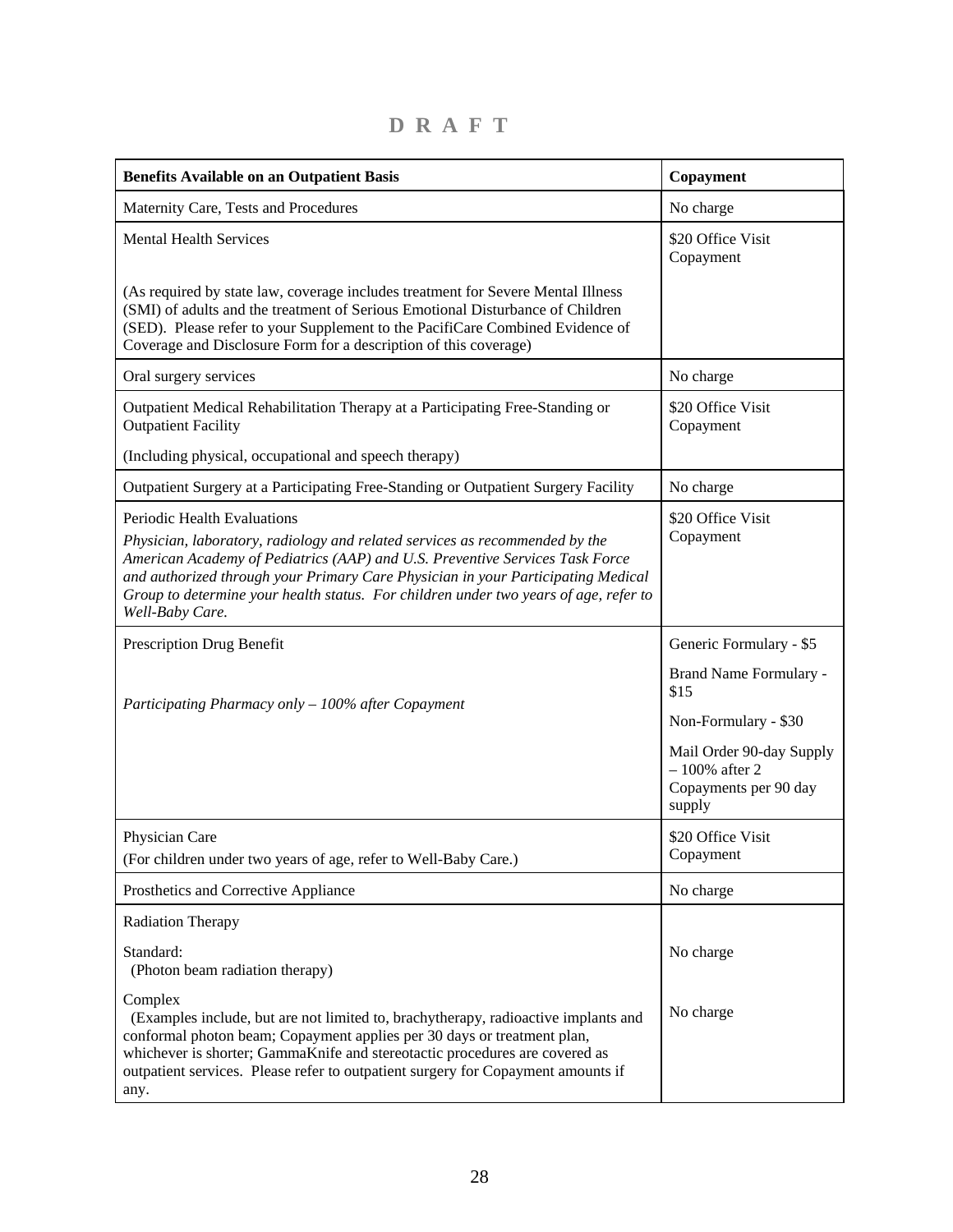**D R A F T** 

| <b>Benefits Available on an Outpatient Basis</b>                                                                                                                                                                                                                                                                                                                                   | Copayment                                                                      |
|------------------------------------------------------------------------------------------------------------------------------------------------------------------------------------------------------------------------------------------------------------------------------------------------------------------------------------------------------------------------------------|--------------------------------------------------------------------------------|
| <b>Radiology Services</b>                                                                                                                                                                                                                                                                                                                                                          |                                                                                |
| Standard:                                                                                                                                                                                                                                                                                                                                                                          | No charge                                                                      |
| Specialized scanning and imaging procedures: (Examples include but are not<br>limited to, CT, SPECT, PET, MRA, and MRI – with or without contract media                                                                                                                                                                                                                            | No charge                                                                      |
| Vision Screening/Refractions                                                                                                                                                                                                                                                                                                                                                       | \$20 Office Visit<br>Copayment                                                 |
| Well-Baby Care<br>Preventive health service, including immunizations recommended by the American<br>Academy of Pediatrics (AAP) and U.S. Preventive Services Task Force and<br>authorized through your Primary Care Physician in your Participating Medical<br>Group for children under two years of age.<br>(\$20 copayment applies to infants that are ill at time of services.) | No charge                                                                      |
| Well-Woman Care<br>Includes Pap Smear (by your Primary Care Physician or an Ob-Gyn in your<br>Participating Medical Group) and referral by the Participating Medical Group for<br>screening mammography as recommended by the U.S. Preventive Services Task<br>Force                                                                                                               | \$20 Office Visit<br>Copayment                                                 |
| <b>Chiropractic Benefits</b><br>Participating ChiroCare Chiropractor and authorized when necessary by ASHP, up<br>to the annual maximum benefit. Please see procedures listed below.                                                                                                                                                                                               | \$15 Copayment for Each<br><b>Visit</b><br>20 Visits Annual<br>Maximum Benefit |

a Annual copayment maximum does not include copayments for pharmacy and supplemental benefits

b Cancer Clinical Trial services require pre-authorization by PacifiCare. If you participate in a Cancer Clinical Trial provided by a Non-Participating Provider that does not agree to perform these services at the rate PacifiCare negotiates with Participating Providers, you will be responsible for payment of the difference between the Non-Participating Provider billed charges and the rate negotiated by PacifiCare with Participating Providers, in addition to any applicable Copayments, coinsurance or deductibles

c The inpatient hospital benefits Copayment does not apply to newborns when the newborn is discharged with the mother within 48 hours of the normal vaginal delivery or 96 hours of the cesarean deliver; please see the *Combined Evidence of Coverage and Disclosure Form* for more details

d In instances where the negotiated rate is less than your Copyament, you will pay only the negotiated rate

 Except in the case of a medically necessary emergency or an urgently needed service (outside your service area), each of the above noted benefits are covered when authorized by your Primary Care Physician in your Participating Medical Group. Where the recommended service involves hospital admission or referrals, your Physician's recommendation may receive a second opinion review by a utilization review committee. The committee is designed to promote the efficient use of resources while maintaining quality care for a member.

#### Prior Authorization

Prior authorization is required for all mental health services, chemical dependency services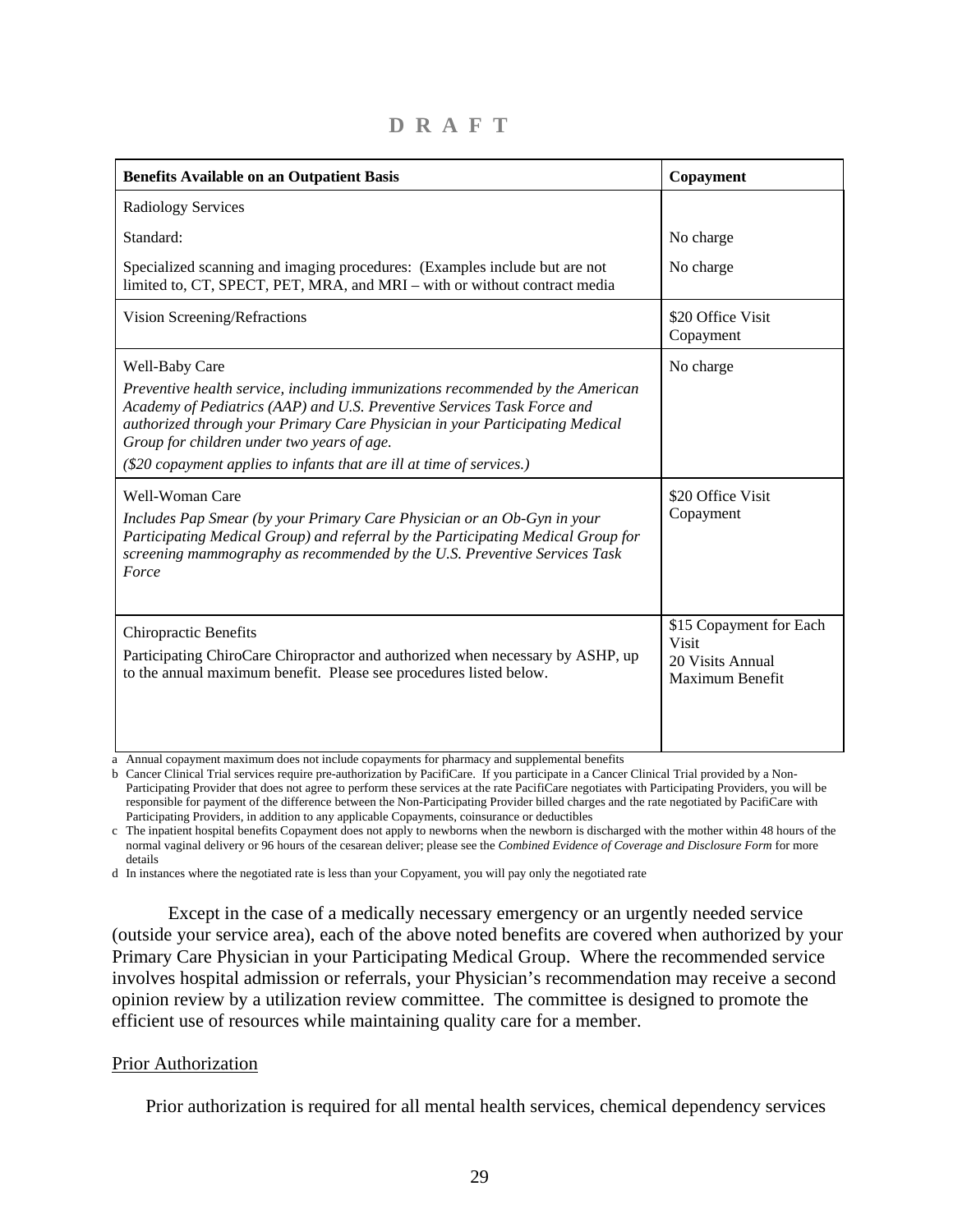and severe mental illness benefits. You do not need to go through your Primary Care Physician, but you must obtain prior authorization through PacifiCare Behavioral Health of California (PBHC), an affiliate of PacifiCare that specializes in mental health and chemical dependency benefits. PBHC is available to you toll-free, 24 hours a day, 7 days a week at 1-800-999-9585.

 Second medical opinions must also be pre-authorized. The member can request a second medical opinion either through his or her doctor or directly to the participating medical group. Second medical opinions will be provided when the request is regarded as medically appropriate by your participating medical group or by PacifiCare.

#### PacifiCare's Case Management Program

 PacifiCare's Case Management Program is a program in which PacifiCare of California has licensed registered nurses who, in collaboration with the member, member's family and the member's participating medical group help arrange care for PacifiCare members experiencing a major illness or recurring hospitalizations. The Case Manager will assess, plan, implement, coordinate, monitor and evaluate options to meet an individual's health care needs based on the health care benefits and available resources.

#### Emergency Medical Conditions

 An Emergency Medical Condition is a medical condition manifesting itself by acute symptoms of sufficient severity (including severe pain) such that the absence of immediate medical attention could reasonably be expected by the member to result in any of the following:

- placing the member's health in serious jeopardy;
- serious impairment to bodily functions;
- serious dysfunction of any bodily organ or part; or
- active labor, meaning labor at a time that either of the following would occur: (1) there is inadequate time to effect safe transfer to another hospital prior to delivery; or (2) a transfer poses a threat to the health and safety of the member or unborn child.

### What to Do When You Require Emergency Services

 If you believe that you need emergency services you should call 911 or go directly to the nearest medical facility for treatment.

 You must notify PacifiCare or your participating medical group within 24 hours or as soon as reasonably possible after the initial receipt of emergency services to inform them of the location, duration and nature of the services provided. If you do not follow these notification procedures, you may become financially responsible for any services rendered.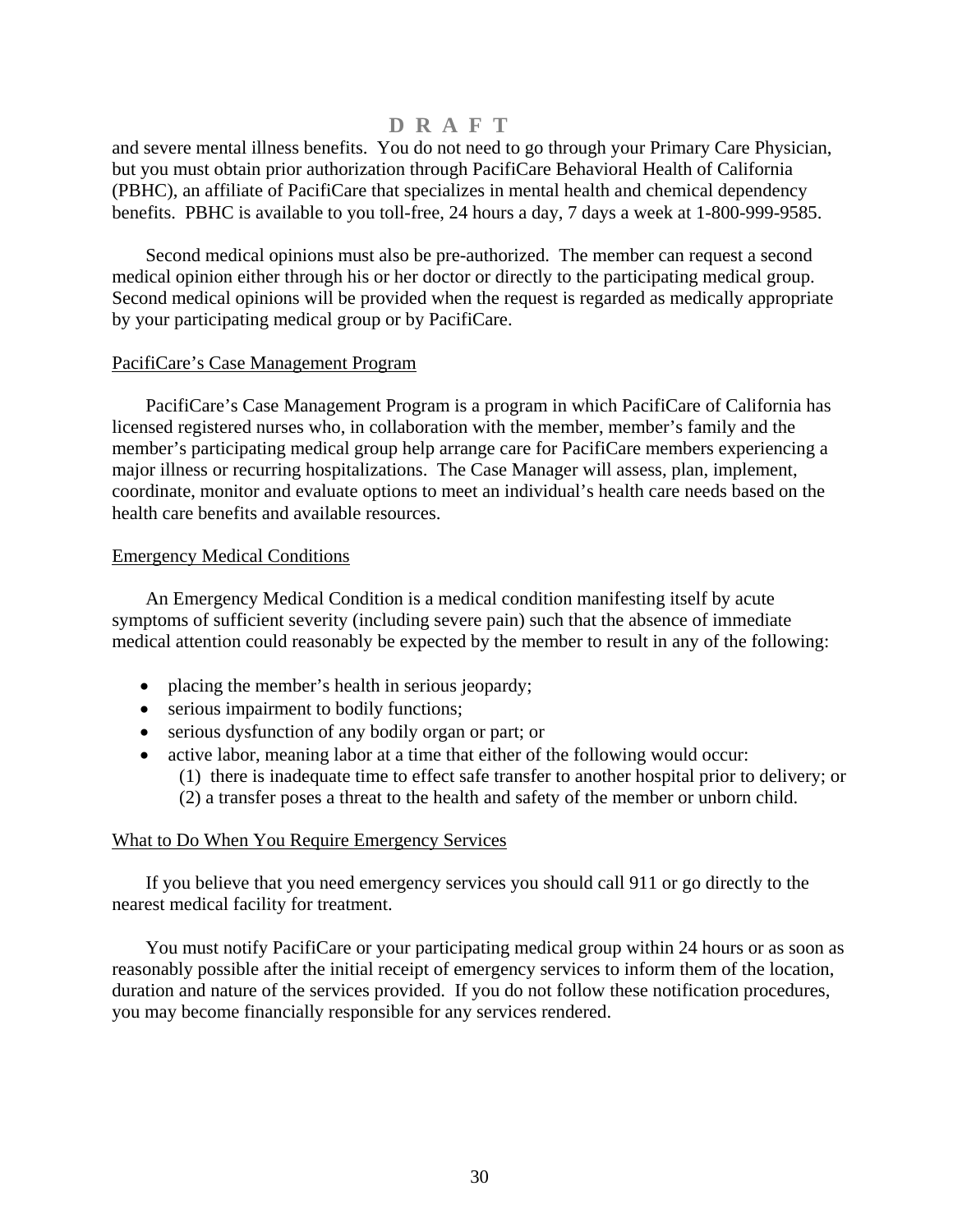### **D R A F T**  PacifiCare HMO – Prescription Drug Benefits

*Formulary* means a continually updated list of prescription medications which are approved by PacifiCare's Pharmacy and Therapeutics Committee. The Formulary contains both brand-name drugs and generic drugs, all of which have Food and Drug Administration (FDA) approval.

You or your physician may contact PacifiCare at 1-866-316-9776 or visit PacifiCare's website at [www.pacificare.com,](http://www.pacificare.com/) to determine if a particular drug is part of the Formulary or to obtain a list of Formulary drugs.

*Participating Pharmacy* means a pharmacy that has contracted with PacifiCare to provide outpatient prescription drugs to a covered person.

### PacifiCare ChiroCare Benefits

PacifiCare makes available to you and your eligible Eligible Dependents, ChiroCare, a supplemental chiropractic benefit program. This program is provided through an arrangement with American Specialty Health Plan (ASHP). ASHP monitors the quality of the care provided by Participating ChiroCare Chiropractors.

How to Use the Program

- To begin chiropractic care, simply make an initial appointment with the Participating ChiroCare chiropractor of your choice. A listing of the Participating Chiropractors can be found in the ChiroCare directory. A referral from your PacifiCare Participating Medical Group or Physician is NOT necessary.
- At the time care is delivered, your chiropractor will collect your Copayment. Your chiropractor will bill ASHP for the remaining balance.
- If further treatment is necessary, your chiropractor will prepare a treatment plan and obtain the required preauthorization from ASHP for your continued care.

The ChiroCare Benefit covers the services described in this section when performed by a Participating ChiroCare Chiropractor and authorized when necessary by ASHP, up to the annual maximum benefit listed.

### Covered Services

The following items are covered:

- An initial examination with a Participating Chiropractor to determine the nature of a Member's problem and, if necessary, to prepare a treatment plan. A Copayment will be required.
- When authorized by ASHP, subsequent visits to Participating Chiropractors which may involve manipulations, adjustments, therapy, X-ray procedures and laboratory tests in various combinations. A Copayment will be required.
- Conjunctive Therapy, set forth in the treatment plan, involving therapies such as ultrasound, hot packs, cold packs, Electrical Muscle Stimulation and other therapies.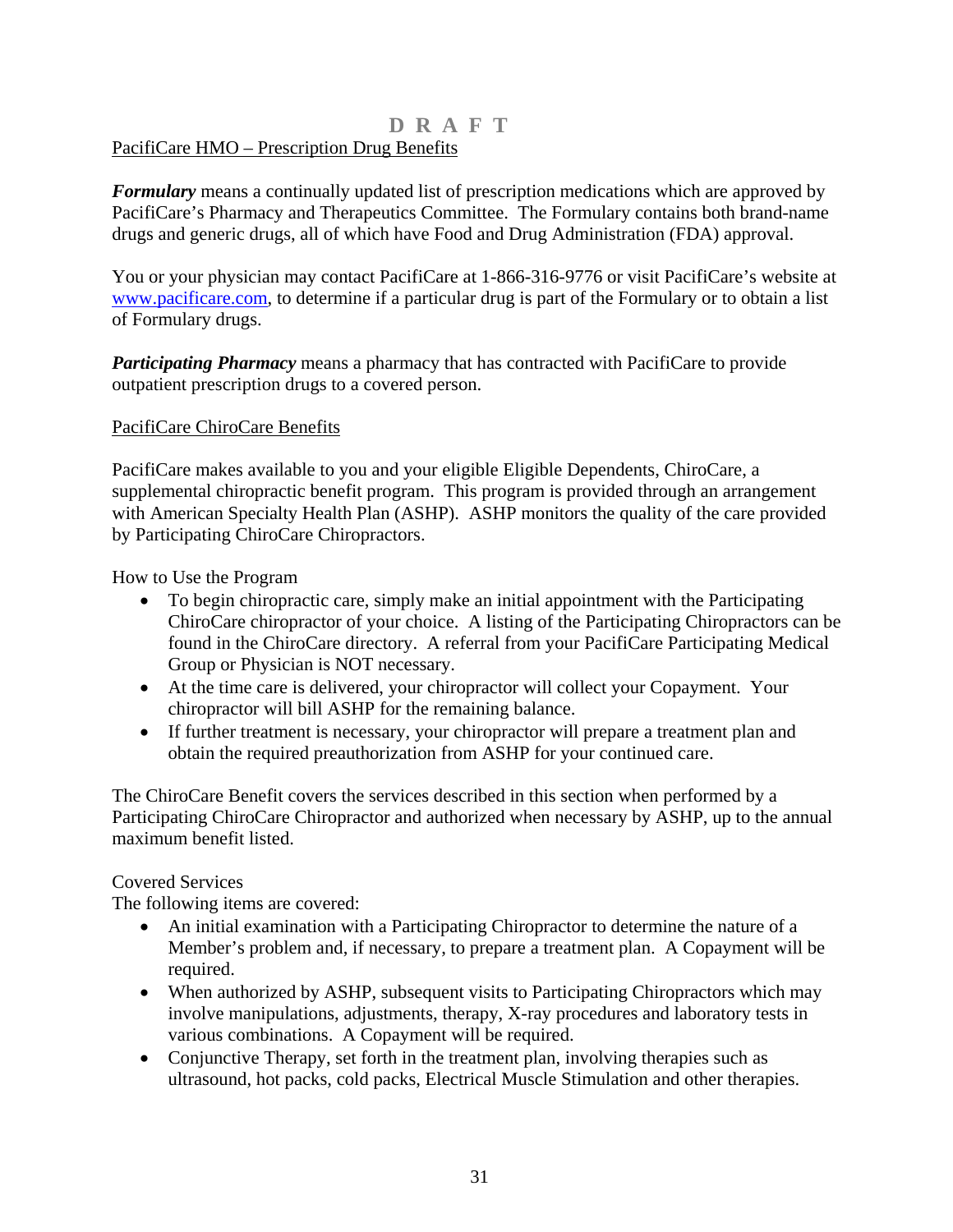- Re-evaluations to assess the need to continue extend or change the treatment plan under which Member is being treated. Re-evaluations may be performed during a subsequent visit or separately. If performed separately, a Copayment will be required.
- X-rays and laboratory tests are covered in full when prescribed by a Participating Chiropractor. X-ray interpretations or consultations are covered only when performed by a licensed Chiropractic or Medical Radiologist when determined to be Medically Necessary.
- Chiropractic Appliances are payable up to a maximum of \$50.00 per year when prescribed by a Participating Chiropractor.

### General Exclusions and Limitations

The following items and services are excluded from coverage under this supplemental benefit:

- Any treatment or service not authorized by the American Specialty Health Plan (ASHP) except for an initial examination and Emergency Chiropractic Services.
- Any service or treatment not delivered by a Participating Chiropractor, except for Emergency Chiropractic Services.
- Services for examination and/or treatment of strictly non-neuromuscular skeletal disorders.
- Services not documented as necessary and appropriate or classified as Experimental or Investigational Chiropractic Care.
- Diagnostic scanning, including Magnetic Resonance Imaging (MRI), CAT scans, and/or other types of diagnostic scanning; thermography.
- Any services or treatment for a Temporomandibular Joint Disease (TMJ). TMJ is a condition of the jaw joint, which commonly causes headaches, tenders of the jaw muscles or dull aching facial pain.
- Treatment or service for pre-employment physicals or vocational rehabilitation.
- Any treatment or services caused by or arising out of the course of employment or covered under any public liability insurance, including, but not limited to, workers' compensation programs.
- Hypnotherapy, behavior training, sleep therapy and weight programs, educational programs, nonmedical self-care or self-help, or any self-help physical exercise training or any related diagnostic testing.
- Air conditioners, air purifiers, therapeutic mattress supplies or any other similar devices or appliances.
- Vitamins, minerals, nutritional supplements or other similar-type products.
- Manipulation under anesthesia, anesthesia, hospitalization or any related services.

This is only a brief summary of the benefits available at the time this booklet was prepared through the PacifiCare HMO. This chart should not be construed as a complete or current description of benefits nor as a guarantee of benefits available. Please refer to the Evidence of Coverage to learn about what is covered under each benefit (including exclusions and limitations), additional benefits that are not included in this summary and any modifications of PacifiCare's claims procedures and rules. In the event that there is a discrepancy between this chart and PacifiCare's Evidence of Coverage, the benefits described in PacifiCare's documents will prevail.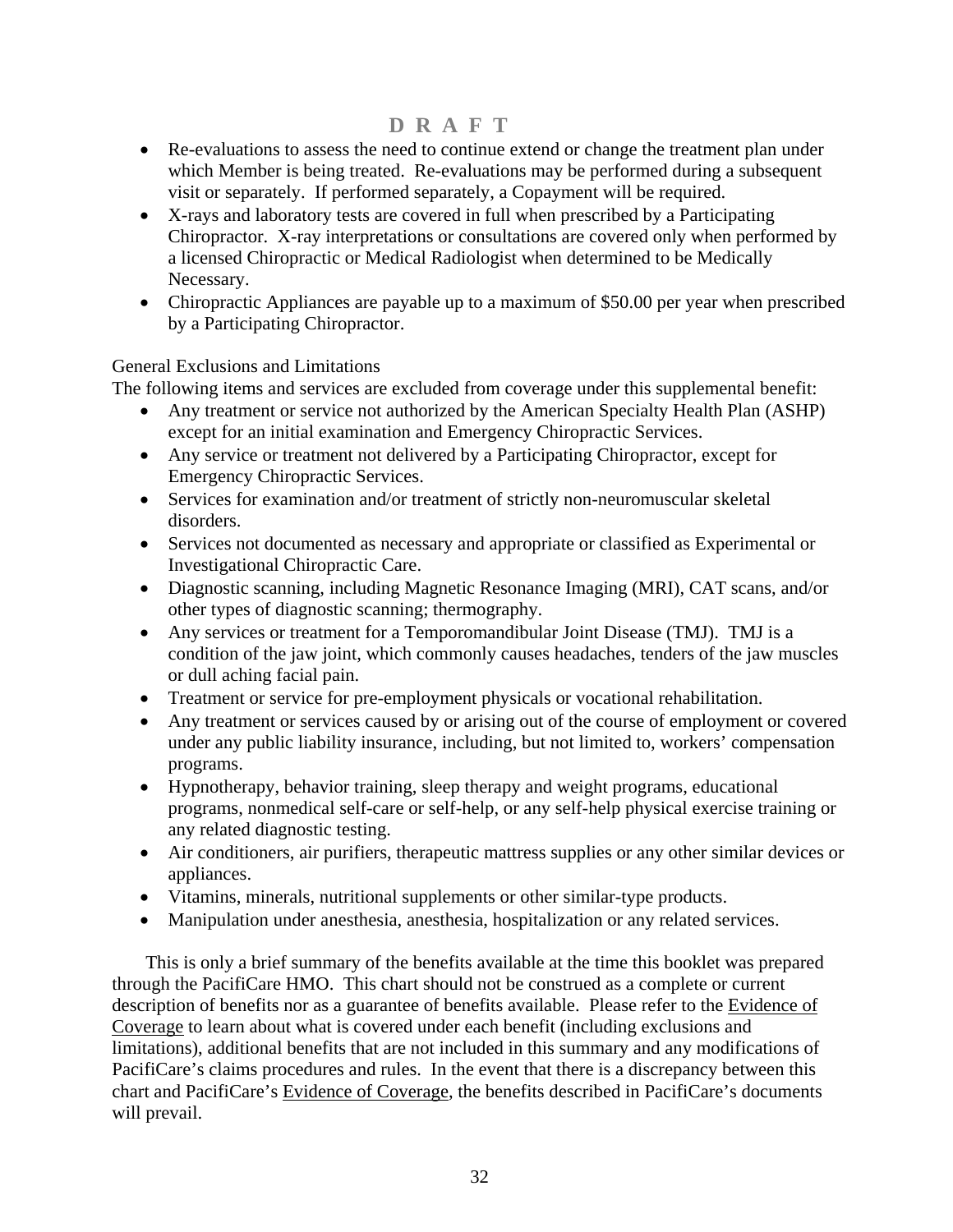### <span id="page-34-0"></span>**Retiree Medical Plans Available To Retirees With Medicare**

#### Kaiser Permanente Seniority Plus

Contract No. 7748-02 Service Area: Alameda, Amador, Contra Costa, El Dorado, Fresno, Kings, Madera, Marin, Mariposa, Napa, Placer, Sacramento, San Francisco, San Joaquin, San Mateo, Santa Clara, Solano, Sonoma, Stanislaus, Sutter, Tulare, Yolo, and Yuba counties in Northern California. Kern, Los Angeles, Orange, Riverside, San Bernardino, San Diego, Tulare, and Ventura counties in Southern California.

#### Pacificare Secure Horizons (Medicare+CHOICE Plan)

Service Area: covered zip codes in Alameda, Contra Costa, Fresno, Kern, Kings, Los Angeles, Madera, Nevada, Orange, Placer, Riverside, Sacramento, San Bernardino, San Diego, San Francisco, San Luis Obispo, San Mateo, Santa Barbara, Santa Clara, Santa Cruz, Sonoma, Stanislaus, Ventura, and Yolo counties.

PacifiCare Senior Supplement (Medicare Supplement Plan) Service Area: those areas not covered under PacifiCare Secure Horizons.

The prescription drug benefits provided under the above plans are considered "creditable" with Medicare Part D, as of the date of this booklet. If you enroll in one of the above Medicare group plans through this Trust, you should **not** enroll in an individual Medicare Part D plan.

### **Retiree Medical Plans Available To Retirees Without Medicare**

#### Kaiser Permanente Traditional Plan

Contract No. 7748-02 Service Area: Alameda, Amador, Contra Costa, El Dorado, Fresno, Kings, Madera, Marin, Mariposa, Napa, Placer, Sacramento, San Francisco, San Joaquin, San Mateo, Santa Clara, Solano, Sonoma, Stanislaus, Sutter, Tulare, Yolo, and Yuba counties in Northern California. Kern, Los Angeles, Orange, Riverside, San Bernardino, San Diego, Tulare, and Ventura counties in Southern California.

#### PacifiCare Early Retiree HMO

Service Area: covered zip codes in Alameda, Contra Costa, El Dorado, Fresno, Imperial, Inyo, Kern, Kings, Tulare, Los Angeles, Madera, Marin, Merced, Nevada, Orange, Placer, Riverside, Sacramento, San Bernardino, San Diego, San Francisco, San Joaquin, San Luis Obispo, San Mateo, Santa Barbara, Santa Clara, Santa Cruz, Solano, Sonoma, Stanislaus, Ventura, and Yolo counties.

PacifiCare Out of Area PPO Plan for Early Retirees Service Area: those areas not covered under the PacifiCare Early Retiree HMO.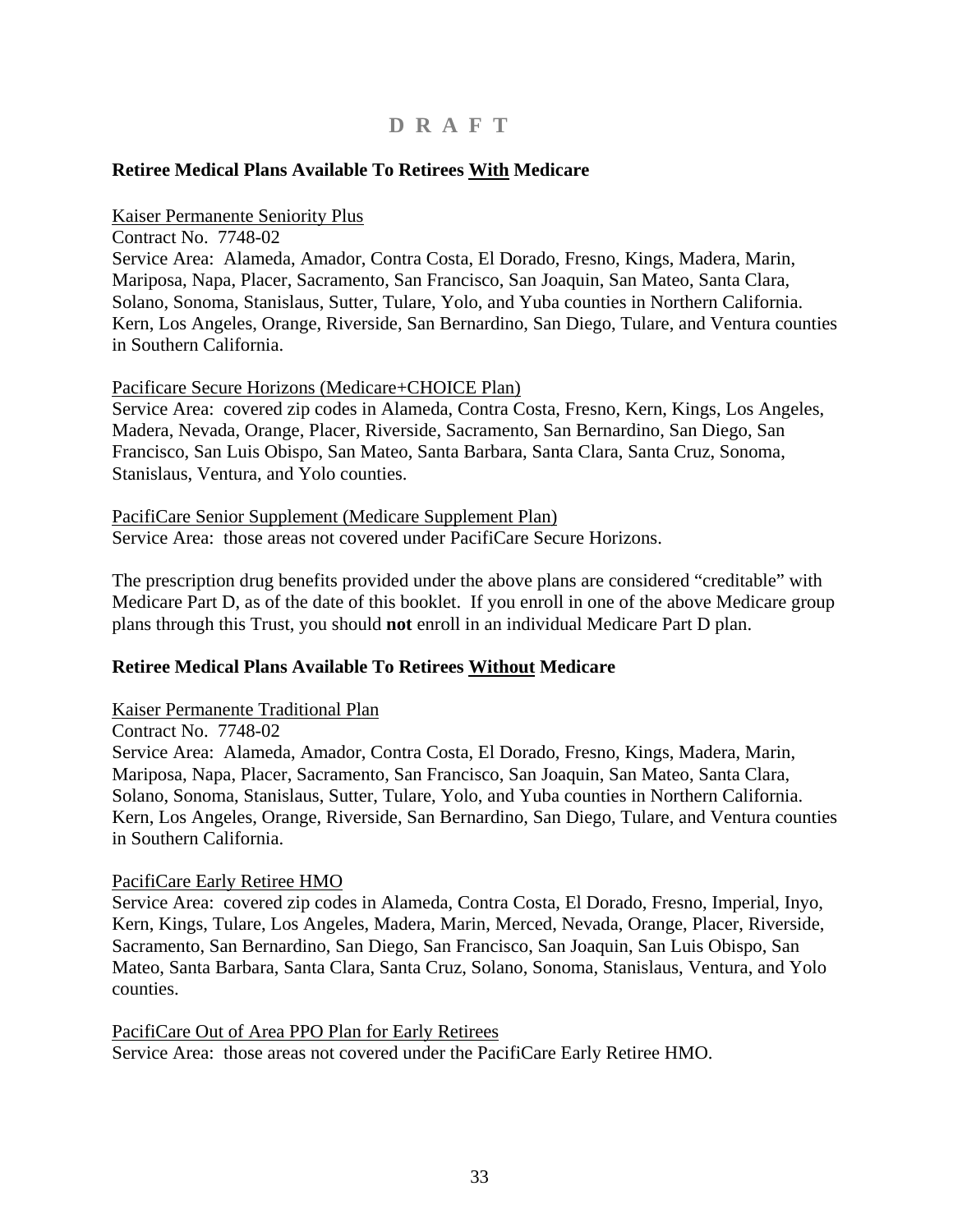### **D R A F T DENTAL BENEFITS**

<span id="page-35-0"></span>These benefits are self-funded by the Trust.

### CLAIMS PAYMENT

All claims should be submitted to the Administration Office for reimbursement.

### DEDUCTIBLE AMOUNT (per calendar year)

The deductible is \$25 per person up to a maximum family deductible each year of \$150. You must satisfy this amount of covered dental expense before benefits become payable under the Plan.

### MAXIMUM PAYMENT (per calendar year)

The maximum payment for each covered person for all dental procedures, (except orthodontia), each calendar year is \$2,000.

After you have met the deductible, your and your Eligible Dependents' dental claims will be paid at 80% of the reasonable, usual and customary charges for Basic and Prosthodontics Services up to the calendar year maximum \$2,000 per covered individual.

An expense is incurred on the date the service is rendered. The "insert" date of an appliance shall be considered the date the charge was incurred. Where more than one procedure may be considered as alternate treatment, the applicable amount for the less expensive procedure will be considered the reasonable, usual and customary charge.

### Bright Now! Dental PPO option

You may choose to receive services from one of the Bright Now! Offices. Bright Now! acts as a preferred provider (PPO) for dental services. Services received at a Bright Now! office are covered at **100%** after payment of the \$25 deductible up to the calendar year \$2,000 maximum.

You can call the Administration Office for an up-to-date list of Bright Now! locations.

If Bright Now! refers you to a specialist, those services received from the specialist will be covered at 80% after the deductible but not to exceed the \$2,000 maximum.

### ORTHODONTIC SERVICES

You will be covered for 50% of the reasonable, usual and customary charges for Orthodontic Services provided to an Eligible Dependent child up to age 17, limited to payment of monthly or other periodic charges through completion of treatment or to age 19, whichever occurs first.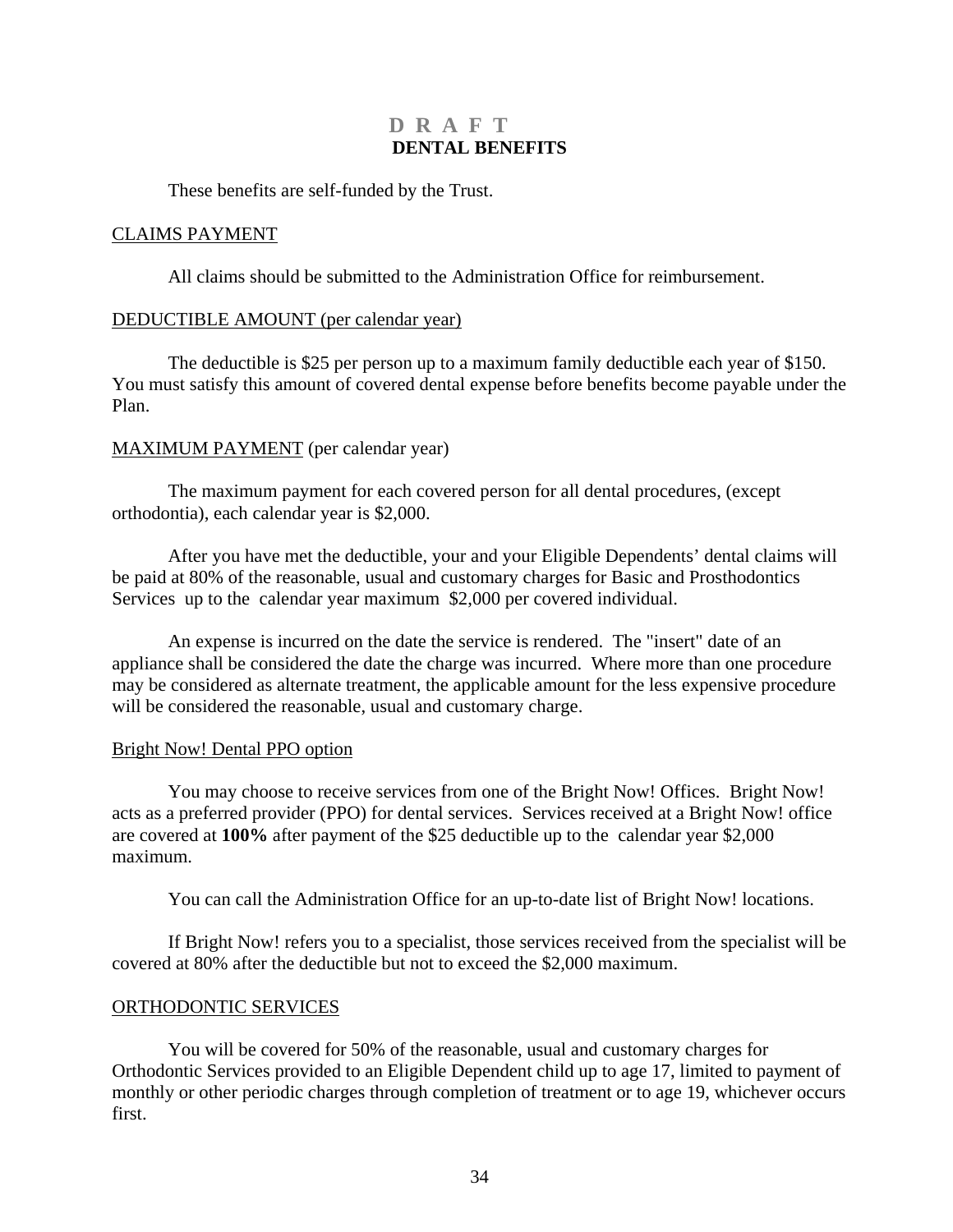The maximum amount payable for Orthodontic Services is \$1,000 per person per lifetime.

In all cases in which there are optional plans of treatment involving different fees, you will be paid the applicable percentage of the lesser fee.

### COVERED DENTAL SERVICES

### A. Basic Services

**Diagnostic Services** provide the necessary procedures to assist the dentist in determining the required dental treatment.

**Preventative Care** provides the necessary procedures to prevent oral disease. These services include prophylaxis once every six months and application of fluoride solutions.

**Oral Surgery** provides the necessary procedures for extractions and other dental surgery including pre-and post-operative care.

**Restorative Dentistry** provides for amalgam, synthetic porcelain and plastic restorations. Gold restorations, crowns and jackets will be provided when teeth cannot be restored with the above materials.

**Endodontics** provides necessary pulpal therapy and root canal filling (treatment of nonvital teeth).

**Periodontics** provides for treatment of the tissues supporting the teeth.

B. Prosthodontic Services

**Prosthodontics** includes the construction of bridges, and partial or complete dentures. Prosthodontic appliances will be provided once only in any five year period.

C. Orthodontic Services

**Orthodontic** services include treatment by a licensed dentist for the correction of malposed teeth.

#### **Limitations** on Orthodontic Benefits:

1. The obligation of the Trust to make monthly or other periodic payments for orthodontic treatment ends upon termination of treatment prior to completion of the case.

2. The Trust will not pay for repair or replacement of any orthodontic appliance furnished under this Plan.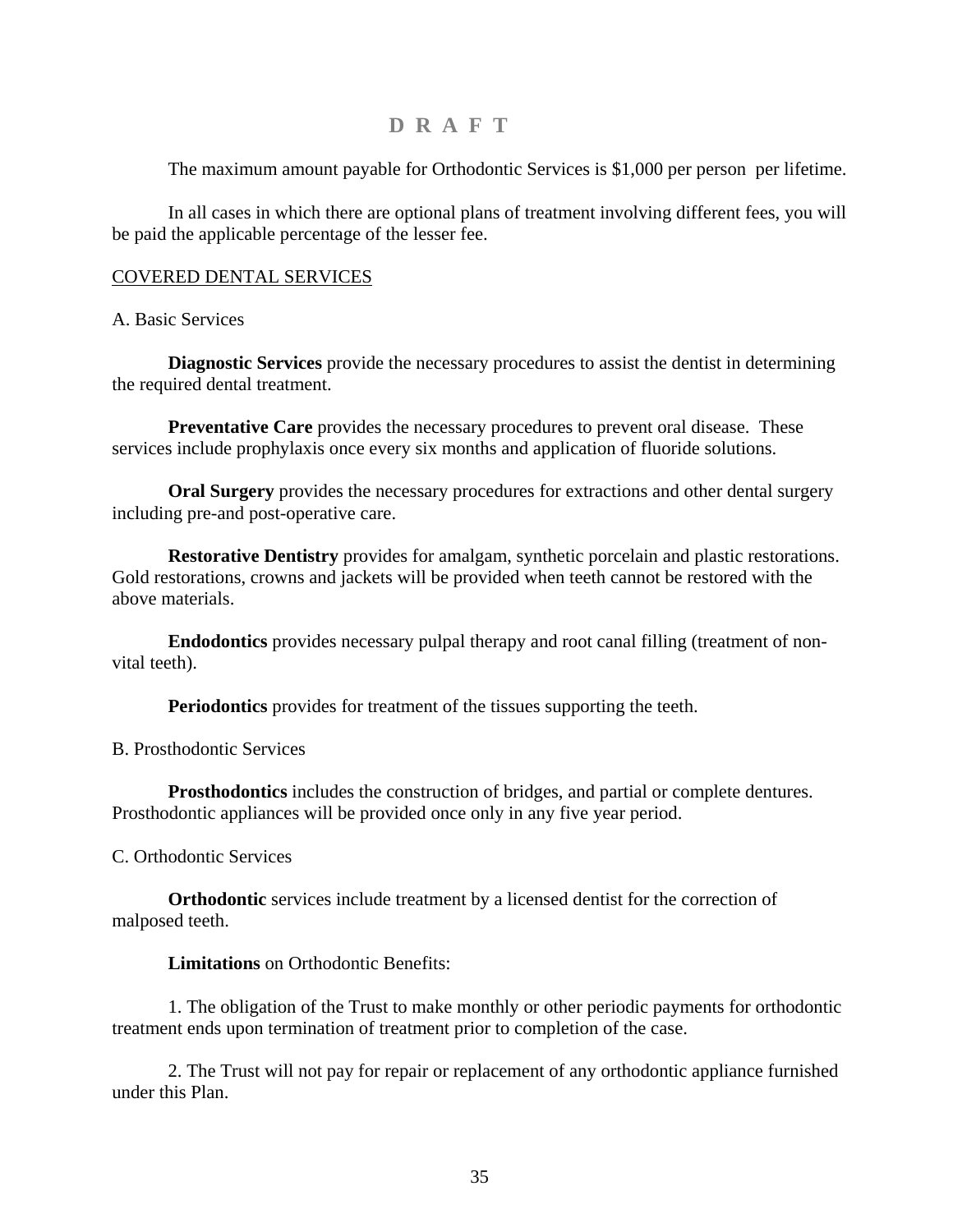### <span id="page-37-0"></span>**General EXCLUSIONS and LIMITATIONS**

Dental Expense Benefits are **not** payable:

- for more than one oral examination and preventive service in any six month period;
- for services for congenital malformation or dental procedures for purely cosmetic reasons;
- for replacement of a denture, crown, or bridge for which benefits were paid by the Plan within five years, unless such replacement is made necessary by the initial placement of an opposing full denture or the extraction of natural teeth;
- for prosthetic services or devices (including crowns and bridges) which commenced before the date the person became covered under this Plan. X-rays and prophylaxis treatment shall not be deemed to commence a dental procedure;
- for any services for which payment is also available under a medical plan in which you are enrolled; any services for injuries or conditions which can be paid under Workers' Compensation or Employer's Liability laws; services provided the patient by any Federal or State Government Agency, or provided without cost to you or your Eligible Dependents by any municipality, county, or other political subdivision;
- for treatments which exceed generally accepted standards.

### **VISION BENEFITS**

For Participants and their Eligible Dependents who are not enrolled in Kaiser, the Trust Fund provides vision benefits through a contract administered by Vision Service Plan, Inc. These benefits are described in a separate brochure from the Administration Office. If you have elected the Kaiser benefit option, you receive vision benefits through the Kaiser program.

Vision benefits are higher when you use providers in the Vision Service Plan network. You pay a \$10 deductible each time services are received. When you are eligible, you and your Eligible Dependents may receive an eye examination every twelve (12) months.

Lenses and frames are available every 24 months (\$120 allowance for frames and lenses are paid in full); however, if there is a significant change in your prescription, new lenses are available after twelve (12) months.

A \$120 allowance toward cosmetic contact lenses is available in lieu of glasses every 24 months.

You need to discuss with your provider which standard lenses and frames are covered by Vision Service Plan; you will be responsible for any additional cost for such things as oversized or tinted lenses or designer frames.

When you use providers who are not contracted with Vision Service Plan, you must submit your claim to Vision Service Plan at P.O. Box 997100, Sacramento, CA 95899-7100.

. You will be reimbursed according to a fixed schedule. You need to be aware that your out of pocket cost will probably be significant.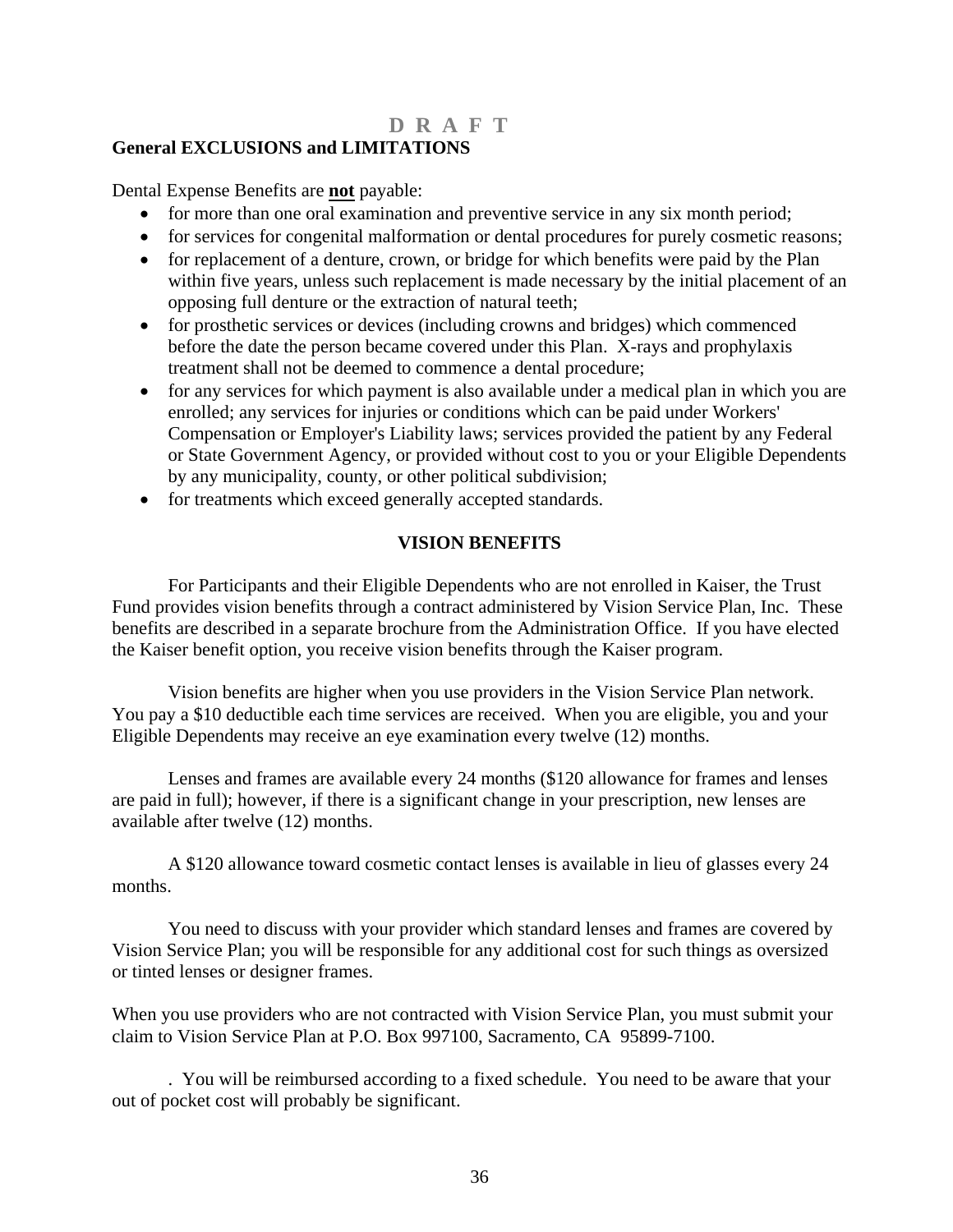### **D R A F T CONTINUATION OF HEALTH COVERAGE UNDER FEDERAL LAW (COBRA PROVISIONS)**

<span id="page-38-0"></span>You and your Eligible Dependents (known as "qualified beneficiaries" for purposes of COBRA continuation coverage) who are covered under this Plan on the day before a Qualifying Event have the right to elect continuation of health coverage (medical, dental and vision) if such coverage would otherwise end because of the Qualifying Event.

### A. "Qualifying Event" is:

(1) your death;

(2) when your reserve account hours go below 110 (due to layoff, reduced hours, voluntary termination, disability, retirement or any other reason except if your employment is terminated for cause);

(3) your divorce or legal separation;

 (4) your Eligible Dependent child no longer meeting the requirements of an Eligible Dependent (for example, because he or she reaches the limiting age of 19, or 24 if a full-time student, or is no longer a full-time student);

- (5) when you become entitled to Medicare benefits; or
- (6) the bankruptcy of your employer.

 A child placed with you for adoption who is removed from your custodial care and whom you no longer intend to adopt is not entitled to this Continuation Coverage.

| <b>Qualifying Event</b>                                                                   | <b>Qualified Beneficiary</b>               | <b>Maximum Continuation Period</b>                                                                            |
|-------------------------------------------------------------------------------------------|--------------------------------------------|---------------------------------------------------------------------------------------------------------------|
| 1. Reduction in hours or termination<br>of your employment                                | You, your spouse and dependent<br>children | 18 months                                                                                                     |
| 2. Your death                                                                             | Your spouse and dependent<br>children      | 36 months                                                                                                     |
| 3. Your divorce                                                                           | Your spouse and dependent<br>children      | 36 months                                                                                                     |
| 4. Your dependent child's loss of<br>dependent status                                     | Your affected dependent child              | 36 months                                                                                                     |
| 5. Your entitlement to Medicare<br>after Qualifying Event described in                    | Your spouse and dependent<br>children      | 36 months                                                                                                     |
| 6. Your entitlement to Medicare<br>before a Qualifying Event described<br>in <sub>1</sub> | Your spouse and dependent<br>children      | Later of 18 months from the<br>Qualifying Event or 36 months<br>from the date of your Medicare<br>entitlement |

### B. Period of Cobra Continuation Coverage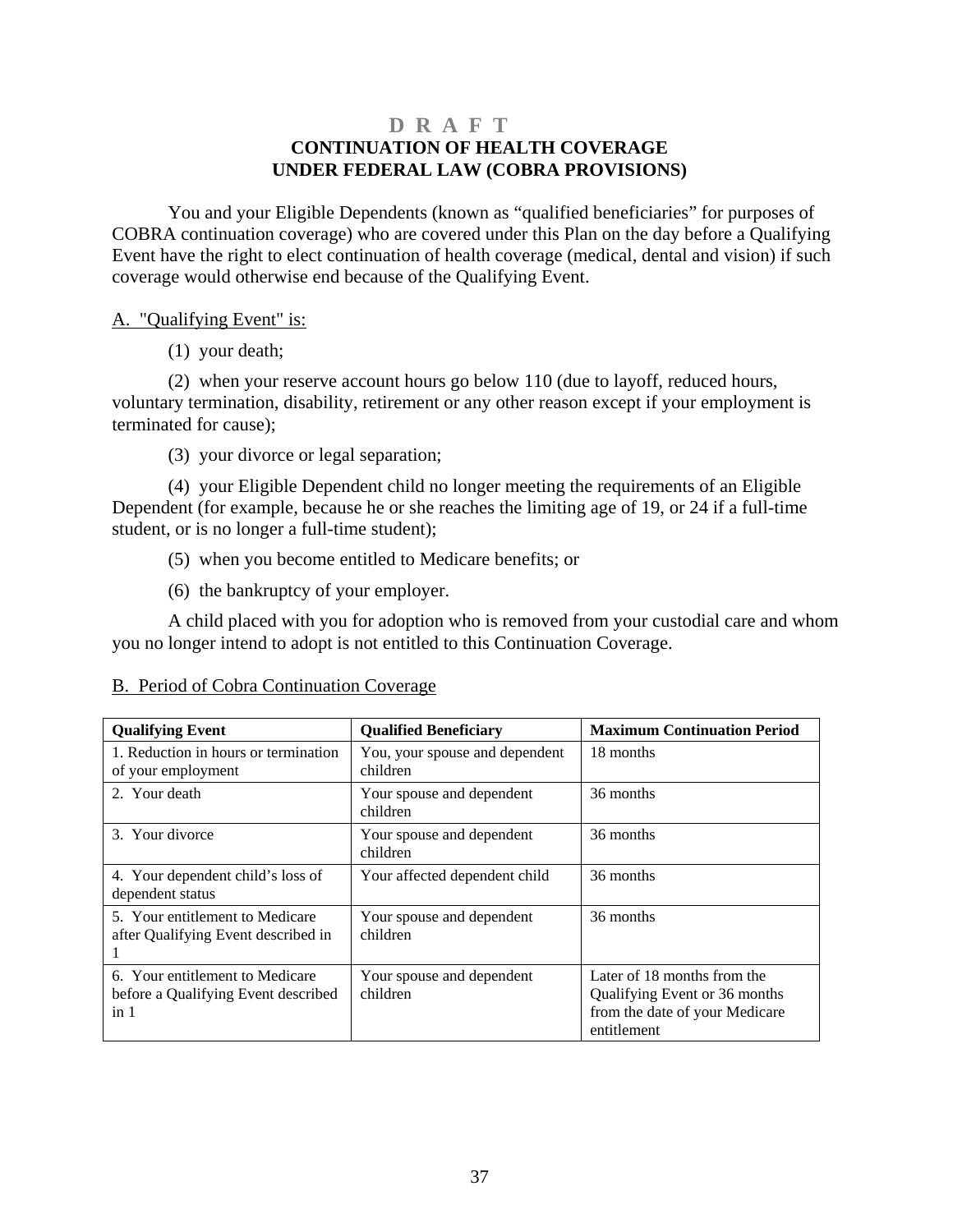### C. Disability Extension

 If you and your Eligible Dependents are entitled to 18 months of continuation coverage under the chart above and if one of you is determined by the Social Security Administration to be disabled at any time during the first 60 days of coverage, you and your entire family can receive up to an additional 11 months of COBRA continuation coverage, for a total maximum of 29 months, provided you notify the Plan Administrator in a timely fashion. You will be required to pay the disability premium for such continued coverage.

 You must make sure that the Plan Administrator is notified of the Social Security Administration's determination within 60 days of the date of the determination and before the end of the 18-month period of COBRA continuation coverage.

### D. Multiple Qualifying Events

 If your family experiences another Qualifying Event while receiving COBRA continuation coverage, the spouse and dependent children in your family can get additional months of COBRA continuation coverage, up to a maximum of 36 total months. This extension is available to the spouse and dependent children if you die, enroll in Medicare (Part A, Part B, or both), or get divorced or legally separated.

 The extension is also available to a dependent child when that child stops being eligible under the Plan as a dependent child.

### **In all of these cases, you must make sure that the Plan Administrator is notified of the second Qualifying Event within 60 days of that second Qualifying Event.**

#### E. Termination of COBRA Coverage

 Your COBRA continuation coverage may stop before the end of the 18-, 29-, or 36-month period for any of the following reasons:

- The Plan terminates,
- You do not pay the premium for your continuation coverage on time (within the applicable grace period),
- you may have, • You become covered under another group health plan (as an employee or otherwise) that does not contain an exclusion or limitation for any preexisting condition
- You become enrolled in Medicare, or

final determination by the Social Security Administration that the individual no longer is • Coverage has been extended for up to 29 months due to disability and there was a disabled.

You do not have to show that you are in good health to choose COBRA continuation coverage. However, continuation coverage is subject to your eligibility under the rules of the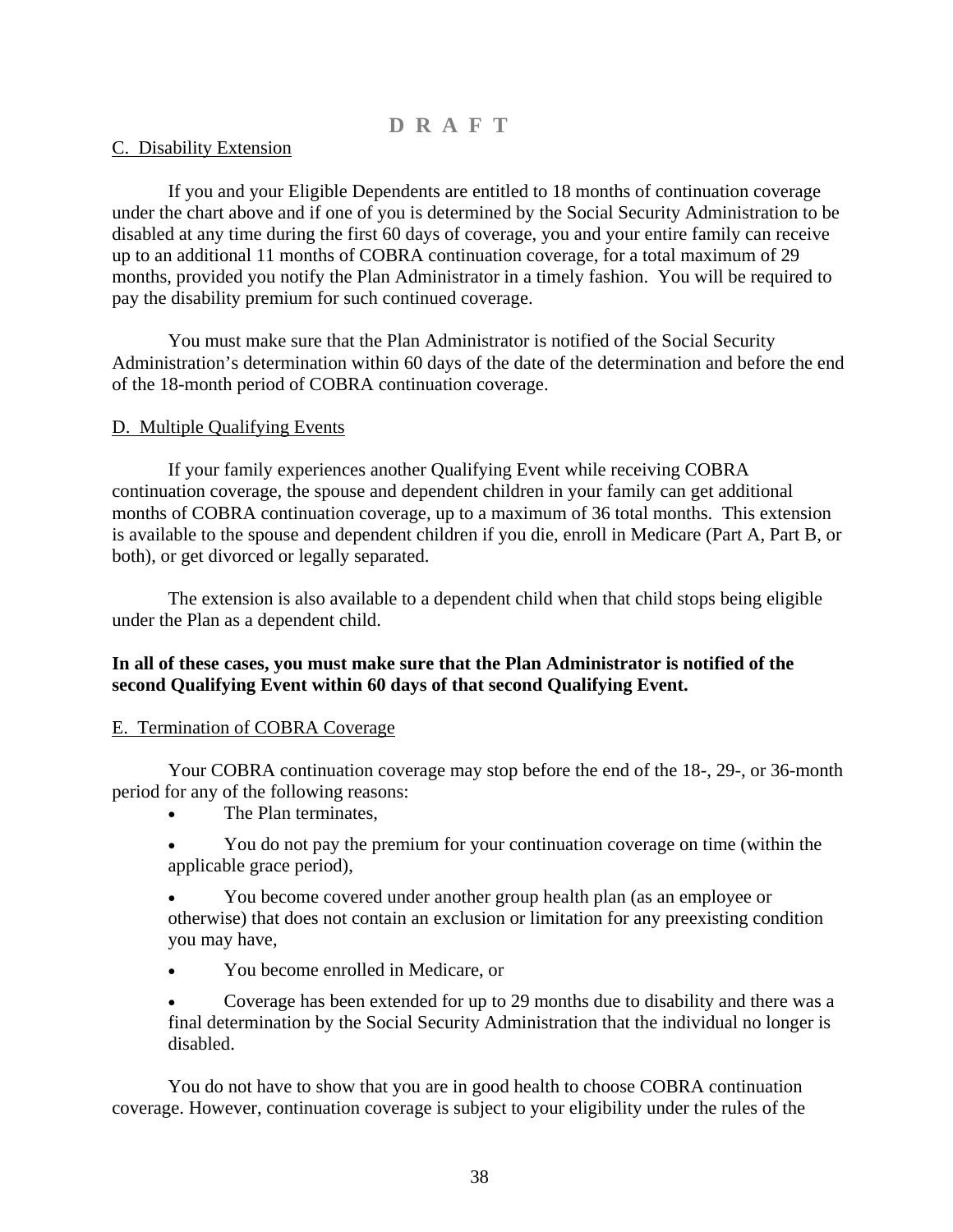Plan. The Board of Trustees reserves the right to terminate your COBRA continuation coverage retroactively if you are determined to be ineligible. Once your continuation coverage ends for any reason, it cannot be reinstated.

### F. Duty to Notify the Plan Administrator

 The Plan offers COBRA continuation coverage to qualified beneficiaries only after the Plan Administrator has been notified that a Qualifying Event has occurred. When the Qualifying Event is divorce, legal separation or a Eligible Dependent child's loss of eligibility for coverage as a Eligible Dependent child, you must notify the Plan Administrator within 60 days after the Qualifying Event occurs at the office listed on page 2 of this booklet.

### G. Electing Continuation Coverage

Once the Plan Administrator receives notice that a Qualifying Event has occurred, COBRA continuation coverage will be offered to each of the qualified beneficiaries. Each qualified beneficiary has the right to elect continuation coverage. Under the law, you have 60 days to notify the Plan Administrator that you want COBRA continuation coverage.

This 60-day election period begins on the later of (a) the date you would lose coverage because of your Qualifying Event, or (b) the date you received the notice of your right to elect COBRA continuation coverage. For each qualified beneficiary who elects COBRA continuation coverage, COBRA continuation coverage will begin on the date of the Qualifying Event.

### H. Paying for Continuation Coverage

(1) First payment for continuation coverage. If you elect continuation coverage, you do not have to send any payment with the election form. However, you must make your first payment for continuation coverage not later than 45 days after the date of your election. (This is the date the election notice is post-marked, if mailed.)

#### *If you do not make your first payment for continuation coverage in full not later than 45 days after the date of your election, you will lose all continuation coverage rights under the Plan.*

 You are responsible for making sure that the amount of your first payment is correct. Your first payment must cover the months from the date coverage would otherwise have terminated, including the month in which the initial payment is made.

 (2) Continuing Payments. After you make your first payment for continuation coverage, you must make monthly payments to continue coverage. Monthly payments must be mailed by the  $20<sup>th</sup>$  of the month preceding the month of coverage. If you do not make payment within 30 days of the beginning of the coverage month, your coverage will terminate and cannot be reinstated.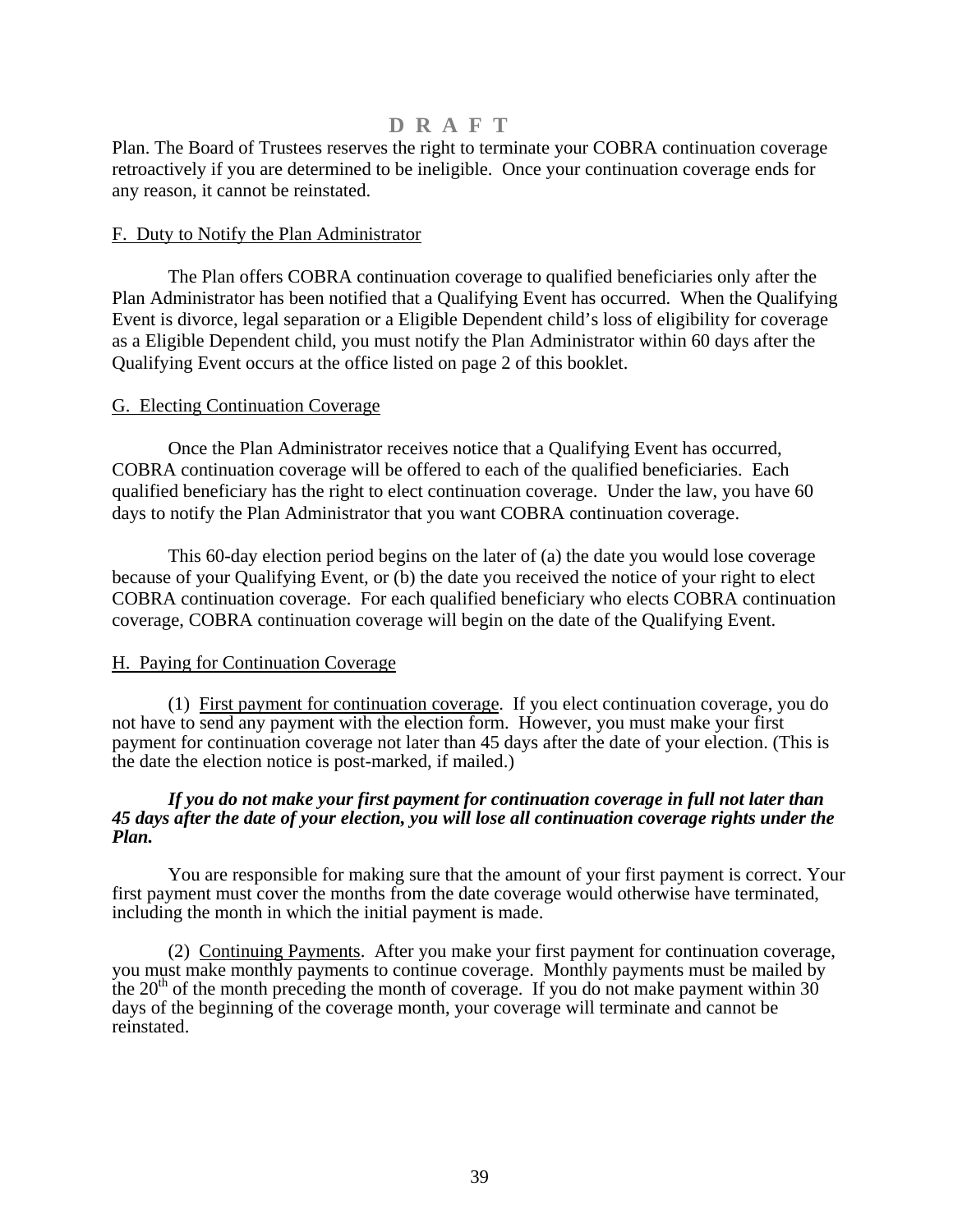### **CONVERSION PRIVILEGE**

<span id="page-41-0"></span>When the period of continued health coverage ends, you may have the right to convert hospital, surgical and medical coverage to an individual policy. Contact the Trust Administration Office or the HMO in which you are enrolled before your coverage terminates to determine if conversion to an individual policy is available.

### **CERTIFICATES OF FORMER COVERAGE**

If you or your Eligible Dependents lose coverage under the Plan, you will receive a Certificate of Former Plan Coverage. You should retain this Certificate in a safe place, as you may need it if your new plan excludes coverage for pre-existing conditions. If you are entitled to COBRA coverage, the certificate will be mailed when a notice for a Qualifying Event under COBRA is required, and after COBRA coverage stops. You may also request a Certificate within 24 months after losing coverage.

### **LIFE INSURANCE BENEFITS**

### Benefits

Life insurance benefits are available to active employees only (no dependent coverage). The amount of the benefit payable is \$6,000. This benefit is insured by United of Omaha regardless of which option you elect for comprehensive major medical benefits. Retirees are not eligible for life insurance coverage.

If you die while insured under this provision, United of Omaha will pay benefits to the beneficiary you designate. Beneficiary designation cards are available from the Plan Administrator. If you do not designate a beneficiary or if no beneficiary survives you, benefits will be paid:

- (1) to your surviving spouse; if none, then
- (2) to your surviving natural and/or adopted children; if none, then
- (3) to your surviving parent(s); if none, then
- (4) to your estate.

Benefits will be paid equally among surviving children or surviving parents.

#### Mode of Payment

United of Omaha will pay benefits:

- (1) in a lump sum; or
- (2) in other than a lump sum if:
	- (a) another mode of payment is requested as described below; and
	- (b) United of Omaha agrees to it in writing.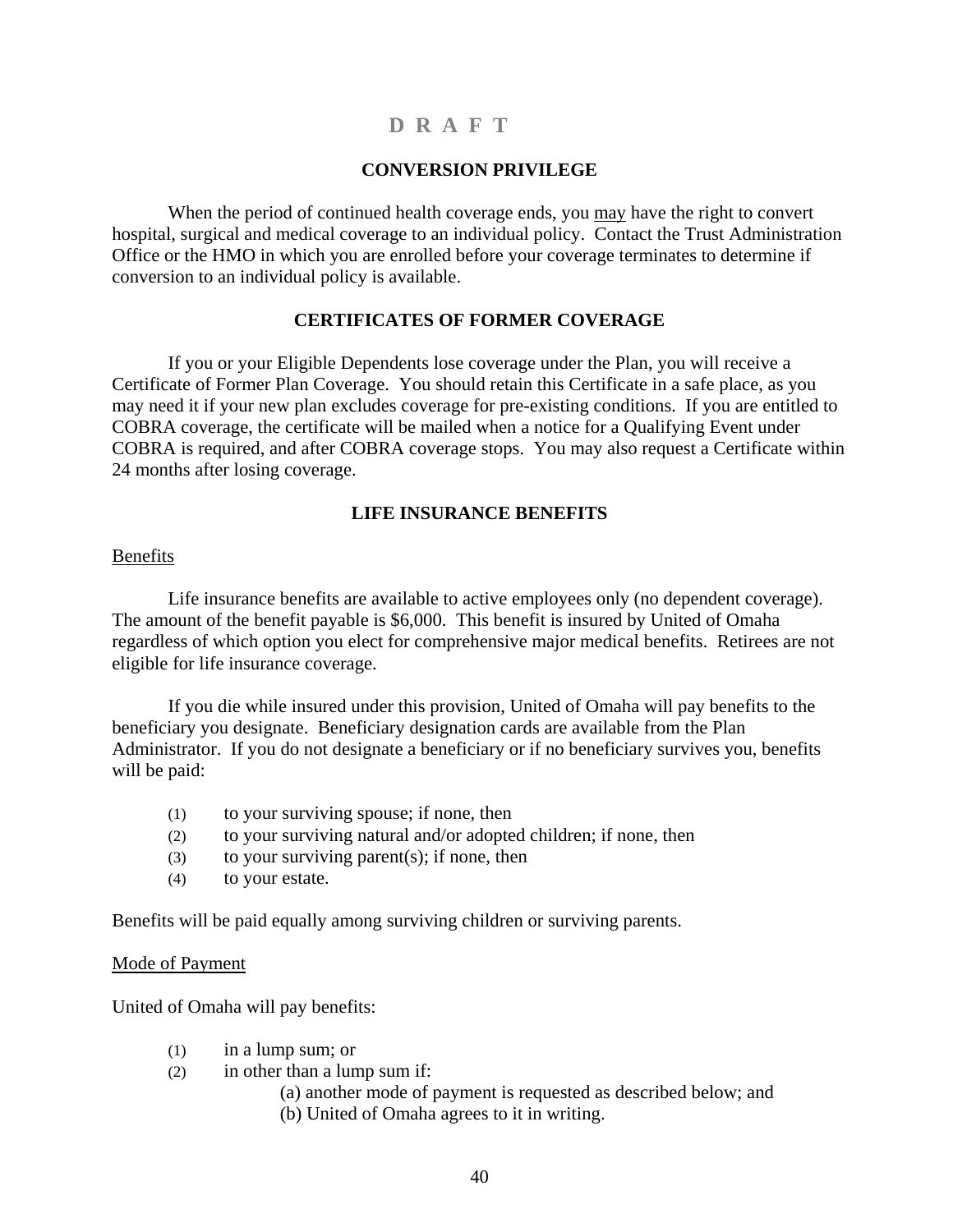### <span id="page-42-0"></span>Beneficiary or Mode of Payment Change

The beneficiary and mode of payment may be changed unless this right has been given up. To make a change, you must make a written request to the Plan Administrator. The change will take effect as of the date the request is signed. However, the change will not apply to any payments or other action taken before the request was acknowledged.

### Filing a Claim for Benefits

If you die, your dependents should contact Allied Administrators as soon as possible and request a claim form. Once Allied Administrators receives the completed claim form and a copy of the death certificate, benefits will be paid as described above.

### **OTHER PROVISIONS**

### **Family & Medical Leave Act (FMLA)**

If you work full-time for an employer who employs at least fifty employees, you may be eligible for FMLA leave in the event of serious illness (your own or that of your child, spouse or parent) or if you acquire a new dependent child. Information on FMLA is available from your employer.

If your employer grants you FMLA leave, verifies to the Administration Office that you qualify for such leave and makes the required payments, your medical benefits will be continued by the Trust. Your employer is responsible for making the appropriate contribution for your coverage during this time under rules determined by the Board of Trustees. Your Reserve Account will not be depleted.

#### **Qualified Medical Child Support Orders**

A court may, under a qualified medical child support order, require a Participant to cover the Participant's child under this Plan. The Plan will comply with any medical child support order which is "qualified" under federal law, as determined by the Administration Office or by the Trustees. However, no such order, assignment or claim may require the Plan to provide benefits to someone not eligible under the rules of the Plan or to provide benefits in excess of the amounts stated in the applicable description of benefits.

#### **Uniformed Services Employment and Reemployment Rights Act (USERRA)**

If you enter full-time military service your coverage is terminated immediately. If that occurs, your reserve account is automatically preserved until your return to covered employment after termination of your military service. You may purchase coverage for your Eligible Dependents for up to 24 months. Please see the COBRA section on how to elect this continuation coverage and the cost.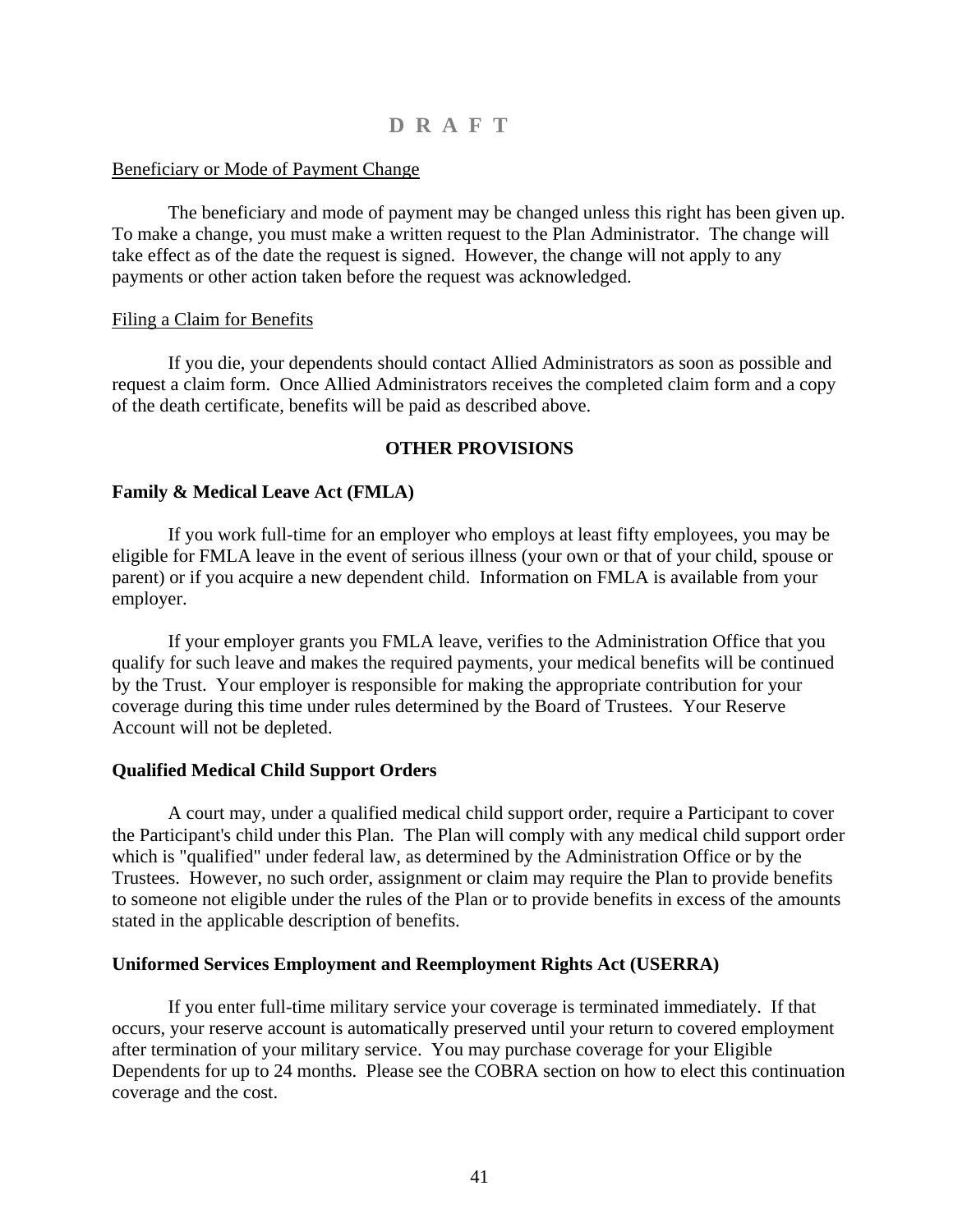<span id="page-43-0"></span>However, you may elect to waive your rights under USERRA. In that case, your Reserve Account may be applied to provide coverage for your dependents at the applicable rate for active employees. The months of coverage so applied would no longer be available to provide coverage for you upon your return to covered employment.

#### **Maternity & Newborn Infant Coverage**

Group health plans and health insurance issuers generally may not, under Federal law, restrict benefits for any hospital length of stay in connection with childbirth for the mother or newborn child to less than 48 hours following a vaginal delivery, or less than 96 hours following a cesarean section. However, Federal law generally does not prohibit the mother's or newborn's attending provider, after consulting with the mother, from discharging the mother or her newborn earlier than 48 hours (or 96 hours as applicable). In any case, plans and issuers may not, under Federal law, require that a provider obtain authorization from the plan or the insurance issuer for prescribing a length of stay not in excess of 48 hours (or 96 hours).

### **The Women's Health and Cancer Rights Act**

If you have had or are going to have a mastectomy, you may be entitled to certain benefits under the Women's Health and Cancer Rights Act of 1998 (WHCRA). For individuals receiving mastectomy-related benefits, coverage will be provided in a manner determined in consultation with the attending physician and the patient, for: All stages of reconstruction of the breast on which the mastectomy was performed; Surgery and reconstruction of the other breast to produce a symmetrical appearance; Prostheses; and Treatment of physical complications of the mastectomy, including lymphedema. These benefits will be provided subject to the same deductibles and coinsurance applicable to other medical and surgical benefits provided under this plan. Therefore, deductibles and coinsurance listed in the schedule of benefits applies. If you would like more information on WHCRA benefits, call your plan administrator (415) 986-6276.

### **COORDINATION OF BENEFITS**

Members of a family are often covered by more than one group health insurance plan. As a result, two or more plans are paying for the same expense.

To avoid this costly problem, your health plan provides a Coordination of Benefits provision. This provision affects all forms of your health coverage.

#### How Does Coordination Work?

If you or your Eligible Dependents are also covered under another group plan, the total amount received from all plans will never be more than 100% of "allowable expenses." Benefits are reduced only to the extent necessary to prevent any person from making a profit on his insurance.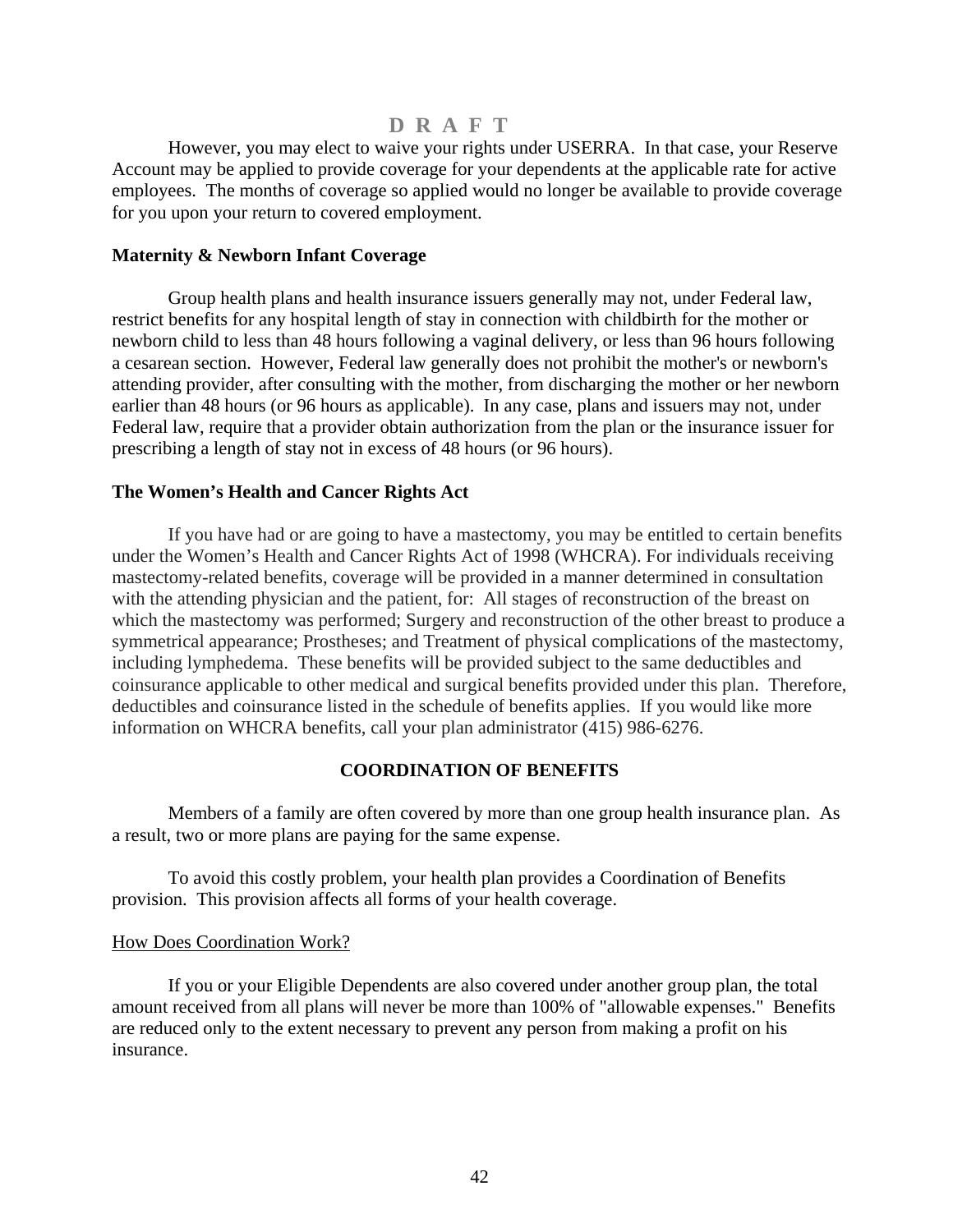If you or your Eligible Dependents are also covered under any automobile insurance policy for any injury or illness also covered by this Plan, the coverage provided by the automobile insurance policy shall be primary in all circumstances.

"Allowable Expenses" are any necessary and reasonable expenses for medical or dental service, treatment or supplies, covered by one of the plans under which you or your Eligible Dependents are insured.

Other group health care plans include:

- \* Insurance or other health care benefits for individuals of a group;
- \* Any coverage under labor-management-trustee plans, union welfare plans, employer organization plans, or employee benefit organization plans;
- \* Any government programs **(Enrollment in Medicare is required of retirees or disabled participants when they are eligible even if a premium payment is required)**;
- \* Any coverage required or provided by law including continuation coverage under COBRA for a pre-existing condition;
- \* Coverage for students sponsored by, or provided through, a school or other educational institution;
- \* "No fault" auto insurance; and
- \* Third party liability insurance.

### Which Plan Pays?

- (1) If the other plan has no guidelines for coordinating benefits, that plan will always pay benefits first.
- (2) The plan covering the patient as an employee will pay its benefits before a plan which covers that person as a Eligible Dependent (unless Rule 6 below applies). If you are insured as an employee under two plans, the plan which has insured you longer is primary (unless Rule 6 below applies).
- (3) If both parents have group health care plans, a Eligible Dependent's primary plan is determined by the parents' birthdays. The plan of the parent whose birthday comes first in the calendar year is the primary plan. For instance, if the father was born on May 15 and the mother on July 20, the father's plan would be primary. If the parents have the same birthday, the plan that has covered a parent for the longer period of time will be the primary plan.
- (4) In the case of divorce or separation, the child's coverage is under the plans of parents in this order:

A. If there is a court decree which establishes financial responsibility for the health and welfare of the claimant, the plan of the responsible parent will pay benefits first.

B. When there is no court decree specifying the parent with financial responsibility, the following rules apply:

 1. If the parent with custody of the claimant has not remarried, that parent's plan will pay benefits first.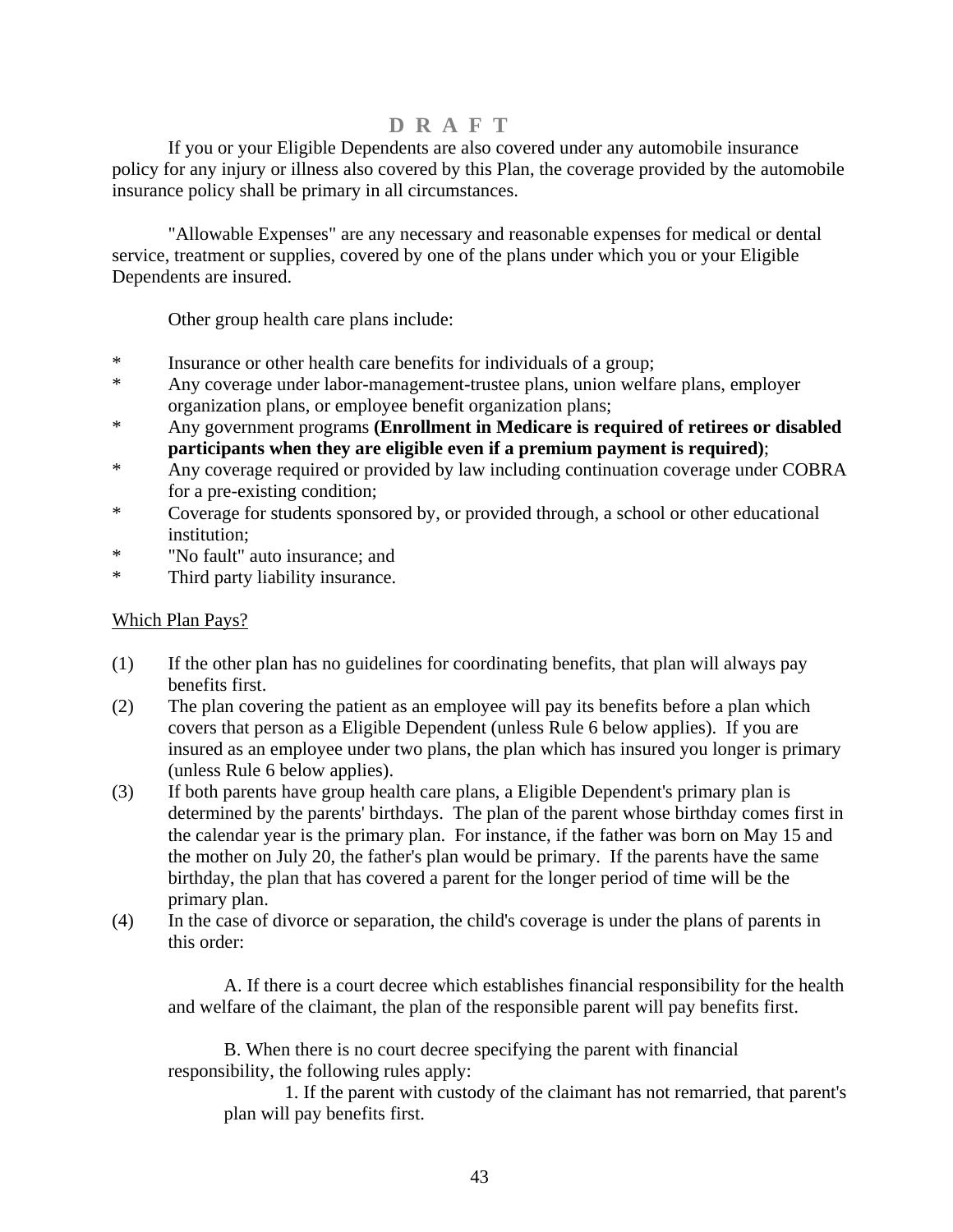2. If the parent with custody of the claimant has remarried, benefits will be paid first by that parent's plan, second by the plan of the step-parent and third by the plan of the parent without custody.

- <span id="page-45-0"></span>(5) If none of the above rules apply, then the plan which covered the claimant longest will pay benefits first, unless Rule 6 applies. (Replacement of one carrier by a follow-on carrier does not constitute a new plan.)
- (6) When one plan covers the claimant as a laid-off or retired employee or a Eligible Dependent of such an employee, then that plan's benefits will be determined **after** the benefits of any other plan which covers the claimant as an employee who is not laid-off or retired or a Eligible Dependent of such an employee. This rule does not apply if both plans have this same provision.
- (7) If the plan is a "no fault" auto insurance or third party liability coverage, it is considered the primary plan.

**Exceptions to the Above Rules**: The Plan will be primary if you are eligible for Medicare Part A, actively employed by an employer who normally employs more than 20 employees and over the age of 65.

It will also be primary for the spouse of an actively employed person who works for an employer who normally employs more than 20 employees if the spouse is over the age of 65 and is eligible for Medicare Part A.

Whenever there is a conflict between state law, Plan provisions and federal law, federal law is preeminent.

### **COORDINATION OF BENEFITS WITH MEDICARE**

For active employees and their spouses age 65 or older who are eligible for Medicare Parts A and B solely because of age, the Plan will provide primary benefits, and special provisions apply to Medicare coverage if you are employed by an employer who normally employs more than 20 employees. Refer to the Coordination of Benefits section.

In certain special circumstances for your Eligible Dependent who is entitled to Medicare benefits because of disability, the plan will coordinate with Medicare as described in this section.

In order to avoid payment of benefits greater than the expenses actually incurred, benefits provided under this Plan will be coordinated with the benefits provided under Medicare. This means that unless the Plan is primary, you will first receive benefits under the Medicare program. The combined benefit will never exceed the total benefits to which you are entitled under this Plan.

You will be considered to be insured under Part A and Part B of Medicare, whether or not you have registered for Part A or have enrolled in Part B.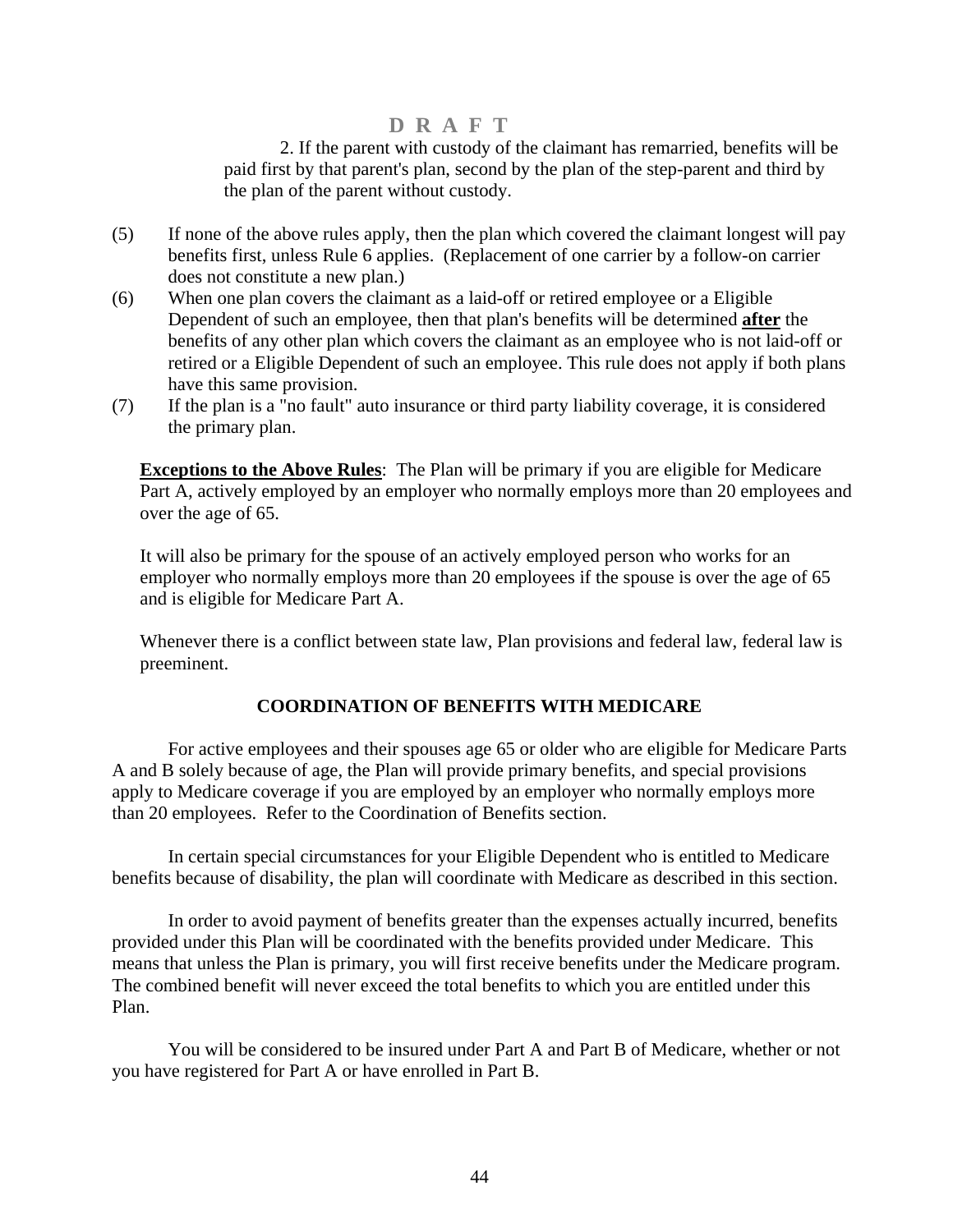### **D R A F T RIGHT TO RECEIVE AND RELEASE NECESSARY INFORMATION**

<span id="page-46-0"></span>If the Plan pays benefits in good faith to any organization, it is not required to pay the same benefits again. The Plan also has the right to recover any overpayments made due to coverage under another plan. You must declare your coverage under other plans.

The Plan may recover overpayments from any participant, Eligible Dependent, insurance company, organization or person who benefited from them. In coordinating benefits, the claims processors may request claim information from you and release information to the other plan as needed, without notifying you.

### **WORKERS' COMPENSATION**

The Plan does not cover work-related disabilities. However, if payment is made for such disabilities, the Plan may establish a lien up to the amount paid for the treatment of the injury or disease, which is the basis of the participant's claim under the workers' compensation law, occupational disease law, or similar legislation.

#### **RIGHT OF REIMBURSEMENT**

If you receive benefits under the Plan for treatment or services because of illness or injury and you receive payment from a third party who may be legally responsible for the illness or injury, then you are required to reimburse the Plan within thirty (30) days of payment by the third party. Reimbursement to the Trust shall not, when added to any amount recovered by the Trust from any person or organization who may be responsible for the illness or injury, exceed the cost to the Plan of the benefits provided to you. The Plan reserves the right to withhold benefits to you if you are paid by a third party for your illness or injury and you do not properly and timely reimburse the Plan.

#### **SUBROGATION**

The Plan has the right to file a subrogation lawsuit from a third party that may be responsible for your illness or injury.

This means the Plan takes legal action on your behalf to recover amounts owed by third parties responsible for your illness or injury. In the event of a subrogation action, you are required to fill out and return all necessary forms.

The Board of Trustees has absolute discretion to settle subrogation claims on any basis it determines to be appropriate under the circumstances. Failure to cooperate with the Plan can result in your loss of benefits.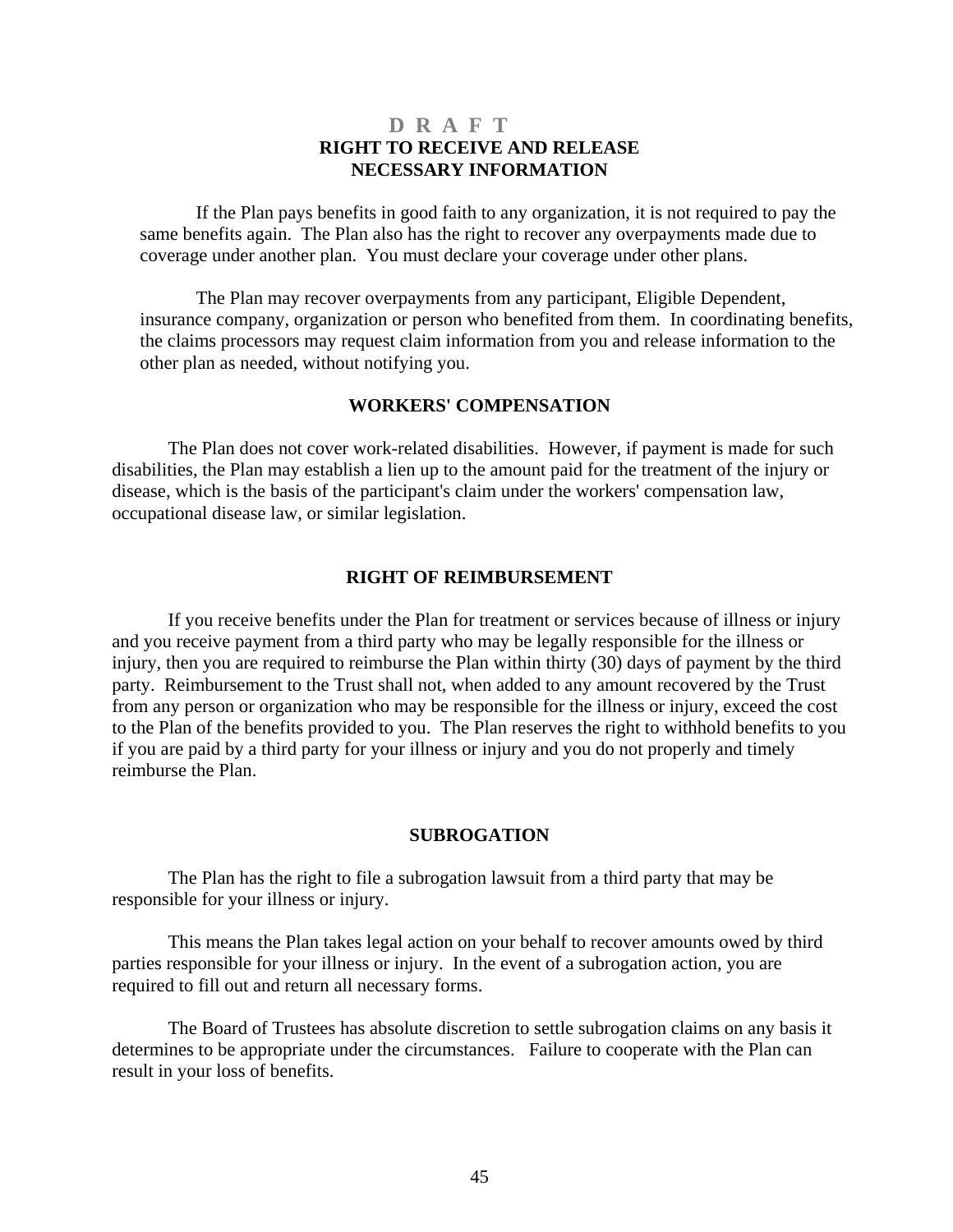### **D R A F T CLAIM REVIEW PROCEDURES**

<span id="page-47-0"></span>The Board shall have full discretionary authority to decide all matters, and its determination of the dispute, right or claim shall be final and binding upon all participants.

No employee, Eligible Dependent, beneficiary or other person shall have any right or claim to benefits under the Plan other than as specified in Plan's policies or in the rules and regulations of the Board of Trustees, or any right or claim to payments from the Trust other than as specified herein.

All disputes as to benefits, or any right or claim to payments from the Trust shall be resolved by the Board of Trustees under and pursuant to the Plan and the Trust Agreement, except that any dispute as to type or amount of benefits which are provided pursuant to a contract of insurance or service contract entered into by the Board of Trustees shall be resolved under the terms of such contract.

### **CLAIMS AND APPEAL PROCEDURES FOR MATTERS WITHIN THE JURISDICTION OF THE BOARD OF TRUSTEES OF THE BRICKLAYERS AND ALLIED CRAFTWORKERS LOCAL NO. 3 HEALTH & WELFARE TRUST**

These procedures apply to the following claims under the Plan:

- Claims and appeals regarding eligibility under the Bricklayers and Allied Craftworkers Local No. 3 Plan for any type of benefit;
- Claims and appeals regarding medical, prescription and vision benefits when the claimant has made a specific claim for medical, prescription or vision care, and the HMO or insurance carrier has denied the claim on the grounds that the claimant or family member is not eligible for the benefit under the terms of the Bricklayers and Allied Craftworkers Local No. 3 Plan;
- Claims and appeals regarding self-funded dental benefits.

There are three types of claims for medical benefits, each of which is subject to different rules.

- A **pre-service claim** is a claim for a benefit that requires prior approval under the terms of the plan, such as inpatient admission pre-certification and other precertifications as described above.
- An **urgent care claim** is a type of pre-service claim which, if the regular time periods for handling pre-service claims were followed: (1) could seriously jeopardize your life or health or your ability to regain maximum function or (2) would, in the opinion of a health care provider with knowledge of your condition, subject you to severe pain that could not be adequately managed without the care or treatment that is the subject to the claim.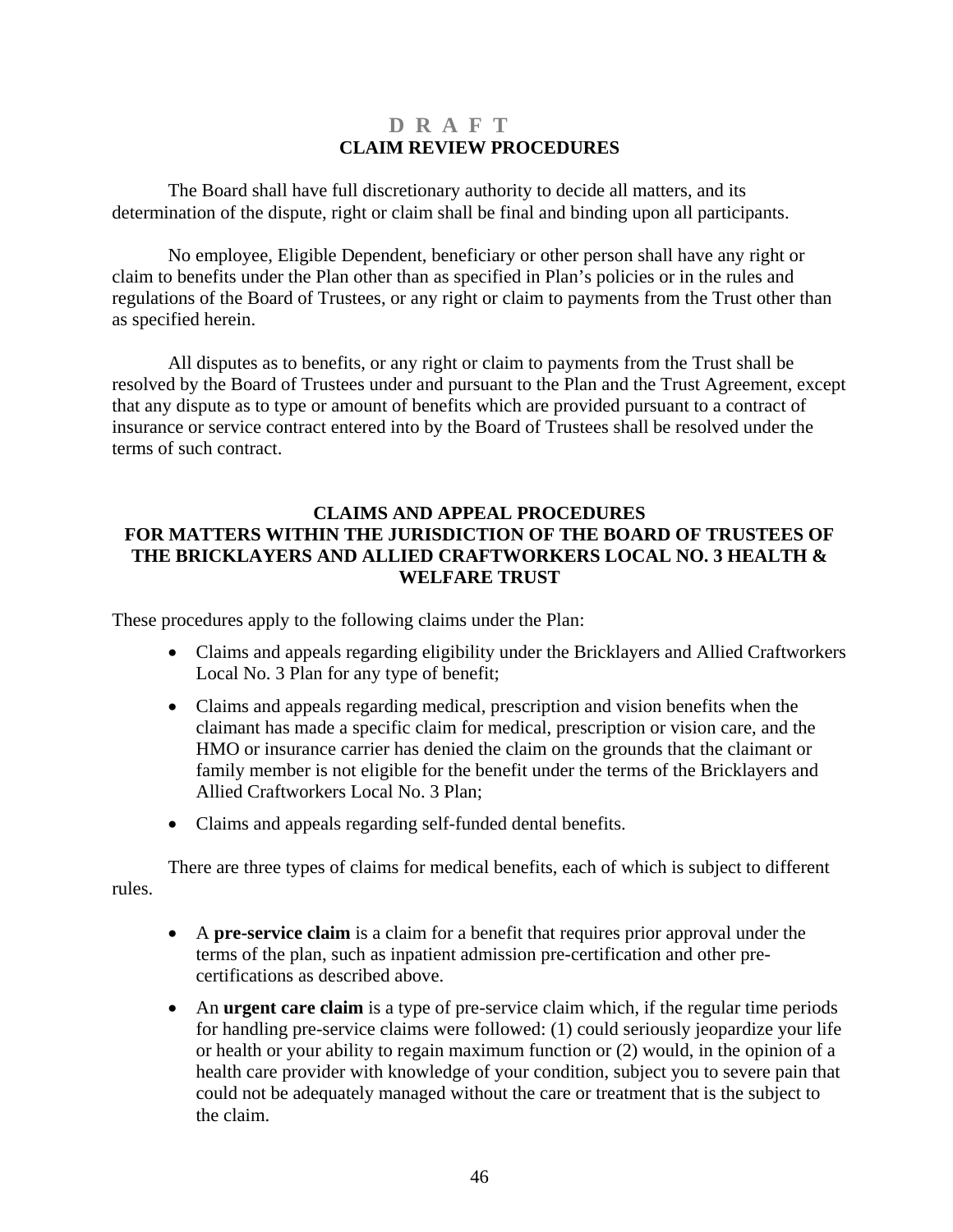• A **post-service claim** is a claim for a benefit that does not require prior approval under the terms of the plan. A post-service claim involves a claim for payment or reimbursement for medical care or supplies that have already been received.

(a) FILING A CLAIM: Participants and family members, known as "claimants," may initiate a claim for benefits by contacting the Administration Office. An authorized representative may submit a claim on behalf of a claimant. In the case of a claim involving urgent care, a health care professional with knowledge of the claimant's medical condition may act as the authorized representative of the claimant.

(b) NOTIFICATION OF FAILURE TO FOLLOW PLAN PROCEDURES: If the claimant fails to follow the Plan's procedures for filing a claim for benefits, the Administration Office will notify the claimant as soon as possible, but within 5 days following the failure, or if the claim is for urgent care, within 24 hours of the failure. This notification may be oral, unless the claimant or authorized representative requests it in writing.

### (c) NOTIFICATION OF CLAIM DECISION

(i) Time Limits and Requests for Additional Information.

(A) Urgent Care Claims: If a claim is for urgent care, the Administration Office will notify the claimant of its determination as soon as possible, but no later than 72 hours after receipt of the claim by the Administration Office.

If the claimant fails to provide sufficient information to determine whether benefits are payable under the plan, the Administration Office will notify the claimant what information is necessary as soon as possible, but no later than 24 hours after receipt of the claim by the Administration Office. The claimant will have 48 hours to provide the specified information. The Administration Office will notify the claimant of its decision as soon as possible, but no later than 48 hours after the Administration Office's receipt of the specified information.

(B) Pre-service claims: If a claimant makes a claim for benefits before care has been provided to the participant or family member, the Administration Office will notify the claimant of its decision as soon as reasonably possible, but no later than 15 days after the Administration Office received the claim.

The above 15 day time period may be extended for up to one additional 15 day period, but only due to matters beyond the Administration Office's control. If the Administration Office needs a 15 day extension, it will notify the claimant of the following: the reason for the delay; the expected date of decision; and any additional information the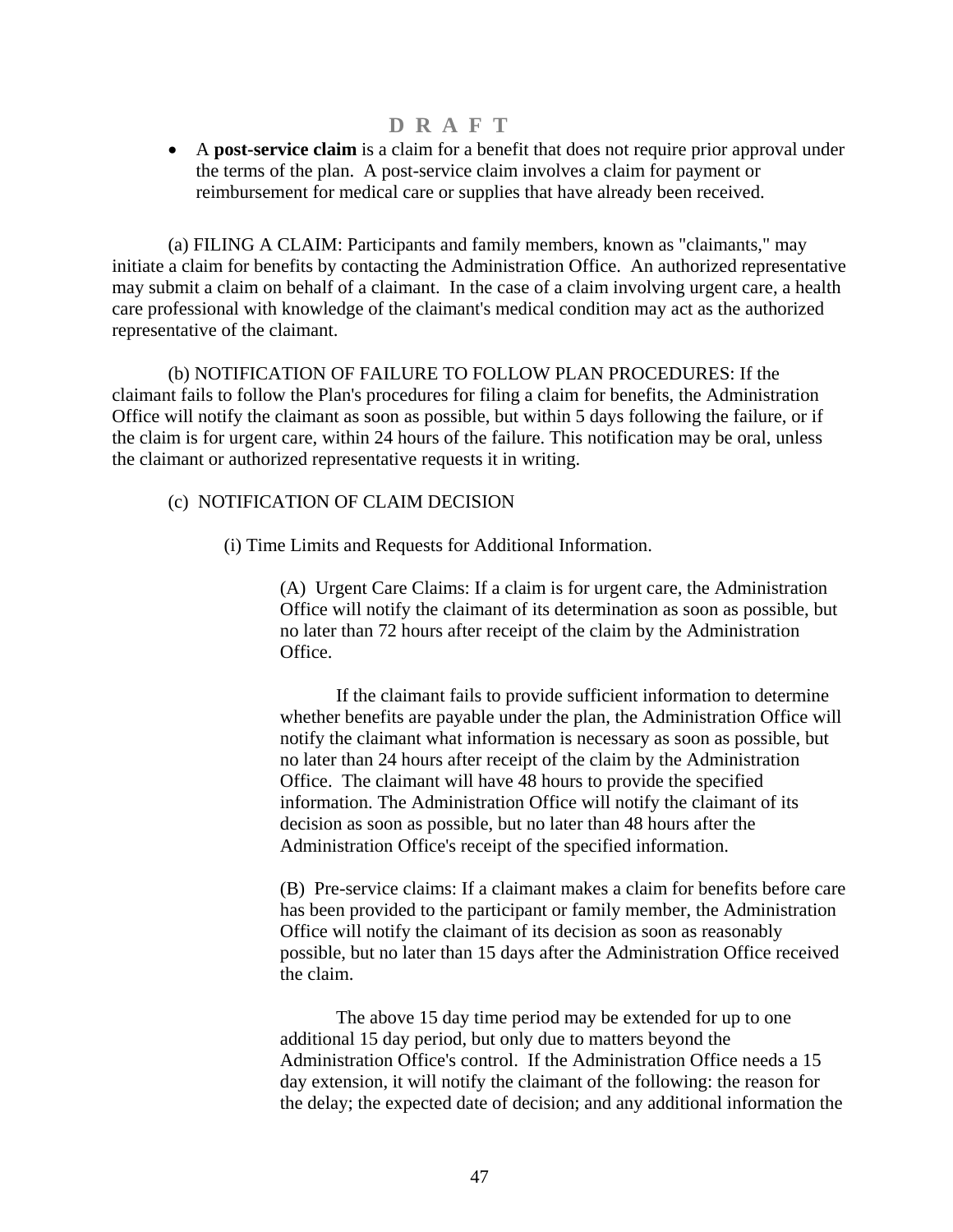Administration Office needs to make the decision. If the Administration Office requires additional information, the claimant will have up to 45 days to provide the specified information. Once the specified information is provided, the Administration Office will notify the claimant of its decision within 15 days.

(C) Post-service claims: If a claimant makes a claim after care has been provided, the Administration Office will notify the claimant of its decision as soon as reasonably possible, but no later than 30 days after the Administration Office received the claim.

The 30 day time period may be extended for one additional 15 day period, but only due to matters beyond the Administration Office's control. If the Administration Office needs a 15 day extension, it will, before the end of the first 30 day period, notify the claimant of the following: the reason for the delay; the expected date of decision; and any additional information the Administration Office needs to make the decision. If the Administration Office requires additional information, the claimant will have up to 45 days to provide the specified information. Once the specified information is provided, the Administration Office will notify the claimant of its decision within 15 days.

(ii) CONTENTS OF CLAIM DENIAL NOTICE. The Administration Office will provide the claimant with written notice if his or her claim for benefits is denied. If the claim involves urgent care, the information described below may be given orally, so long as a written notification is provided within three days after the oral notification. The notice will include the following information:

(A) a statement of the specific reason(s) for the denial;

(B) reference to the specific Plan provision(s) on which the denial was based;

(C) if the Administration Office's decision relied upon an internal Plan rule, guideline, protocol or similar criterion, either the specific rule, or a statement that the specific rule was relied upon and that a copy of such rule will be provided free of charge upon request;

(D) a description of any additional information or documents that the claimant will need to submit if he or she wants the claim to be reconsidered, and an explanation of why that information is necessary; (E) a description of the Plan's appeal procedures, including any expedited appeal procedures available if it is a claim for urgent care benefits; and (F) a statement of the claimant's right to bring a civil action under ERISA section 502(a), if the appeal is unsuccessful.

#### (d) APPEAL PROCEDURES

(i) GROUNDS FOR APPEAL: The claimant may appeal any adverse action within the jurisdiction of the Board of Trustees to the Board of Trustees. The Board of Trustees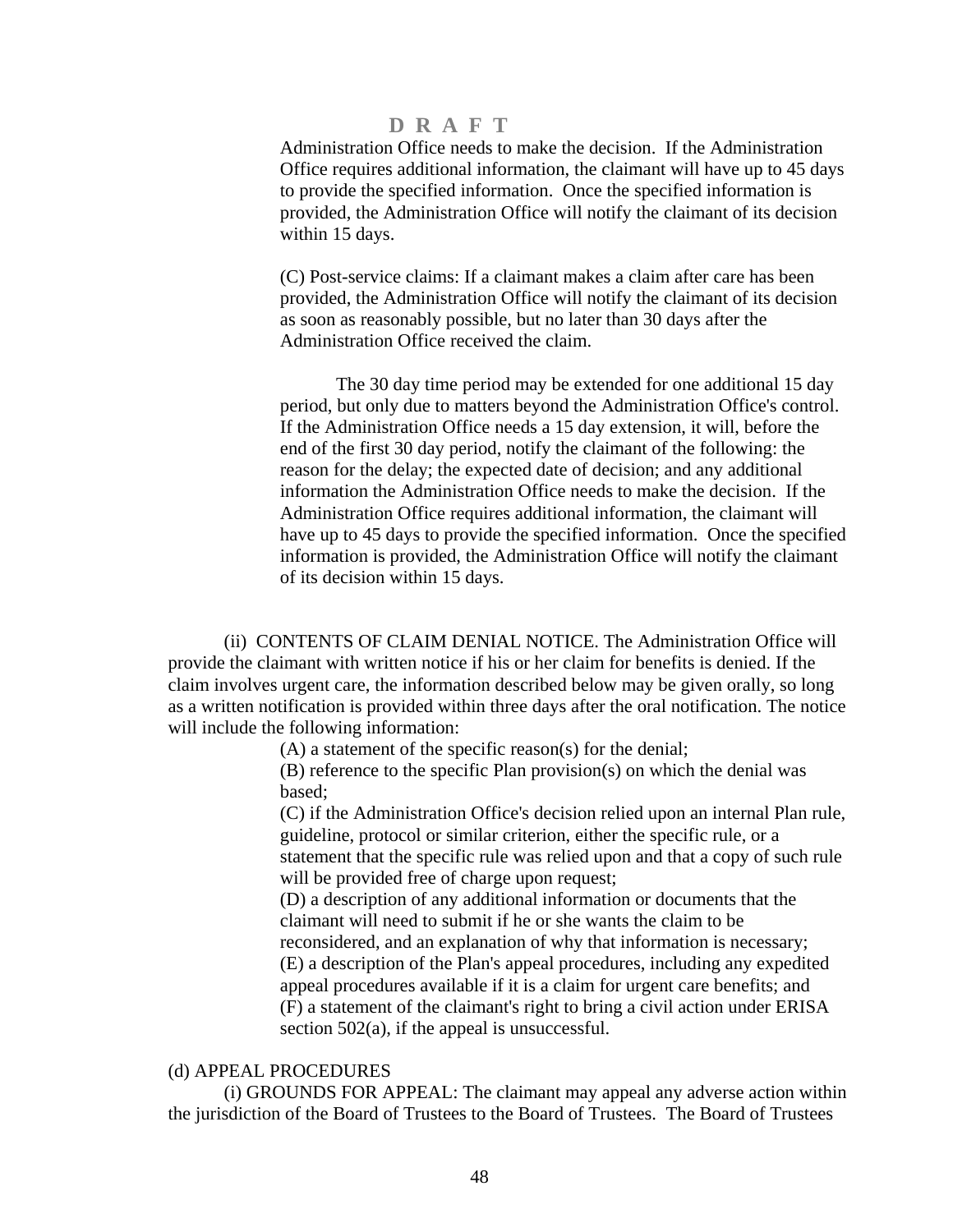hears appeals on medical, prescription or vision benefits only about eligibility issues, and not about unfavorable determinations by Plan providers.

(ii) SUBMISSION OF APPEAL: Appeals must be in writing, and state in detail the matter or matters involved. To submit an appeal, the claimant must send a letter with any documents and information that he or she wants the Board to consider to the Administration Office.

(iii) TIME LIMITS: Claimants must submit an appeal within 180 days of receiving the denial of the original claim by the Administration Office. If a claimant does not submit an appeal within 180 days of receiving a denial, he or she will be deemed to have waived any objection to the denial.

(iv) STANDARD FOR REVIEW: The Board of Trustees has full discretionary authority to decide upon Plan benefits, to interpret the Plan language conclusively and to make a final determination of the rights of any participant, beneficiary, assignee, or other person with respect to Plan benefits. The Board of Trustees will take into account everything that the claimant submitted, even material that was submitted or considered in the initial benefit determination. The Board of Trustees will not give deference to the initial determination. Neither a person who made the initial determination nor such a person's subordinate shall have a vote in the decision on appeal.

In deciding an appeal of any adverse benefit determination that is based in whole or in part on a medical judgment, including determinations with regard to whether a particular treatment is medically necessary or appropriate, the Board of Trustees shall consult with a health care professional. The health care professional shall not have participated in making the initial benefit determination. The Board of Trustees shall, upon claimant's request, identify the health care professional, regardless of whether the Board of Trustees relied on his or her advice in making the decision.

#### (v) NOTIFICATION

#### (A) TIME LIMITS FOR NOTIFICATION

(1) Urgent Care Claims: The Administration Office will notify the claimant of the Board of Trustees' determination as soon as possible, but not more that 72 hours after receiving the claimant's request for an appeal.

(2) Pre-Service Claims: The Administration Office will notify the claimant of the Board of Trustees' determination as soon as possible, but not more than 30 days after receiving claimant's request for an appeal.

(3) Post-Service Claims: The Board of Trustees will render a decision on the appeal at the regularly scheduled meeting immediately following the filing of the appeal, unless the appeal is filed within 30 days of the meeting, in which case the decision may be made at the second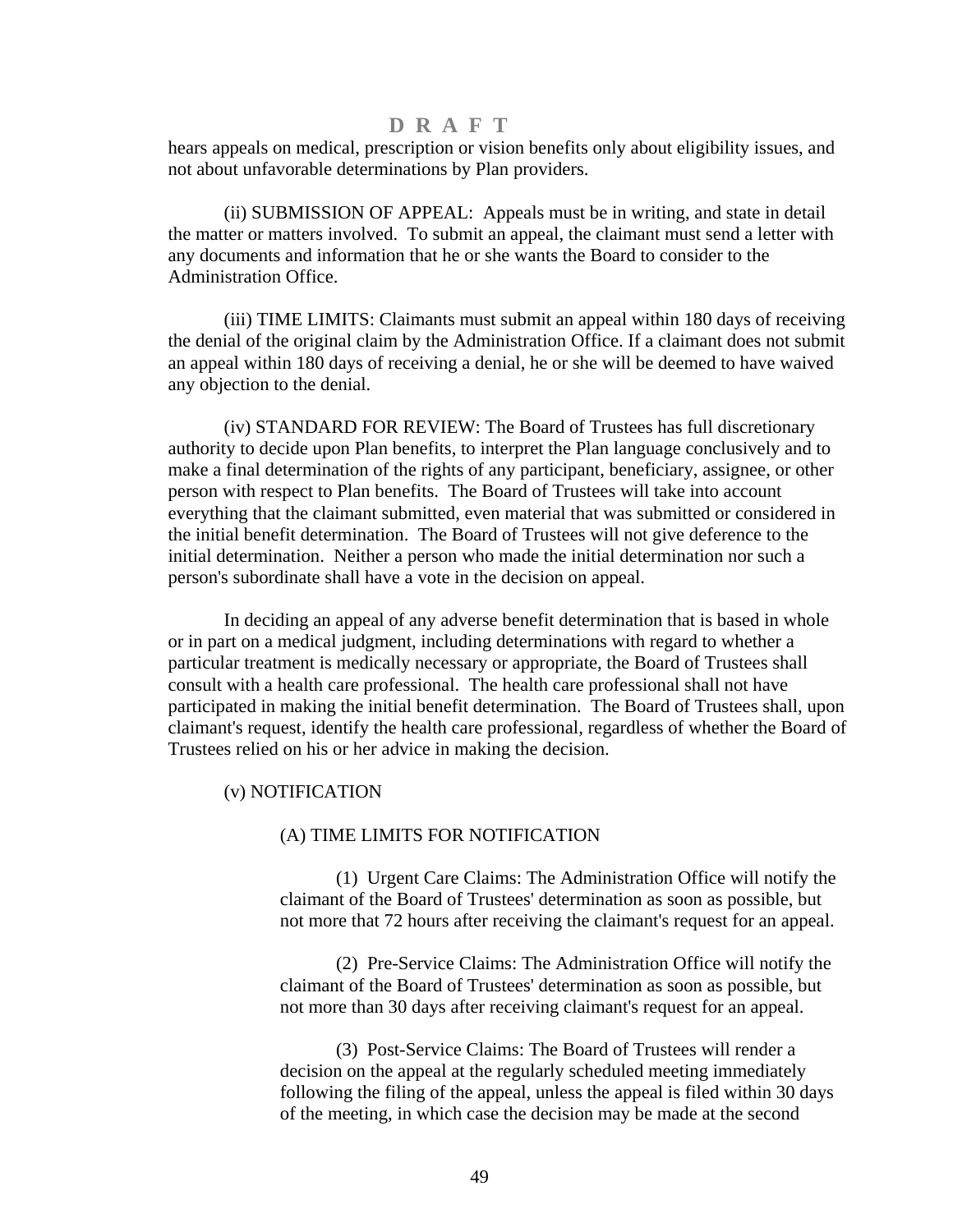meeting following the appeal. The claimant shall be notified of the time and place of the meeting. Upon written request, the claimant (or authorized representative of his or her choice) shall be allowed to appear before the Board of Trustees at a hearing. The Board of Trustees does not need to make a verbatim record, but the Administrator shall prepare a summary of the claimant's presentation and keep it, along with any documents deemed pertinent or which the claimant requests to have included, in the file.

If special circumstances require further extension, the decision will be made no later than the third meeting following the filing of the appeal. In such cases, the Administration Office will notify the claimant in writing of the extension, describing the special circumstances and the date the determination will be made, before the extension begins.

The Administration Office will notify the claimant of the Board of Trustees' determination as soon as possible, but no later than 5 days after the decision is made. The Board of Trustees' response period will be extended by any additional time it takes for the claimant to provide requested information.

(B) CONTENTS OF NOTICE: The Administration Office will send the claimant written notice of the Board of Trustees' decision on appeal. If the appeal has been denied, the notice will include the following information:

(1) the specific reason(s) for the denial;

(2) reference to the specific Plan provision(s) on which the denial is based;

(3) if the decision relied upon an internal Plan rule, guideline, protocol or similar criterion, either the specific rule, or a statement that the specific rule was relied upon and that a copy of such rule will be provided free of charge upon request;

(4) a statement that the claimant may view and receive copies of documents, records or other information relevant to the claim, upon request and free of charge; and

(5) the claimant's right to bring civil action under ERISA section 502(a).

#### APPEALS TO HMO, PPO OR OTHER INSURANCE CARRIERS

If a claim for medical, prescription or vision benefits is denied on grounds other than eligibility under the Bricklayers and Allied Craftworkers Local No. 3 Health and Welfare Plan, the claimant may submit an appeal to the insurance carrier or HMO, pursuant to the appeals procedures of the insurance carrier.

The procedures specified in this section shall be the sole and exclusive procedures available to any individual who is adversely affected by any action of the Trustees, the Administration Office or any other Plan fiduciary. The Board of Trustees reserves full discretionary authority to interpret Plan language and to decide all claims or disputes regarding right, type, amount or duration of benefits, or claim to any payment from this Trust. The decision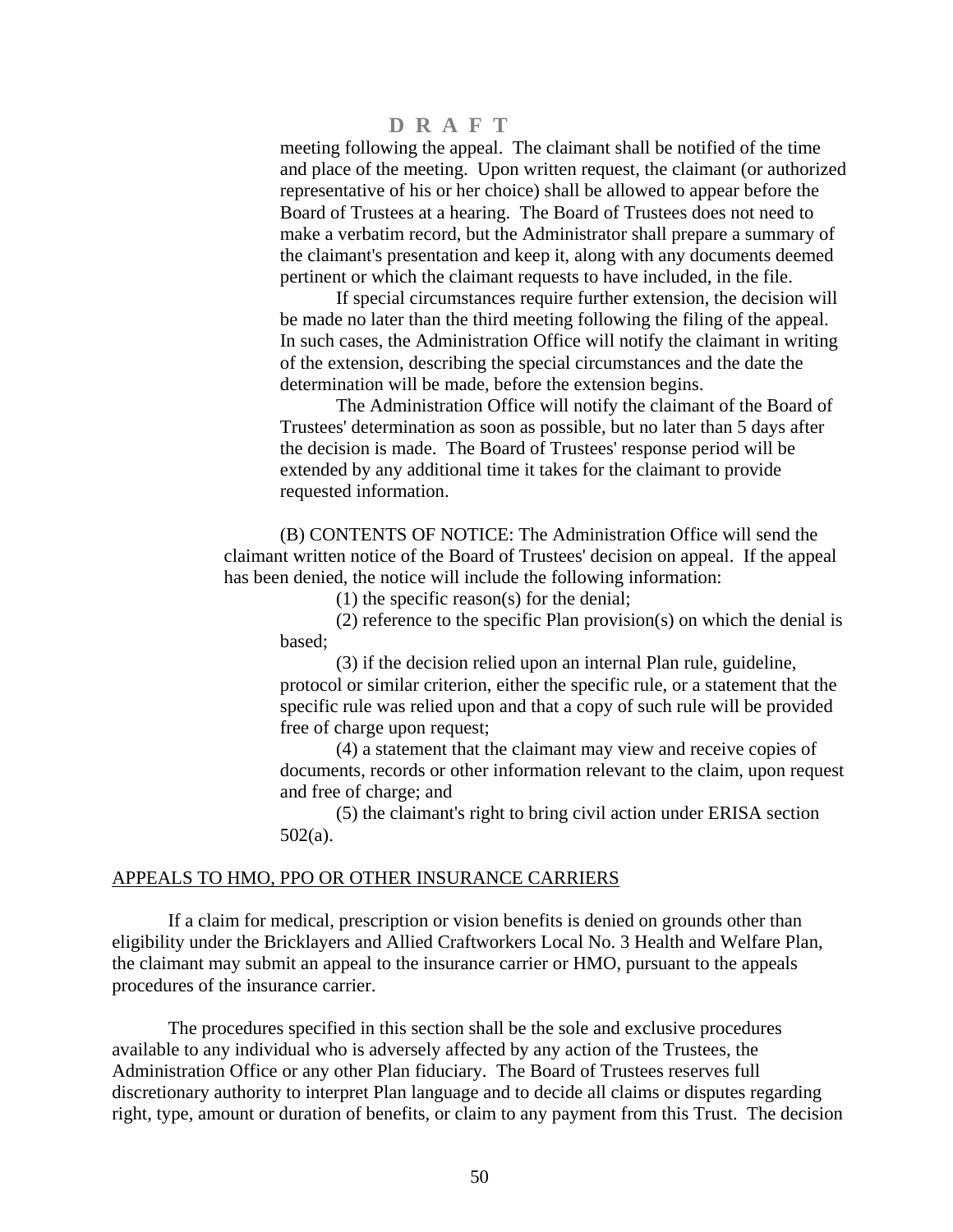<span id="page-52-0"></span>of the Board of Trustees on any matter within its discretion shall be final and binding on all parties.

### **HEALTH INSURANCE PORTABILITY AND ACCOUNTABILITY ACT OF 1996 (HIPAA)**

 When your coverage ends you and/or your Eligible Dependent will automatically receive a certificate of creditable coverage.

### **ADMINISTRATION OF THE PLAN**

The Plan described in this booklet are administered by a Board of Trustees consisting of six representatives of contributing employers and six representatives of Local 3 of the International Union of Bricklayers and Allied Craftsmen. The Trustees operate in conformance with the provisions of a Trust Agreement setting forth their powers and duties. A copy of the Trust Agreement may be obtained by request to the Administration Office of the Trust: 633 Battery Street, Second Floor, San Francisco, CA 94111. The Trustees have the power to amend or modify the provisions of the Plan, including terminating the Plan in its entirety or eliminating any benefits provided under the Plan, at any time that, in their discretion, they deem it appropriate to do so. Upon termination of the Plan, all monies remaining in the Trust and any and all other assets of the Trust, after the payment of all expenses, will be used for the continuance of one or more benefits of the type provided by the Plan for the exclusive benefit of the participants, until such monies have been exhausted, or shall be allocated among the participants in the manner provided by Title IV of ERISA and the Trust Agreement.

Any question you may have concerning the Plan should be directed to the Administration Office. The Trustees meet, periodically, throughout the year. Reports required by Federal law are prepared annually by the Trustees, and may be inspected by any Participant or employee on whose behalf contributions are made, at the office of the Trust. Further, copies of such reports may be obtained, upon request, by directing a request to the Administration Office of the Trust.

### **LIMITATIONS ON POWERS OF INDIVIDUALS TO INTERPRET THE PROVISIONS OF THE PLAN**

Only the full Board of Trustees is authorized to interpret the benefit Plan described in this booklet. The Board has discretion to decide all questions about this Plan, including questions about your eligibility for benefits.

No Union officer, Employer, individual Trustee, the Administrator, or any employee of the Administrator, has the power to vary any of the written provisions of this Plan, and any interpretation by any such person that is in conflict with written provisions of the Plan shall not be binding upon the Trustees. If a Participant or employee desires an interpretation of any of the provisions of the Plan, an explanation of his rights under the Plan, or desires to know the number of hours in his reserve account, the inquiry should be made in writing and he may rely only upon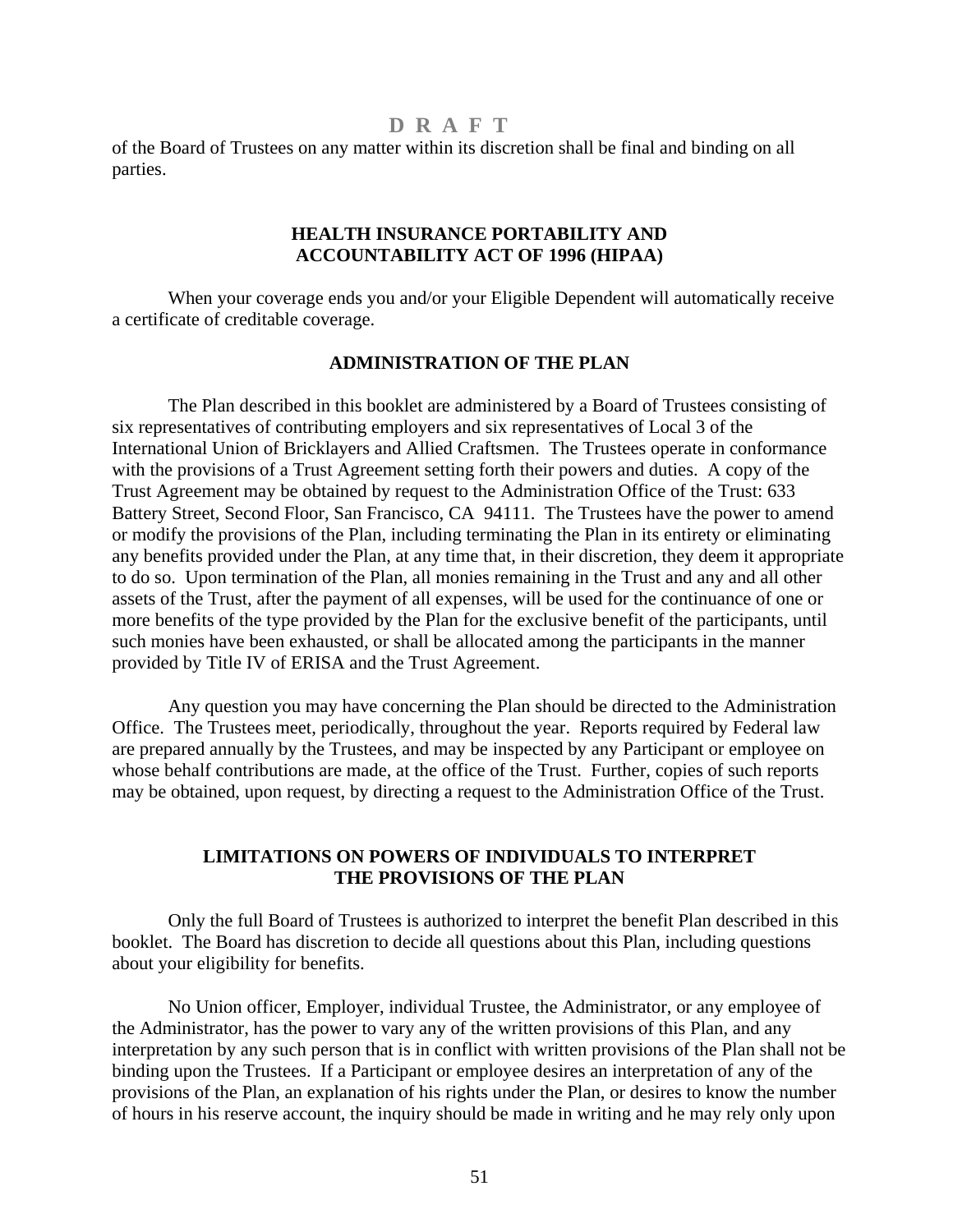<span id="page-53-0"></span>written response from the office of the trust or from the Board of Trustees acting collectively. As a courtesy to you, the Administration Office also may respond informally to oral questions. However, oral information and answers are not binding upon the Board of Trustees and cannot be relied on in any dispute concerning your benefits.

This Booklet represents an effort to summarize the provisions of the Plan. The Board of Trustees, acting collectively, have the power to interpret the provisions of the Trust and the Plan and their collective interpretations, if not contrary to the plain language of the Plan, or palpably unreasonable, shall be final and binding upon any Employee, Participant, Eligible Dependent or other person claiming under the provisions of the Plan. Any conflicts regarding benefits are resolved in accordance with the evidence of coverage and disclosure document and the appeal procedures set forth in the booklet describing the benefits for the Kaiser, United of Omaha or PacifiCare benefit option you have selected.

### **RELATIONS BETWEEN THE PLAN AND HEALTH CARE PROVIDERS**

No health care provider is an agent or representative of the Plan or the Board of Trustees.

The Plan does not control or direct the provision of health care services and/or supplies to Plan participants and beneficiaries by anyone.

The Plan makes no representation or guarantee of any kind that any provider will furnish health care services or supplies that are malpractice-free. This statement applies to all health care providers, including both preferred and non-preferred providers under the terms of the insured plan of benefits underwritten by United of Omaha. This statement also applies to all entities (and their agents, employees, and representatives) which contract with the Plan to offer services or supplies to participants and beneficiaries.

Nothing in this Plan affects the ability of any provider to disclose alternative treatment options to a participant or beneficiary.

### **Addresses of all Insurers and HMOs contracted with B.A.C. Local No. 3 Health and Welfare Trust Fund**

| United of Omaha Life     | Kaiser Permanente     | PacifiCare                   |
|--------------------------|-----------------------|------------------------------|
| <b>Insurance Company</b> | No. California Region | PacifiCare of California     |
| 15260 Ventura Blvd.,     | 1800 Harrison Street, | 2300 Clayton Rd., Suite 1000 |
| Suite 600                | $9th$ Floor           | <b>M/S CN71-010</b>          |
| Sherman Oaks, CA 91403   | Oakland, CA 94612     | Concord, CA 94520            |
| Policy No. GUG-9L94      | Group No. 7413        | Group No. 149920             |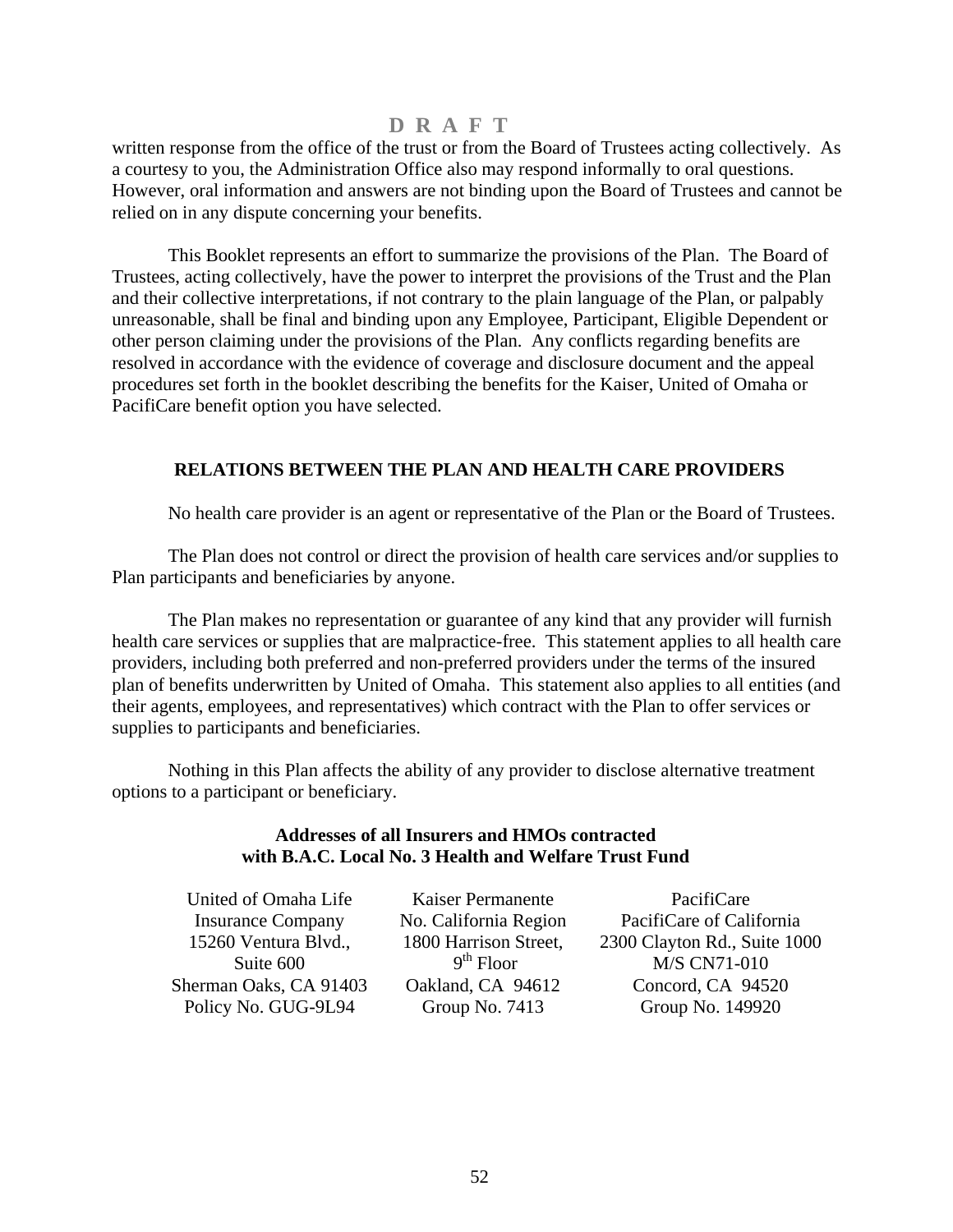### <span id="page-54-0"></span>**D R A F T ADDITIONAL INFORMATION REQUIRED BY THE EMPLOYEE RETIREMENT INCOME SECURITY ACT OF 1974**

### 1. Name of Plan

 The name of the Plan is the BRICKLAYERS AND ALLIED CRAFTWORKERS LOCAL NO. 3 HEALTH AND WELFARE PLAN.

### 2. Trust Fund's Employer Identification Number & Plan Number

 The Internal Revenue Service Employer Identification Number (EIN) for this Trust is 23- 7034407. The Plan Number is 501. The Plan is a group health plan.

3. Plan Year

The Plan Year ends on June 30.

#### 4. Name and Address of Board of Trustees

Board of Trustees Bricklayers and Allied Craftworkers Local No. 3 Health & Welfare Trust c/o Allied Administrators P.O. Box 2500 San Francisco, CA 94126

### **Board of Trustees**

Ron Bennett Tom Spear, Chairman E&S Masonry BAC Local #3 Castro Valley, CA 94546 Qakland, CA 94621

Elwood Smith Gary Peifer E&S Masonry BAC Local #3 2882 Grove Way 7125 Governors Cr. Castro Valley, CA 94546 Sacramento, CA 95823

Don Ekstrom Randy Smith c/o John Jackson Masonry BAC Local #3 5691 B Power Inn Drive 461 Park Ave., #5 Sacramento, CA 95824 San Jose, CA 95110

### **Employer Trustees Employee Trustees**

2882 Grove Way 8400 Enterprise Way #103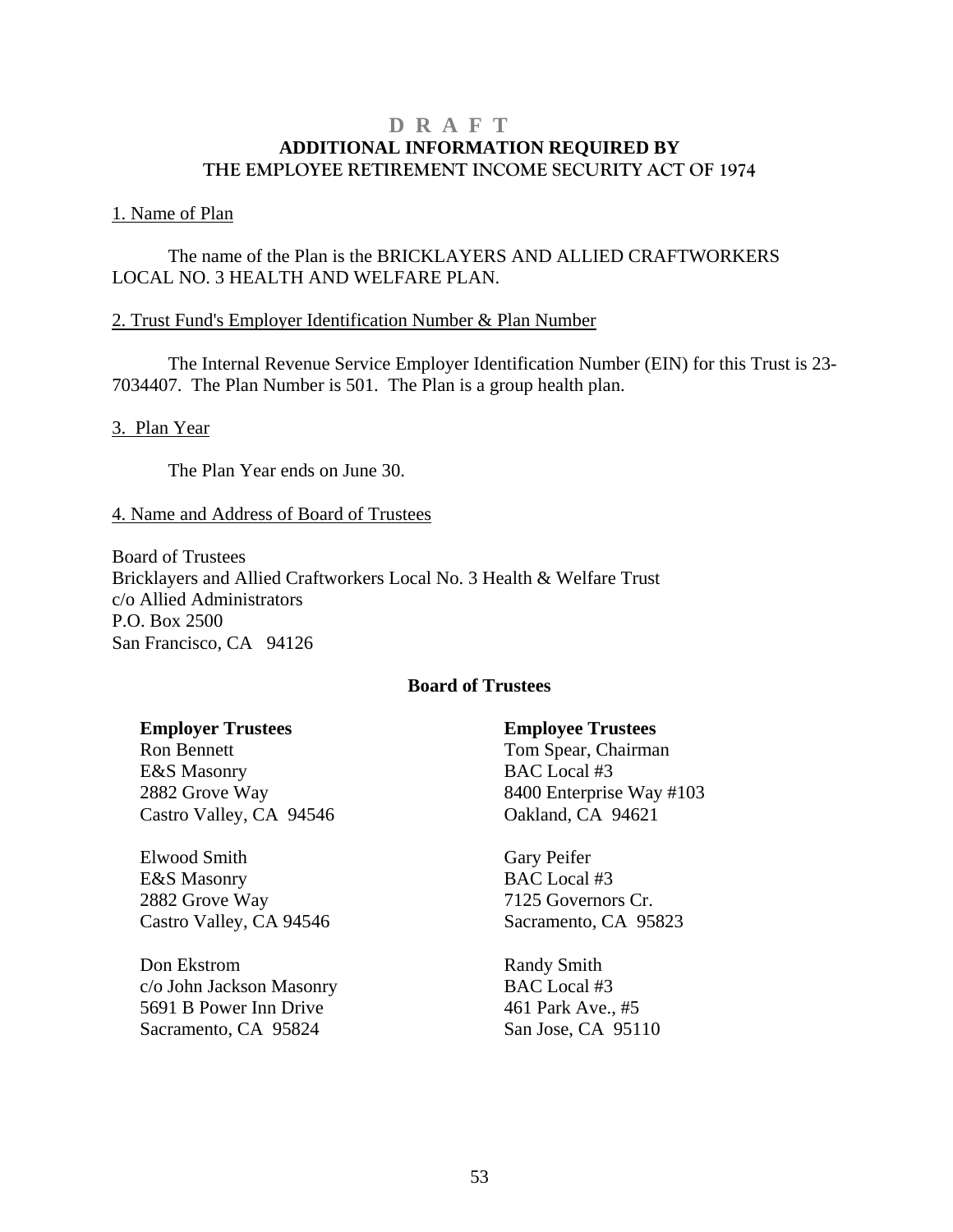Robert Filippi, Secretary Dave Jackson American Terrazzo Co. BAC Local #3 San Francisco, CA 94118 Oakland, CA 94621

 Horst Mittelstadt Dave Danner Milo Masonry 7125 Governors Cr. San Mateo, CA 94403

36 Wood Street 8400 Enterprise Way, #103

P.O. Box 6263 Sacramento, CA 95823

#### 5. Plan Administrator

The Board of Trustees of the Bricklayers and Allied Craftworkers Local No. 3 Health & Welfare Trust is the Plan Administrator of the Plan. The Board is responsible for ensuring that information regarding the Plan is reported to governmental agencies and disclosed to Plan participants and beneficiaries in accordance with the requirements of the Employee Retirement Income Security Act of 1974 ("ERISA"). The address of the Board of Trustees is set forth in paragraph 2 above.

The Board of Trustees has engaged the services of a contract administrator, Allied Administrators Inc., to provide administrative services to the Trust and Plan. The address and phone number of Allied Administrators is:

Allied Administrators P.O. Box 2500 San Francisco, CA 94126 (415) 986-6276

6. Agent for Service of Legal Process George M. Kraw Kraw & Kraw Attorneys 333 West San Carlos, Suite 200 San Jose, CA 95110 Service of legal process may also be made upon a Plan Trustee or the Board of Trustees.

#### 7. Funding Contributions and Collective Bargaining Agreements

The Plan is maintained in accordance with Collective Bargaining Agreements between the Bricklayers and Allied Craftworkers Union Local No. 3 and signatory employers. The Collective Bargaining Agreements provide for contributions by the employers to the Bricklayers and Allied Craftworkers Local No. 3 Health & Welfare Trust on an agreed-upon cents-per-hour basis.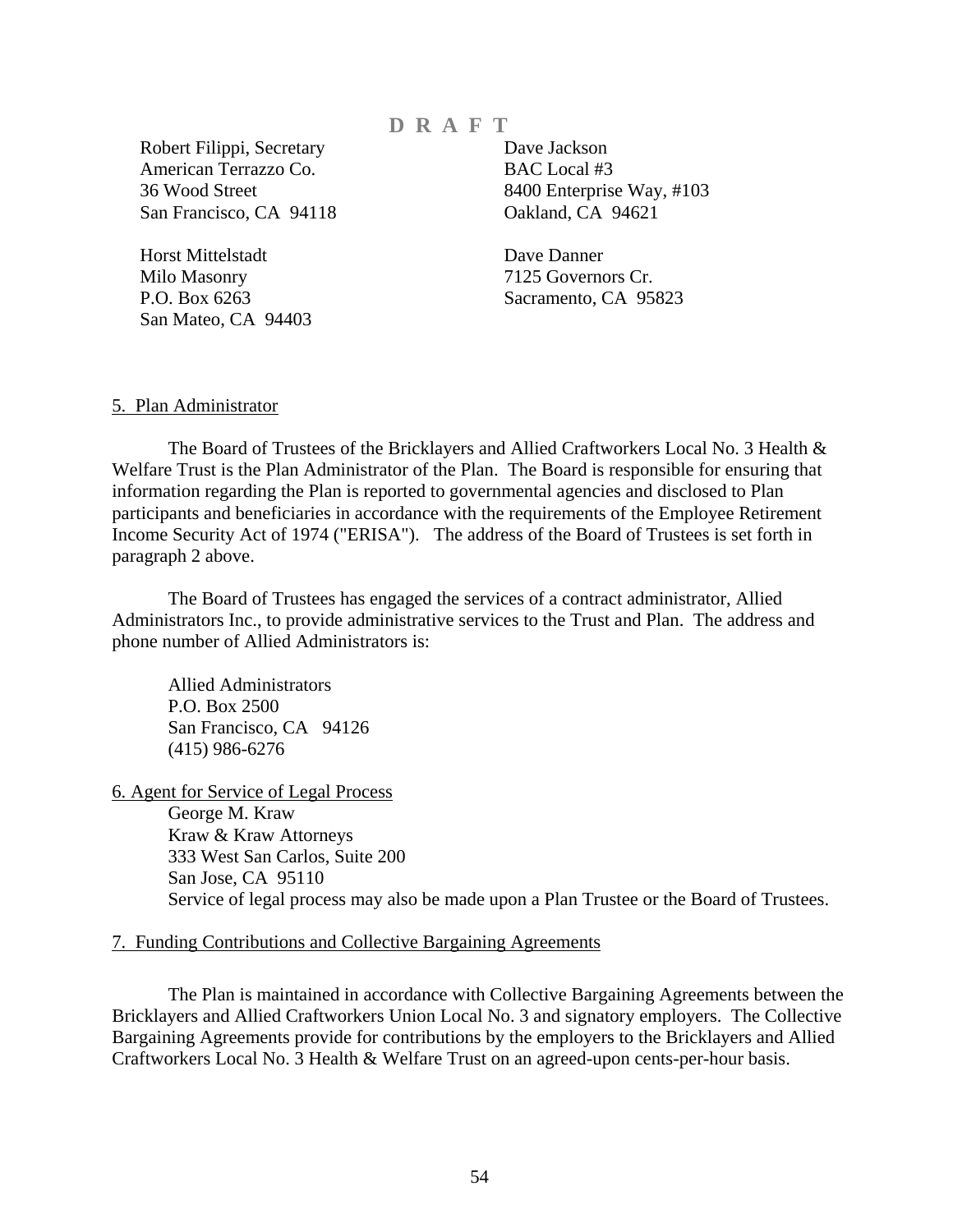<span id="page-56-0"></span>There are no employee contributions except for continued coverage as described in Section IX of this booklet. Copies of the applicable collective bargaining agreements may be obtained from Allied Administrators or Bricklayers and Allied Craftworkers Union Local No. 3.

The Plan Office will provide any Plan Participant or beneficiary, upon written request, information as to whether a particular employer for whom the Participant is employed is contributing to the Trust which sponsors this Plan with respect to the work of the Participants in the Plan and, if the employer is a contributor, the employer's address.

#### 8. Fund Medium

Assets of the Plan are held in trust by the Bricklayers and Allied Craftworkers Local No. 3 Health & Welfare Trust. The assets are invested by McMorgan & Company, the Trust's Investment Manager.

### **STATEMENT OF ERISA RIGHTS**

As participants in the Bricklayers and Allied Craftworkers Local No. 3 Health And Welfare Trust, you are entitled to certain rights and protections under the Employee Retirement Income Security Act of 1974 (ERISA). ERISA provides that all Plan participants shall be entitled to:

#### Receive Information About Your Plan and Benefits

Examine, without charge, at the Administration Office and at other specified locations, such as union halls, all documents governing the Plan, including insurance contracts and collective bargaining agreements, and a copy of the latest annual report (Form 5500 Series) filed by the Plan with the U.S. Department of Labor.

Obtain, upon written request to the Plan Administrator, copies of documents governing the operation of the plan, including insurance contracts and collective bargaining agreements, and copies of the latest annual report (Form 5500 Series) and updated summary plan description. The administrator may make a reasonable charge for the copies.

Receive a summary of the Plan's annual financial report. The Plan Administrator is required by law to furnish each participant with a copy of this summary annual report.

#### Continue Group Health Plan Coverage

Continue health care coverage for yourself, spouse or Eligible Dependents if there is a loss of coverage under the Plan as a result of a Qualifying Event. You or your Eligible Dependents may have to pay for such coverage. Review this summary plan description and the documents governing the Plan on the rules governing your COBRA continuation coverage rights.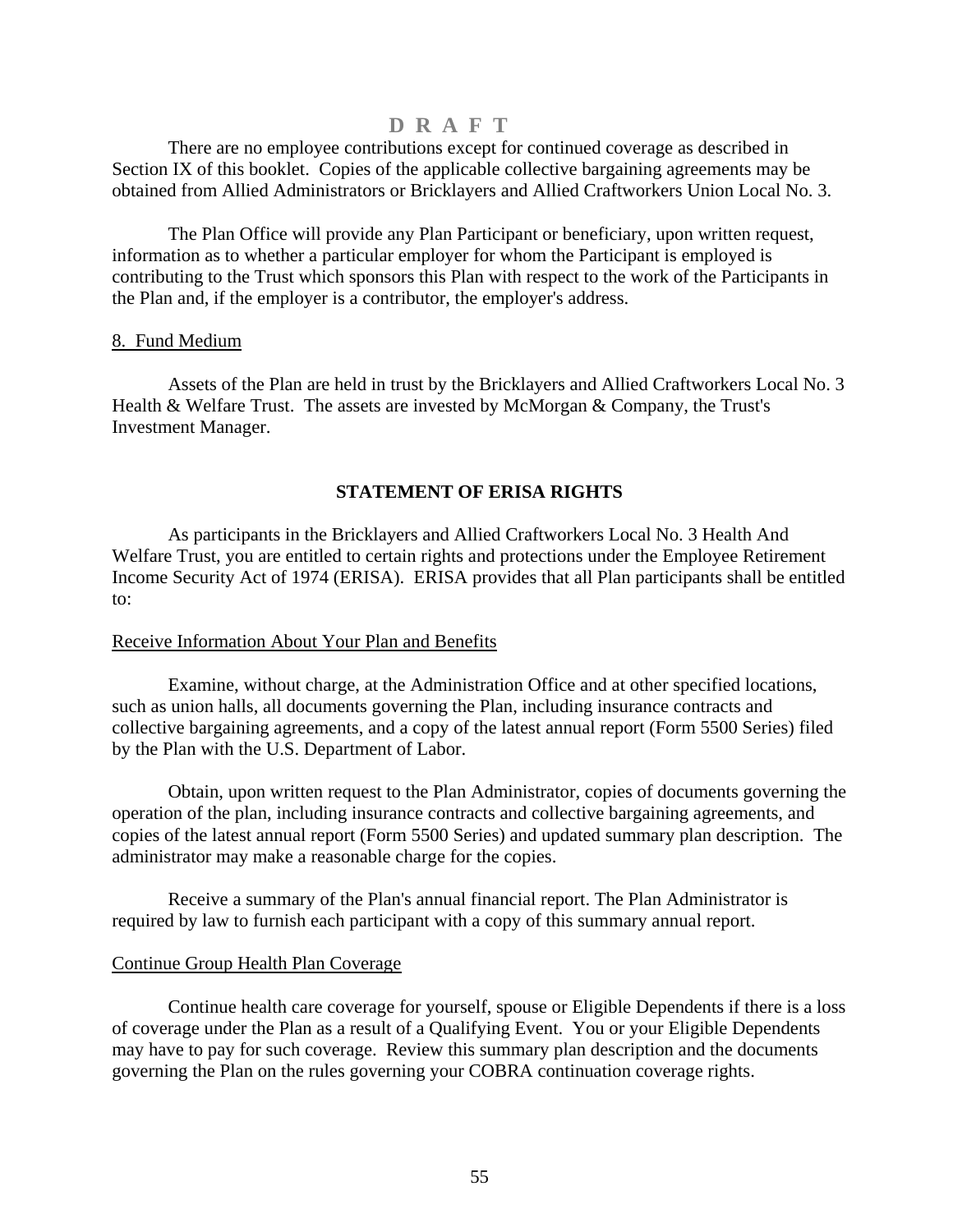Reduction or elimination of exclusionary periods of coverage for preexisting conditions under your group health plan, if you have creditable coverage from another plan. You should be provided a certificate of creditable coverage, free of charge, from your group health plan or health insurance issuer when you lose coverage under the plan, when you become entitled to elect COBRA continuation coverage, when your COBRA continuation coverage ceases, if you request it before losing coverage, or if you request it up to 24 months after losing coverage. Without evidence of creditable coverage, you may be subject to a preexisting condition exclusion for 12 months (18 months for late enrollees) after your enrollment date in your coverage.

#### Prudent Actions by Plan Fiduciaries

In addition to creating rights for Plan participants, ERISA imposes duties upon the people who are responsible for the operation of the employee benefit plan. The people who operate your Plan, called "fiduciaries" of the Plan, have a duty to do so prudently and in the interest of you and other Plan participants and beneficiaries. No one, including your employer, your union, or any other person, may fire you or otherwise discriminate against you in any way to prevent you from obtaining a welfare benefit or exercising your rights under ERISA.

If your claim for a welfare benefit is denied in whole or in part, you must receive a written explanation of the reason for the denial. You have the right to obtain copies of documents relating to the decision without charge and to have the Administrator review and reconsider your claim, all within certain time schedules.

Under ERISA, there are steps you can take to enforce the above rights. For instance, if you request material from the Plan and do not receive them within 30 days, you may file suit in Federal court. In such a case, the court may require the plan Administrator to provide the materials and pay you up to \$110 a day until you receive the materials, unless the materials were not sent because of reasons beyond the control of the Administrator.

If you have a claim for benefits which is denied or ignored, in whole or in part, you may file suit in Federal court. In addition, if you disagree with the Plan's decision or lack thereof concerning the qualified status of a domestic relations order or a medical child support order, you may file suit in Federal court. If it should happen that Plan fiduciaries misuse the Plan's money or other assets, or if you are discriminated against for asserting your rights, you may seek assistance from the U.S. Department of Labor, or you may file suit in a Federal court.

If you file a lawsuit, the court may decide who should pay court costs and legal fees. If you are successful, the court may order the person(s) you have sued to pay your costs and fees. If you lose, the court may order you to pay the Trust's or other defendants' costs and fees, for example, if it finds that your claim is frivolous.

#### Assistance with Your Questions

If you have any questions about your Plan, you should contact the Trust Fund Office. If you have any questions about this statement or about your rights under ERISA or under the Health Insurance Portability and Accountability Act of 1996 (HIPAA), you should contact the nearest Area Office of the Employee Benefits Security Administration, U.S. Department of Labor, listed in your telephone directory. In San Francisco that office is located at 71 Stevenson